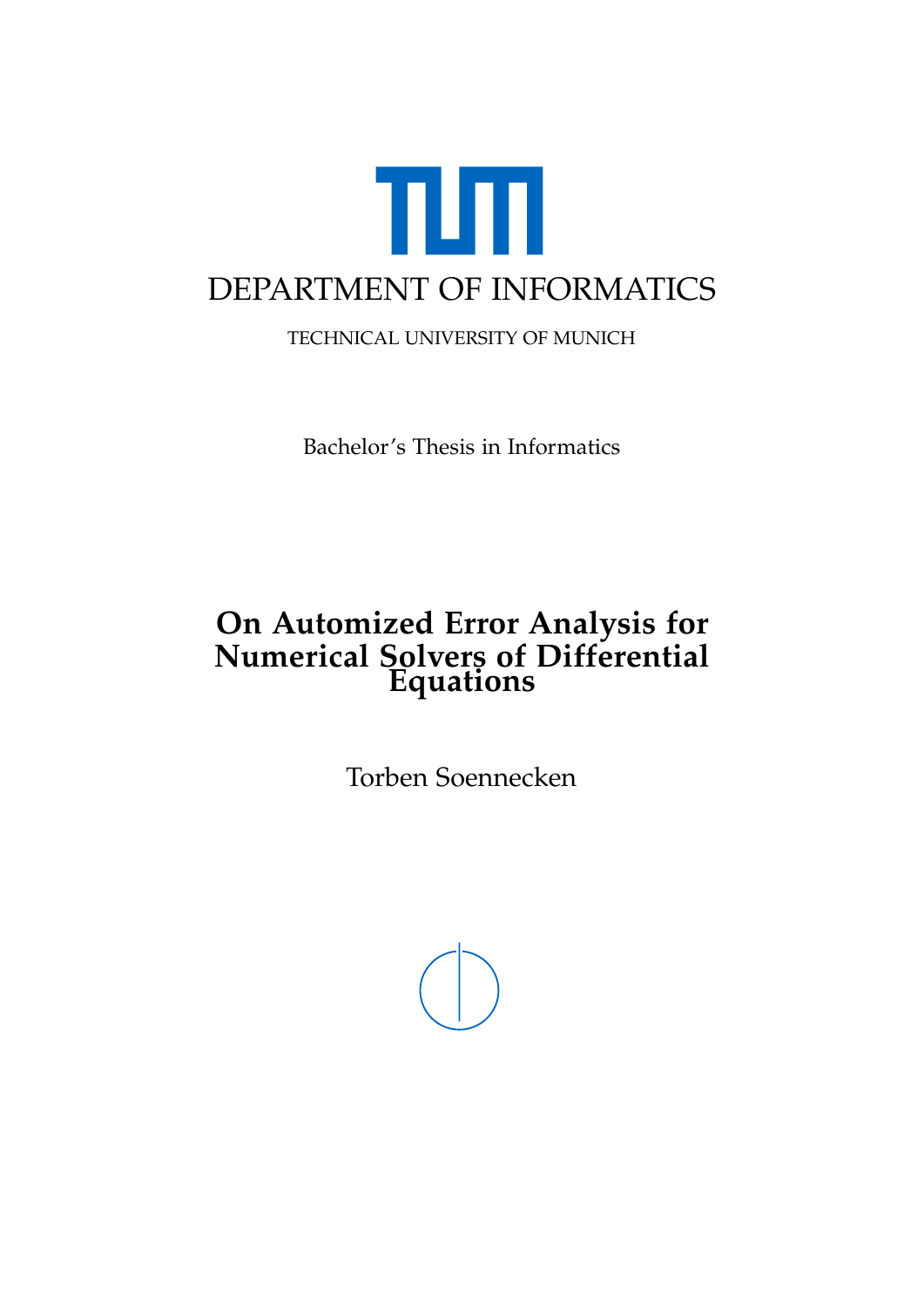

TECHNICAL UNIVERSITY OF MUNICH

Bachelor's Thesis in Informatics

# **On Automized Error Analysis for Numerical Solvers of Differential Equations**

# **Zur automatisierten Fehleranalyse für numerische Löser von Differentialgleichungen**

Author: Torben Soennecken Submission Date: 15.09.2021

Supervisor: Prof. Dr. rer. nat. Martin Schulz Advisor: Prof. Dr. rer. nat. Martin Schreiber

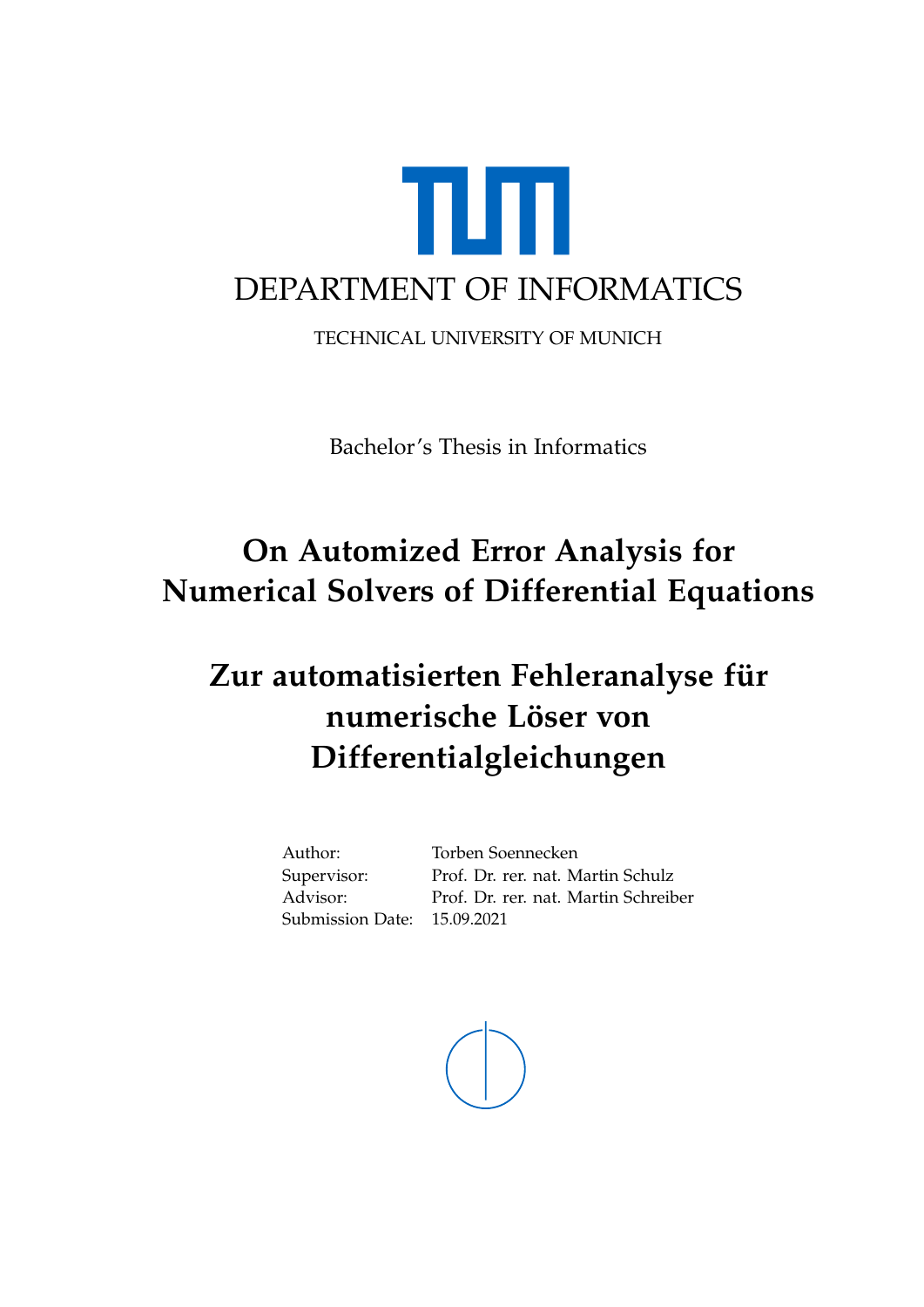I confirm that this bachelor's thesis in informatics is my own work and I have documented all sources and material used.

Munich, 15.09.2021 Torben Soennecken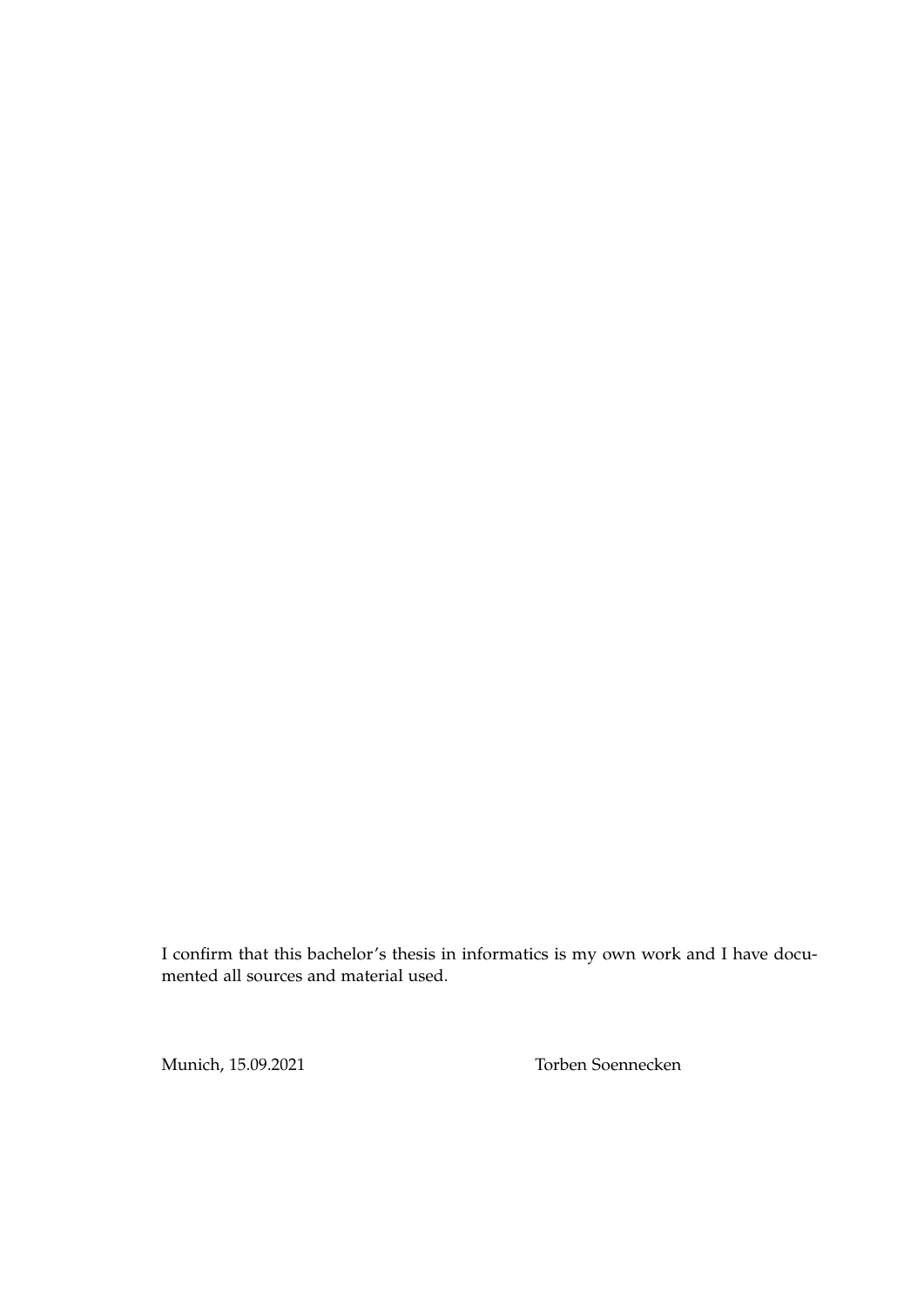### Acknowledgments

I want to express my gratitude to Prof. Dr. rer. nat. Martin Schreiber for supporting me throughout my and encouraging me on a journey through numerical mathematics. I would not have pursued this path and learned such invaluable lessons without his doing.

Furthermore, I want to thank Prof. Dr. rer. nat. Martin Schulz for allowing me to write my bachelor's thesis at the chair of Computer Architecture and Parallel Systems and supervising such interesting and modern topics.

Finally, I am grateful to my family and friends for their ongoing love and support.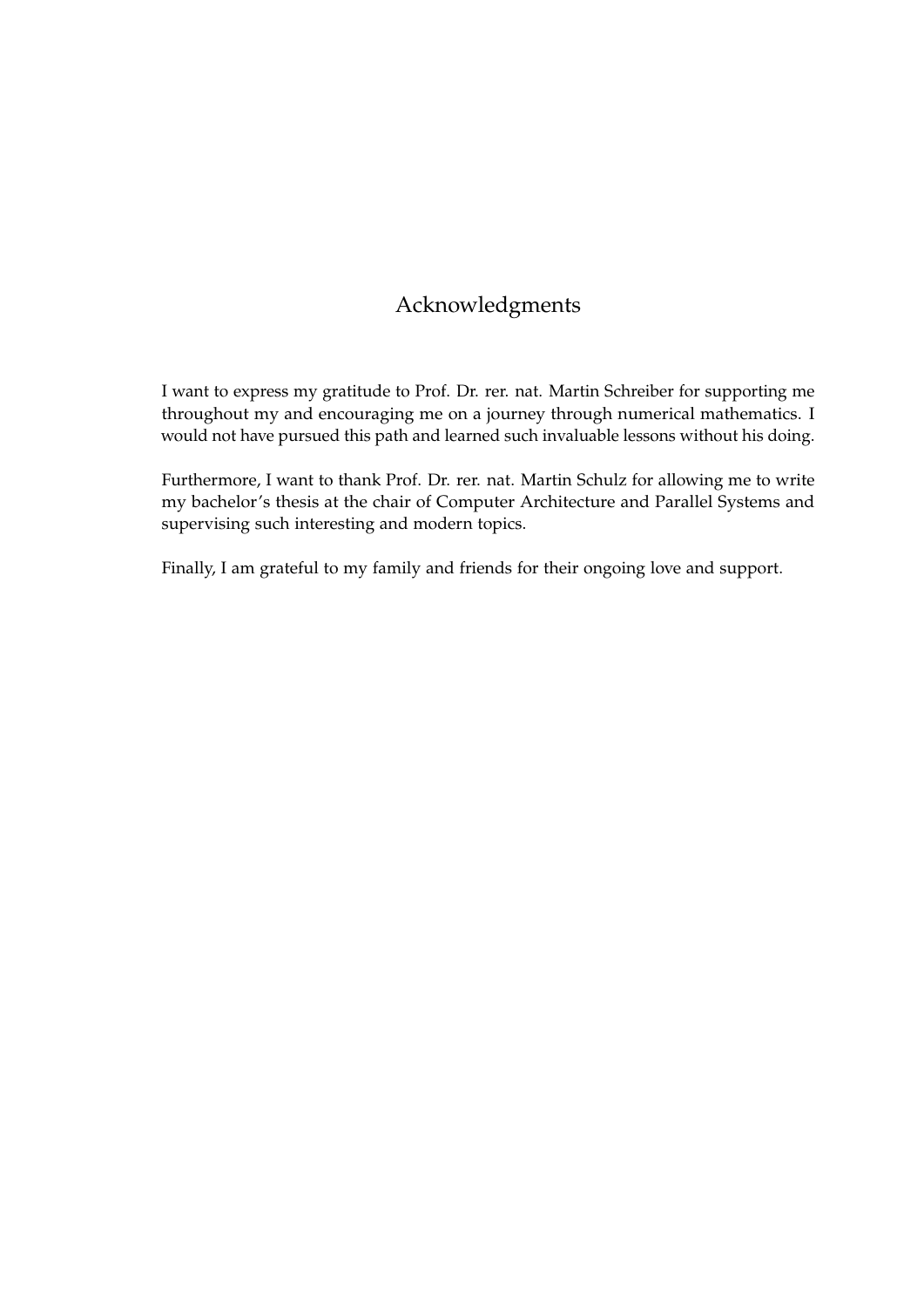# <span id="page-4-0"></span>**Abstract**

Ordinary differential equations are an essential building block of our modern-day life, but rarely inherit an analytic solution. The computers tasked with calculating estimations of the solution introduce additional errors with approximate representations of the infinite and uncountable set of real numbers. To provide guarantees for the correctness of computational calculations, it is required to understand and rigorously control these errors. Existing research determined combinations of less and more precise calculations to yield *accurate enough* results while significantly boosting the computational performance. Combining this idea with rigorousness, this thesis is going to define different analysis methods that calculate rigorous symbolic bounds for the errors in terms of the variable precision of calculation. This focus on symbolic bounds and understanding the error of arbitrary precision within calculation contrasts currently available analysis tools. We extend existing methods to allow for the necessary support of symbolic expressions and analysis over a range of possible computational precision. We also provide a proof-of-concept implementation for the analysis methods with the Python project vodes. This thesis demonstrates the achieved bounding accuracy to be close to the currently most prominent and accurate error analysis tools.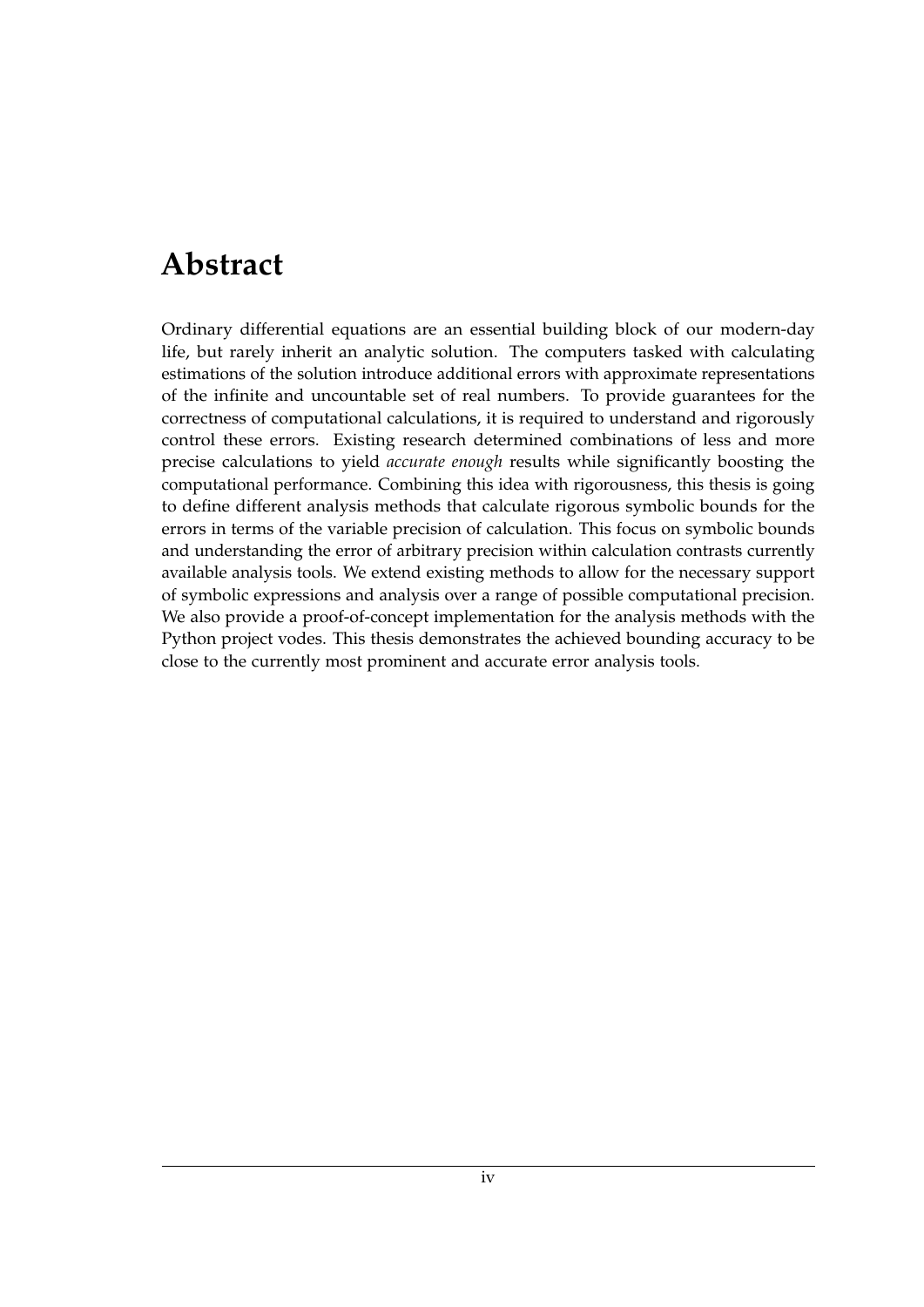# **Contents**

| Acknowledgments                                           | iii                  |
|-----------------------------------------------------------|----------------------|
| Abstract                                                  | iv                   |
| 1. Introduction                                           | 1                    |
| 2. Ordinary Differential Equations                        | $\overline{2}$       |
| 3. Related Work<br>3.2.                                   | 5<br>6<br>10<br>13   |
| 4. Rigorous A Priori Analysis of Round-Off Errors<br>4.2. | 15<br>16<br>24       |
| 5. Implementation<br>5.3.                                 | 34<br>36<br>38<br>39 |
| 6. Experimental Results                                   | 42<br>42<br>44       |
| 7. Conclusion                                             | 50                   |
| A. Additional Experimental Results                        | 52                   |
| Bibliography                                              | 54                   |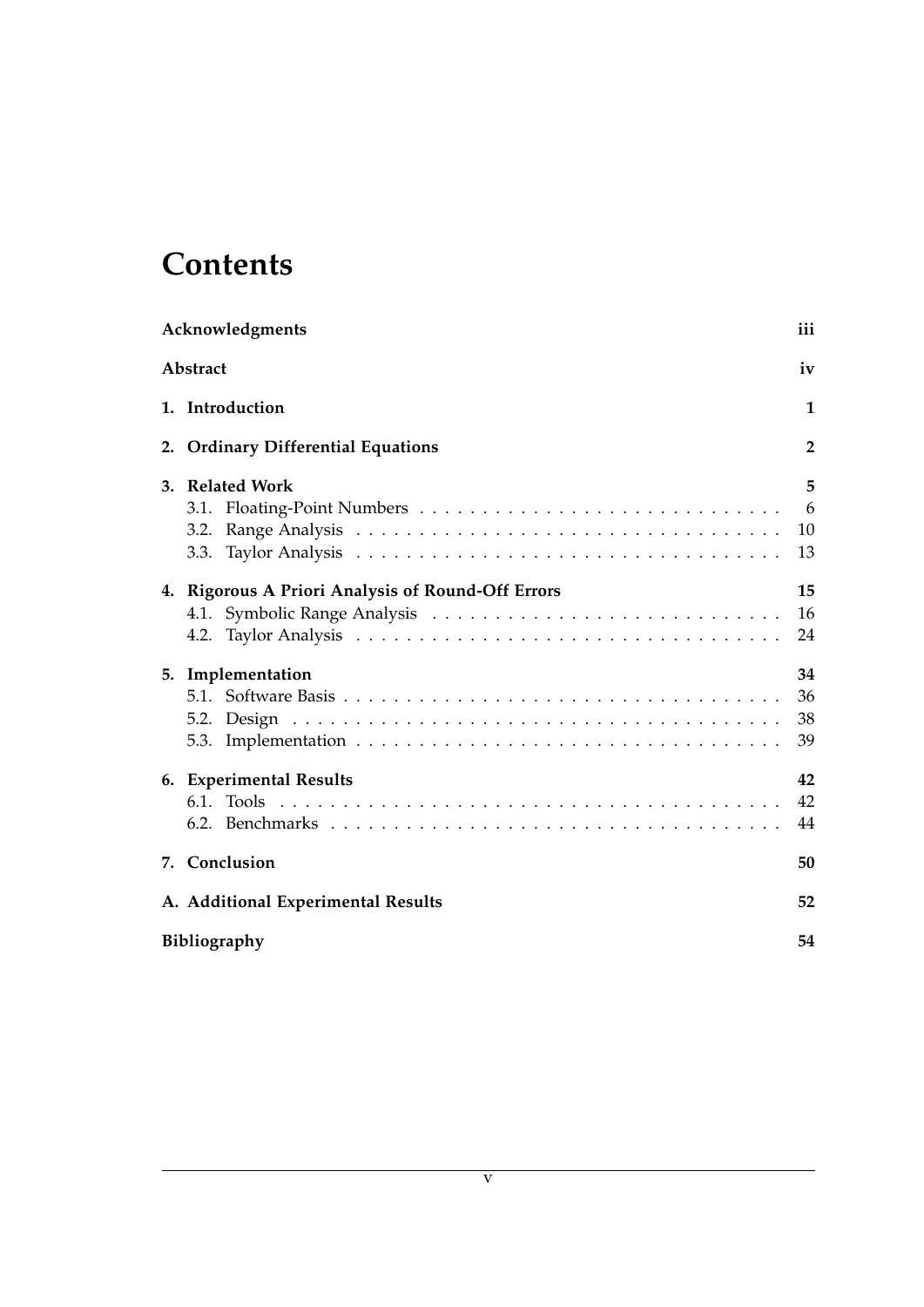## <span id="page-6-0"></span>**1. Introduction**

An important foundation for our modern-day life are different kinds of simulations of our environment, giving us valuable information in a wide-ranging field of applications including climate simulations, population development, disease spread, and many more. The essential building blocks for these simulations are differential equations since they allow for the modeling of change relative to space and time. As important as differential equations are, as difficult are they to solve, often missing an analytic solution. The computers tasked with approximating the solutions, possibly in many steps of evaluation, work within a discrete and bound space and are therefore only able to represent a finite set of numbers exactly. This introduces a further approximation, as the numbers during the solving of the differential equation may not be able to be exactly represented by the computer. When the amount of exactly representable numbers is increased, a potential gain in accuracy is achieved based on higher computational cost. Mixed precision algorithms reduce the amount of exactly representable numbers, boosting the overall performance of calculations [\[1\]](#page-59-1) while still obtaining *accurate enough* results. However, presented applications are often limited to problem statements of iterative refinement. An initial, costly approximation is provided with lower and refined using higher precision [\[2,](#page-59-2) [3,](#page-59-3) [1\]](#page-59-1). These refinement methods were validated empirically, challenging the value of the obtained solutions. As Thomas Carlyle once said :

#### "*The greatest of faults, I should say, is to be conscious of none.*" [\[4\]](#page-59-4)

Further methods for approximating errors based on modeling higher precision calculations as exact solutions are readily available [\[5\]](#page-59-5). However, imagine *a* is close to but greater than 0 and neither exactly representable in lower nor higher precision. The solution obtained for  $a \cdot b$  is going to wrongfully be 0, allowing for astronomically high errors. Therefore, it is necessary to understand, formalize and rigorously control the error arising from using certain precision in computations. Combining rigorous error control with the ability to alter the exactly representable numbers would allow for increased performance, which may be especially valuable in cases of e.g. long-running climate simulations, while still assuring the value of the obtained solutions. In this thesis, the idea of varying the computational precision is combined with the analysis tools presented in earlier research [\[1,](#page-59-1) [6,](#page-59-6) [7,](#page-59-7) [8,](#page-59-8) [9,](#page-59-9) [10\]](#page-60-0) to obtain an automatic symbolic analysis framework, that exposes the precision of the computation as a free variable. This can be used to determine the necessary precision to obtain a guaranteed accuracy.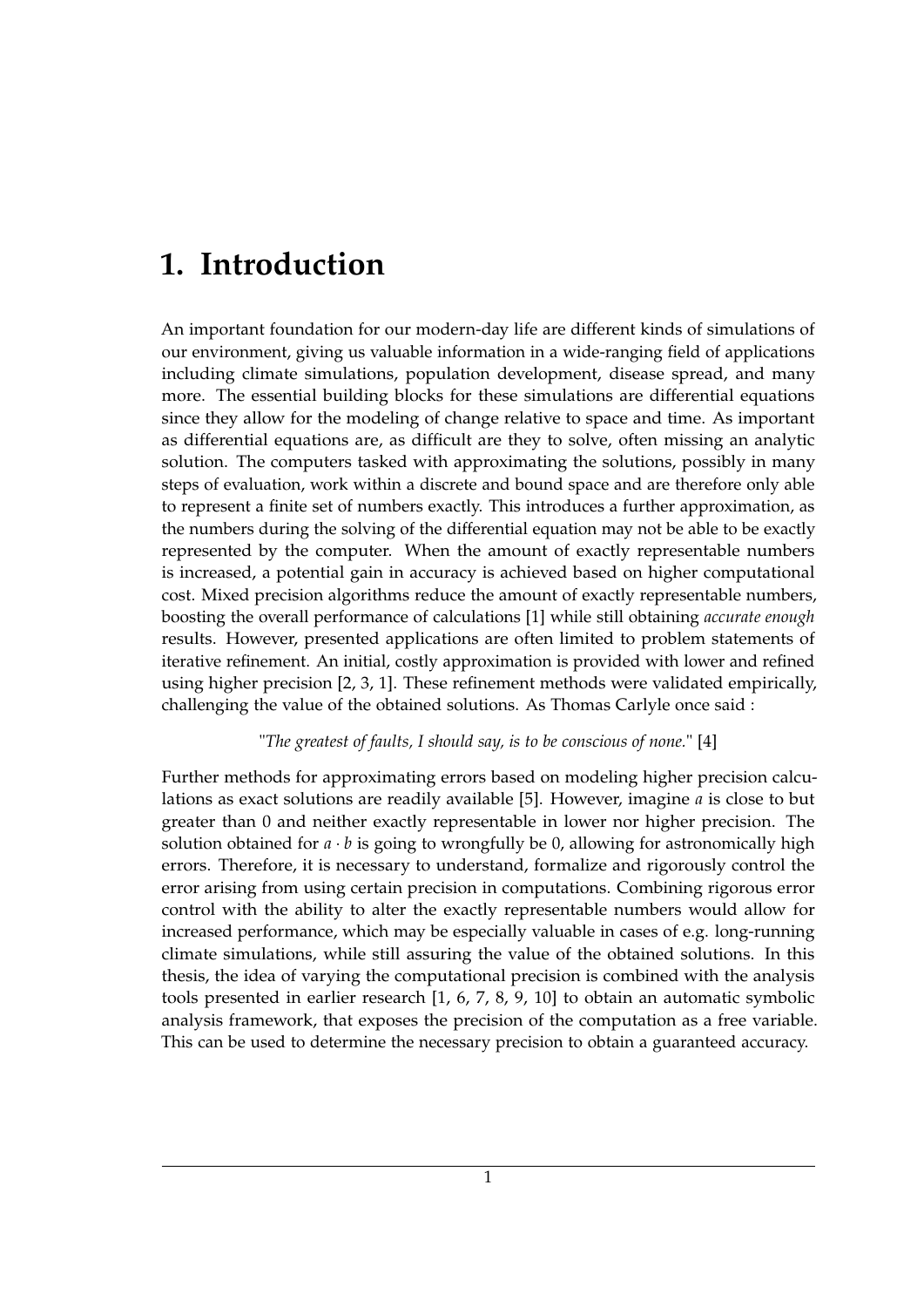## <span id="page-7-0"></span>**2. Ordinary Differential Equations**

Differential equations relate an unknown function to its derivatives. In this thesis, ordinary differential equations (ODEs) are discussed, which are limited to one independent variable e.g.  $t \in \mathbb{R}$ , instead of multiple independent variables, as given within partial differential equations (PDEs). ODEs of order *n* can be written as

$$
\frac{d^n}{dt^n}y(t) = f\left(t, y(t), \dots, \frac{d^{n-1}}{dt^{n-1}}y(t)\right)
$$
\n(2.1)

with *f* being a known function. We are using the abbreviated form

$$
\frac{d^n y}{dt^n} = f\left(t, y, \dots, \frac{d^{n-1} y}{dt^{n-1}}\right)
$$
\n(2.2)

for the representation of ODEs of order *n*. An ODE in itself does not usually specify an unique solution and additional constraints have to be provided. In this thesis, constraints on the initial condition are given, resulting in an initial value problem.

$$
\frac{d^n y}{dt^n} = f\left(t, y, \dots, \frac{d^{n-1} y}{dt^{n-1}}\right) \qquad y(t_0) = y_0 \tag{2.3}
$$

The order of an ODE can be reduced to first-order by transforming the equation into a system of first-order ODEs [\[11\]](#page-60-1). We start by defining two vectors  $\overrightarrow{Y}$ ,  $\overrightarrow{F}$ .

$$
\overrightarrow{Y} := \left(y, \frac{dy}{dt}, \dots, \frac{d^{n-1}y}{dt^{n-1}}\right)
$$

$$
:= (y_1, \dots, y_n)
$$

$$
\overrightarrow{F} := (f_1, \dots, f_n)
$$

$$
\forall_{i < n} f_i\left(t, \overrightarrow{Y}\right) := y_{i+1}
$$

$$
f_n\left(t, \overrightarrow{Y}\right) := f\left((t, y_1, \dots, y_n)\right)
$$
\n(2.4)

Using these two vectors, we can then proceed to formulate a first-order ODE.

$$
\frac{d\overrightarrow{Y}}{dt} = \overrightarrow{F}\left(t, \overrightarrow{Y}\right) = \begin{pmatrix} y_2 \\ y_3 \\ \dots \\ f(t, y_1, \dots, y_n) \end{pmatrix}
$$
(2.5)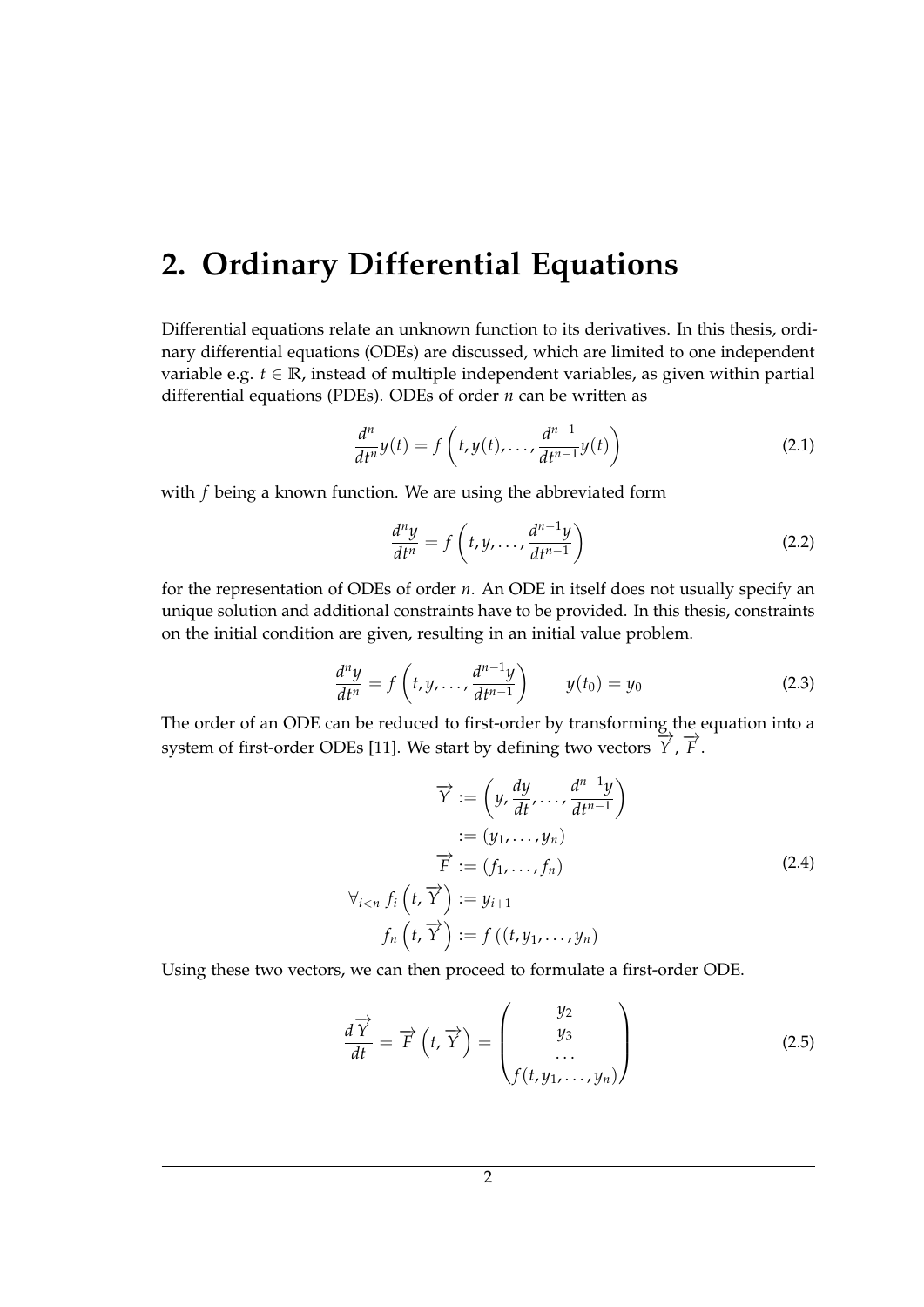<span id="page-8-0"></span>**Example.** Given the oscillating pendulum  $\frac{d^2y}{dt^2} = -y$ , we obtain the first-order ODE from Equation [\(2.6\)](#page-8-0).

$$
\frac{d\overrightarrow{Y}}{dt} = \begin{pmatrix} y_2 \\ -y_2 \end{pmatrix}
$$
 (2.6)

Given a differential equation of the form  $\frac{dy}{dt} = f(t)g(y)$  one may be able to obtain an analytic solution using the separation of variables. [\[11\]](#page-60-1)

$$
\int \frac{dy}{g(y)} = \int f(t) \, dt + C \tag{2.7}
$$

While mathematicians have found further analytic solutions for special cases of differential equations (e.g. linear equations with constant coefficients), retrieving analytic solutions for more complex differential equations is seldom possible [\[11\]](#page-60-1). Based on this, numerical methods play an important role in the solving of differential equations. In this thesis, we are using the Runge-Kutta family of integration methods. Given an initial value problem for an ODE of first-order, let

$$
\tilde{y}_{i+1} \approx y(t_{i+1}) \tag{2.8}
$$

denote the numerical approximation at the time *ti*+1. To obtain this approximation, the numerical method determines an approximation for the slope of *y* at  $t_{i+1}$  using the known function *f* and intermediate points (stages) *k<sup>j</sup>* in the neighborhood of the local solution  $t_i + c_j \cdot h \in [t_i, t_{i+1}]$ . These methods work iteratively and directly benefit from a reduced distance between the steps of evaluation *t<sup>i</sup>* as well as multiple stages *k<sup>j</sup>* , if selected appropriately. Let *h* denote the equidistance between all time steps. Runge-Kutta methods obey the following general formula, with  $a_{j,l}$  and  $b_j$  being real coefficients and *s* being the stages of the integration method. [\[11,](#page-60-1) [12\]](#page-60-2)

$$
\tilde{y}_{i+1} = y_i + h (b_1 k_1 + \dots + b_s k_s)
$$
\n
$$
k_j = f \left( t_i + c_j h, y_i + h \sum_{l=1}^s a_{j,l} k_l \right)
$$
\n
$$
k_3 = f (t_i + c_3 h, y_i + h (a_{3,1} k_1 + a_{3,2} k_2))
$$
\n(2.9)

Using the tabular notation introduced by Butcher for Runge-Kutta methods, as shown in Table [2.1,](#page-9-0) the Euler (RK-1), the Heun (RK-2), and the classic Runge-Kutta 4 integration methods are formalized in Table [2.2](#page-9-1) with their respective real coefficients and stages. The numbers associated with the integration methods denote their order *p*. An integration method is defined to be of an order  $p$ , given that  $\mathcal{O}(h^p)$  holds for the global error and therefore, the difference between the actual and approximated solution.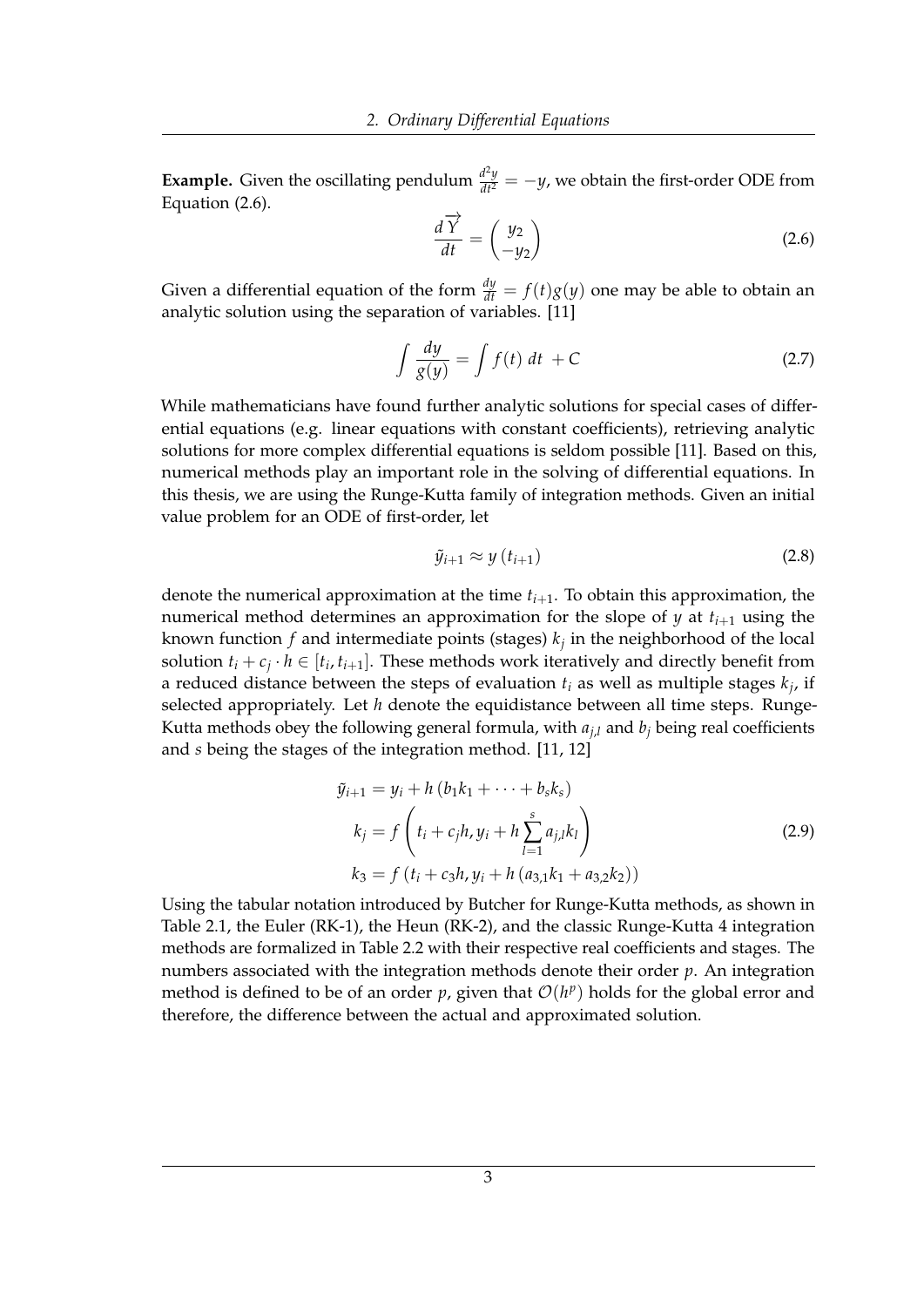<span id="page-9-0"></span>

|          |  | $c_1$ $a_{1,1}$ $a_{1,2}$ $a_{1,s}$<br>$c_2$ $a_{2,1}$ $a_{2,2}$ $a_{2,s}$<br>$\vdots$ $\vdots$ : $\vdots$ |  |  |             |
|----------|--|------------------------------------------------------------------------------------------------------------|--|--|-------------|
|          |  | $c_s$ $a_{s,1}$ $a_{s,2}$ $a_{s,s}$                                                                        |  |  |             |
|          |  | $\begin{array}{ c c } \hline b_1 & b_2 & \ldots & b_s \hline \end{array}$                                  |  |  | $h^T$       |
| (a) Full |  |                                                                                                            |  |  | (b) Compact |

<span id="page-9-1"></span>Table 2.1.: Tabular notation introduced by Butcher for defining Runge-Kutta methods in a compact and precise manner [\[11,](#page-60-1) [12\]](#page-60-2)



Table 2.2.: Butcher tableaus for the basic Runge-Kutta methods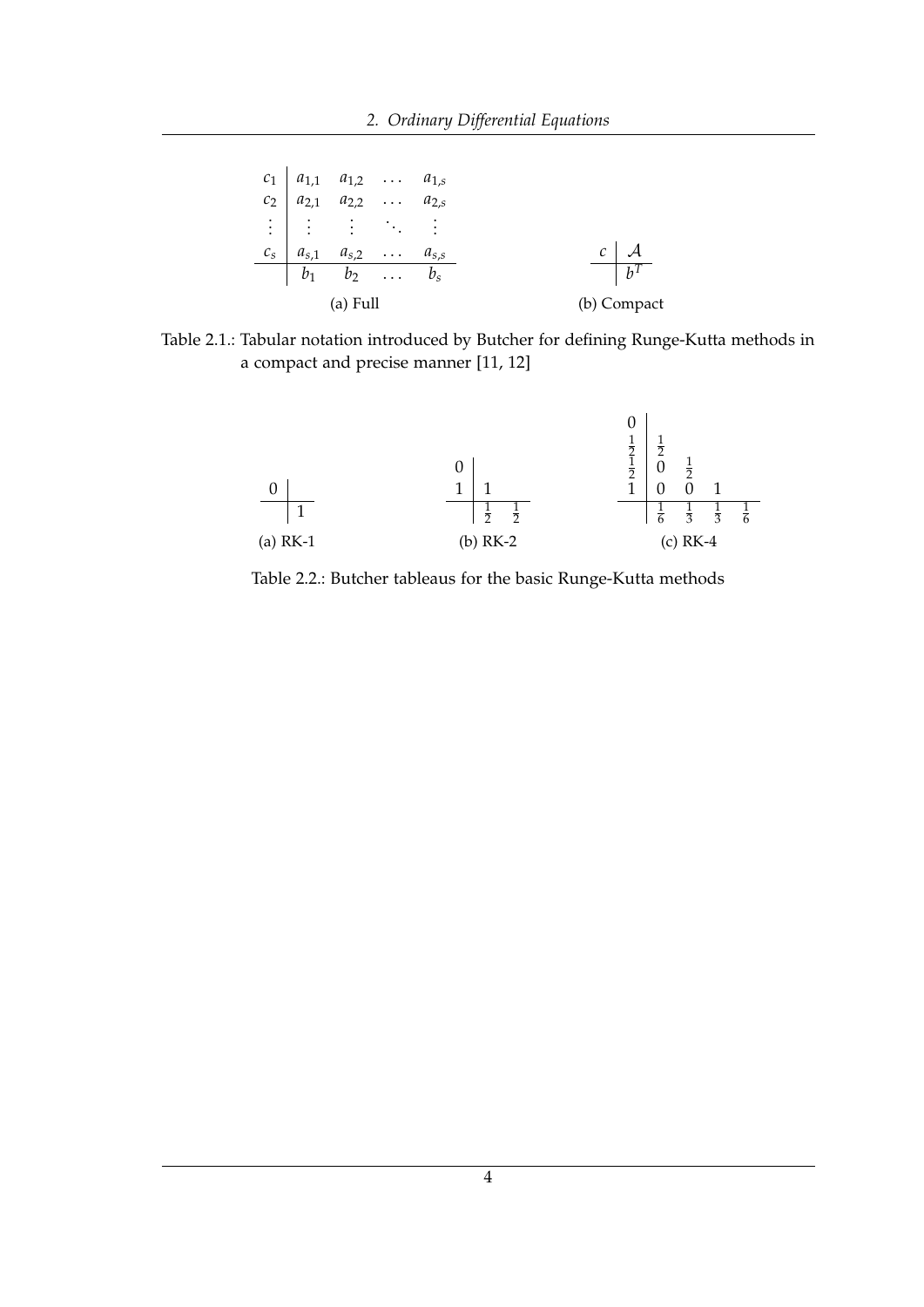### <span id="page-10-0"></span>**3. Related Work**

The set of real numbers **R** is both unbound and continuous, meaning that between two distinct real numbers  $r_1 < r_2$  it is always possible to find another real number  $r_1 < r_3 < r_2$ . This set is uncountable and therefore from even greater magnitude than the set of natural numbers **N**. Faced with the challenge of representing these numbers within a discrete space, an approximation for each real number  $r \in \mathbb{R}$  is given by a machine number  $m \in M$  obtained from the rounding function  $rd : \mathbb{R} \to M$ . [\[13\]](#page-60-3)

**Definition 1.** The absolute rounding error  $\delta_r$  is defined as the difference between the exact number  $r \in \mathbb{R}$  and its approximate representation  $m \in \mathbb{R}$  obtained from applying the rounding function. [\[13\]](#page-60-3)

$$
\delta_r := r - r d(r) \tag{3.1}
$$

Let  $m_1$  and  $m_2$  be two machine numbers for which the result of applying basic arithmetic operations  $\circ \in \{+, -, \cdot, / \}$  is to be represented. Because the set of machine numbers M is not closed on ○, the result may be a real number that is not exactly representable  $r \in \mathbb{R} \setminus \mathbb{M}$ . This introduces an additional error with the approximate representation of the result. [\[13\]](#page-60-3)

$$
\delta_r = (m_1 \circ m_2) - rd(m_1 \circ m_2) \tag{3.2}
$$

Under the assumption of control over the set of machine numbers, these errors can be influenced by adjusting the machine numbers to include *r* and not introduce an additional rounding error.

$$
r \in \mathbb{M} \Rightarrow \delta_r = r - rd(r) = r - r = 0 \tag{3.3}
$$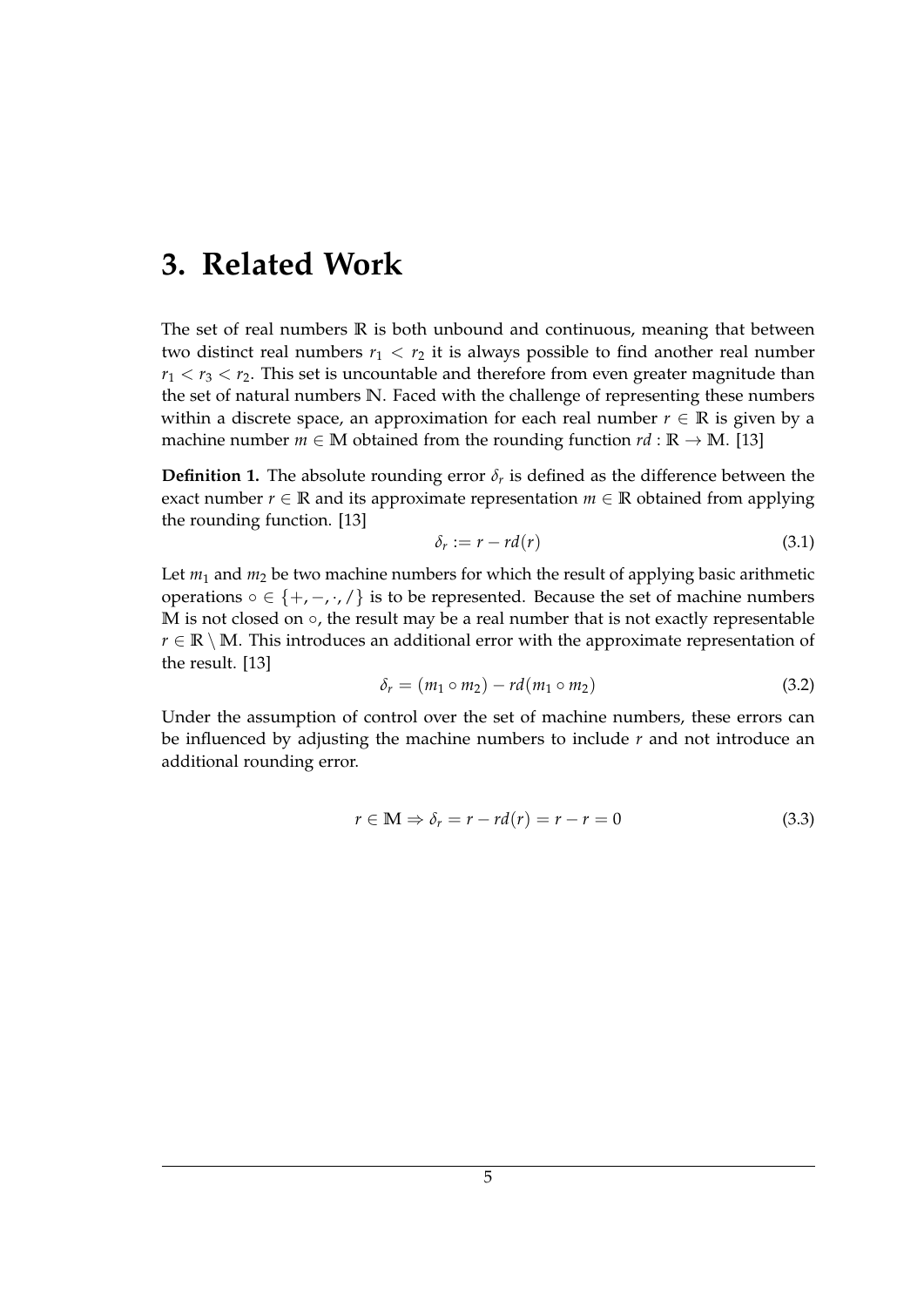#### <span id="page-11-0"></span>**3.1. Floating-Point Numbers**

A floating-point number  $f \in \mathbb{F}$  is defined to be composed of a mantissa *M* multiplied by a basis *B* to the power of a given exponent *E*.

$$
f := M \cdot B^E \tag{3.4}
$$

<span id="page-11-1"></span>Using the Equation [\(3.5\)](#page-11-1), we obtain the definition for machine numbers used within this thesis. Every machine number  $m \in M$  is composed of a sign bit *s*, a *p*-Bit mantissa *r* and a *n*-Bit exponent *e*. Importantly, these machine numbers are normalized. The mantissa *r* always starts with a 1 in the first digit. [\[13\]](#page-60-3)

$$
m := (-1)^s \cdot \sum_{i=0}^{p-1} r_i \cdot 2^{-i} \cdot 2^e
$$
  
\n
$$
e := \sum_{i=0}^{n-1} e_i \cdot 2^i
$$
  
\n
$$
e_i \in \{0, 1\}
$$
  
\n
$$
r_0 = 1
$$
  
\n
$$
r_i \in \{0, 1\}
$$
  
\n
$$
s \in \{0, 1\}
$$
  
\n(3.5)

<span id="page-11-3"></span>**Definition 2.** The relative rounding error  $\epsilon_r$  defines errors in terms of relative deviation. For a real number  $r \neq 0$  it is defined as the absolute rounding error  $\delta_r$  divided by *r*. [\[13\]](#page-60-3)

$$
\epsilon_r := \frac{\delta_r}{r}, \ r \neq 0 \tag{3.6}
$$

A common standard for floating-point numbers is given in IEEE 754 [\[14\]](#page-60-4), further adding the constraint that a biased representation is used for the exponent. This means, that if 127 is stored, the actual value of the exponent *e* for the floating-point number *f* is obtained by subtracting the bias 2<sup>n-1</sup> from the exponent [\[15\]](#page-60-5). The binary format for the IEEE 754 floating-point numbers is given in Equation [\(3.7\)](#page-11-2).

$$
f = s_0 | e_{0...n-1} | r_{1...p-1}
$$
 (3.7)

<span id="page-11-4"></span><span id="page-11-2"></span>

| Name.                      |       | п | $e_{min}$                                                   | $e_{max}$ |
|----------------------------|-------|---|-------------------------------------------------------------|-----------|
| <b>Half Precision</b>      |       |   | 11 5 $(2^0 - 2^{n-1}) + 1 = -14$ $(2^n - 2^{n-1}) - 1 = 15$ |           |
| Single Precision           | 24 8  |   | $-126$                                                      | 127       |
| Double Precision           | 53 11 |   | $-1022$                                                     | 1023      |
| Quadruple Precision 113 15 |       |   | $-16382$                                                    | 16833     |

Table 3.1.: Basic floating-point formats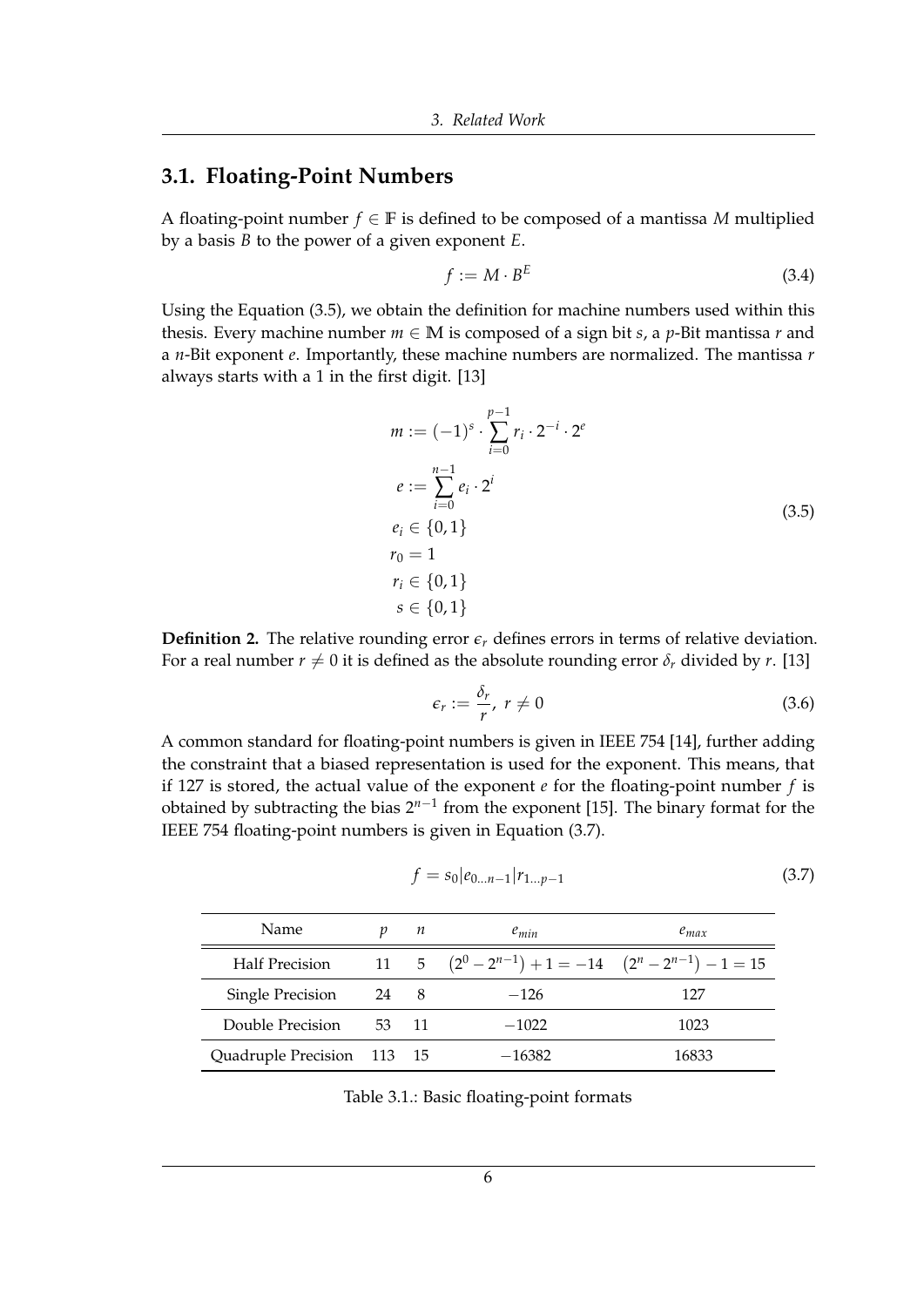**Example.** Given the number  $-13.75$ , we store it in the binary format using single precision.

```
1|10000010|10111000000000000000000 = -1 \cdot 2^3 \cdot 1.10111
```
<span id="page-12-0"></span>IEEE 754 defines special quantities that are expressed using a specific combination of exponent and mantissa bits. These deviate in their meaning from the value that would be obtained from Equation [\(3.5\)](#page-11-1) [\[15\]](#page-60-5). The quantities used within this thesis are listed in Table [3.2.](#page-12-0)

| Name                   | -S |                | e             |
|------------------------|----|----------------|---------------|
| $\frac{+}{-}$ $\infty$ |    | $1 + 0$        | $e_{max} + 1$ |
| NaN                    |    | $1+c, c\neq 0$ | $e_{min}-1$   |
|                        |    | $1 + 0$        | $e_{max} + 1$ |

Table 3.2.: IEEE 754 Specific Quantities

<span id="page-12-1"></span>**Definition 3.** We define the boundaries of floating point representation in terms of the biggest positive and smallest normalized positive representable machine numbers *λ* and *σ*.

$$
\lambda := \left(2 - 2^{-(p-1)}\right) \cdot 2^{e_{max}} \tag{3.8}
$$

$$
\sigma := 2^{e_{min}} \tag{3.9}
$$

Any real number  $r \in \mathbb{R}$  that is not included in the set  $[-\lambda, -\sigma] \cup [\sigma, \lambda]$  defines either an overflow  $|r| > \lambda$  or underflow  $|r| < \sigma$  and results in special treatment within the rounding function.

*Remark.* It is important to state, that IEEE 754 also includes the notion of denormalized (subnormal) numbers. These are numbers that use the exponent *emin* − 1 without the normalization  $r_0 = 1$ . They can therefore be used to allow for a more gradual transition to an underflow. [\[15\]](#page-60-5)

**Definition 4.** Following, rounding is defined to map any real number  $r \in \mathbb{R}$  to its closest machine number representation left  $m_l$  or right  $m_r$  to its actual value. The ambiguous case of equal distance to *m<sup>l</sup>* and *m<sup>r</sup>* is left open, as it has no impact on the rounding error analysis presented in this thesis. This rounding mode is referred to as round-to-nearest. [\[16\]](#page-60-6)

$$
rd(r) := \begin{cases} 0 & |r| < \sigma \\ sign(r) \cdot \infty & |r| > \lambda \\ m_l & r \le \frac{m_l + m_r}{2} \\ m_r & r \ge \frac{m_l + m_r}{2} \end{cases}
$$
(3.10)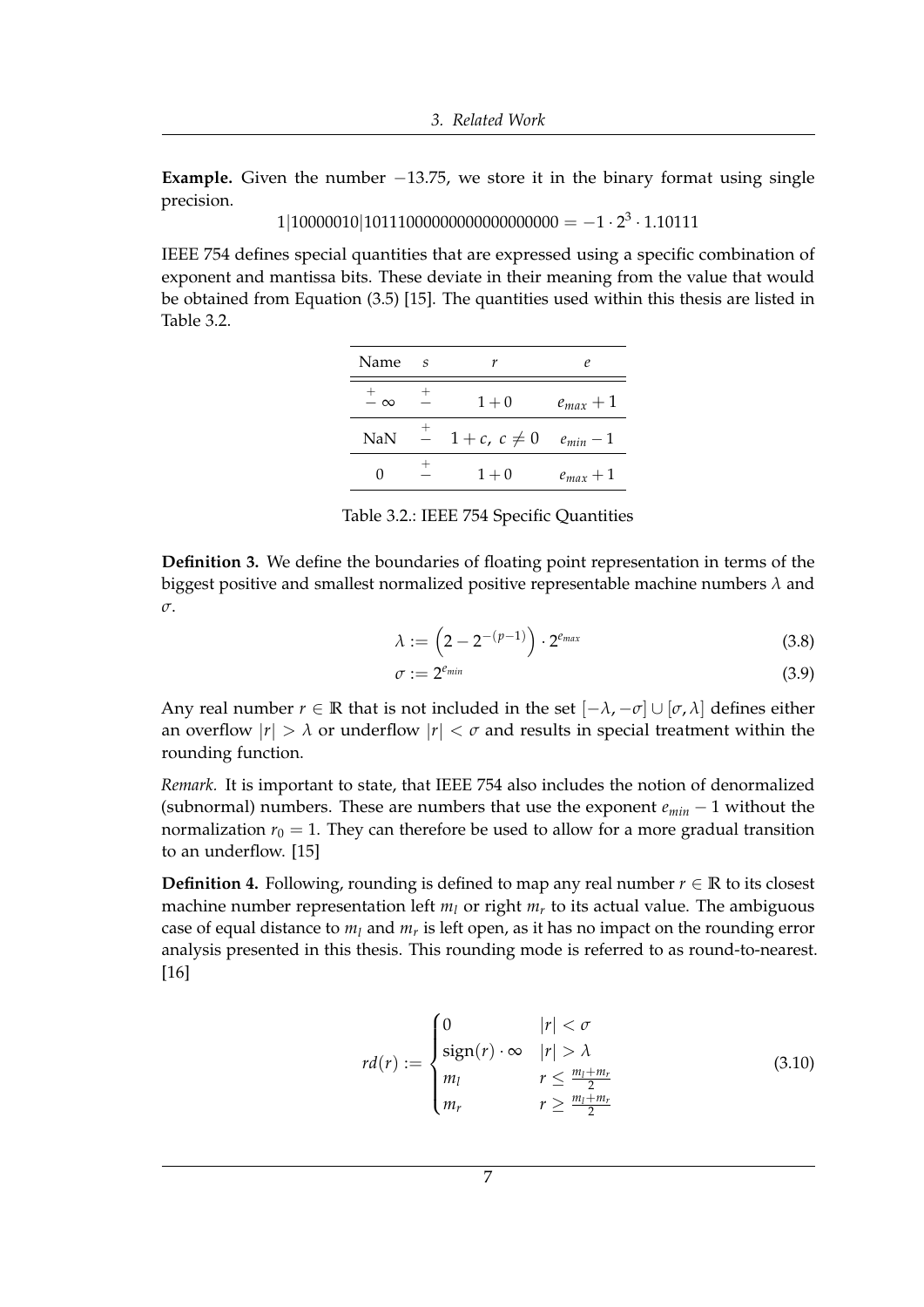*Remark.* It is to be noted, that further rounding modes like rounding to the closest machine number left *m<sup>l</sup>* (round-to-−∞) or right *m<sup>r</sup>* (round-to-+∞) of the actual value *r* exist and would alter the rounding errors. However, as a majority of programs use the default rounding mode round-to-nearest, this thesis assumes its usage. [\[16\]](#page-60-6)

<span id="page-13-1"></span>**Theorem 5.** *Assuming the absence of over- and underflow, the maximum absolute rounding error* |*δr*| *is bound by* 2 *<sup>e</sup>*−*<sup>p</sup> when using round-to-nearest.*

*Proof.* We go through a detailed proof, as this is a central assumption of this thesis and the automatic analysis framework. Let  $r \in \mathbb{R}$  be any real number with  $rd(r)$  not overor underflowing. The maximum absolute rounding error is given, when the number lies exactly between two neighboring machine numbers  $r = \frac{m_l + m_r}{2}$ . Without loss of generality, we assume  $rd(r) = m_l > 0$ .

$$
|\delta_r| = |r - rd(r)|
$$
  
\n
$$
\leq \left| \frac{m_l + m_r}{2} - m_l \right|
$$
  
\n
$$
= \frac{m_r - m_l}{2}
$$
\n(3.11)

<span id="page-13-0"></span>We now divide the proof in two cases that may occur for the neighboring *m<sup>l</sup>* and *m<sup>r</sup>* . In the first case,  $m_r$  is the first floating point number with the higher exponent  $e + 1$  and *ml* the last floating-point number with the lower exponent *e*. We can therefore provide the structure given in Equation [\(3.12\)](#page-13-0) for these machine numbers.

$$
m_l = \left(\sum_{i=0}^{p-1} 2^{-i}\right) \cdot 2^e
$$
  
\n
$$
m_r = 1 \cdot 2^{e+1}
$$
\n(3.12)

Substituting these values within the obtained bound for  $\delta_r$  yields a series that can be simplified using the closed-form formula of the geometric series and finally compacted into the inequality  $|\delta_r| \leq 2^{e-p}$ .

$$
|\delta_r| \leq \left(2^{e+1} - \left(\sum_{i=0}^{p-1} 2^{-i}\right) \cdot 2^e\right) \cdot \frac{1}{2}
$$
  
=  $2^e \cdot \left(1 - \sum_{i=1}^{p-1} 2^{-i}\right) \cdot \frac{1}{2}$   
=  $2^e \cdot \left(1 - \left(\frac{1 - 2^{-(p+1)}}{1 - 2^{-1}} - 2^{-p} - 1\right)\right) \cdot \frac{1}{2}$   
=  $2^e \cdot \left(1 - \left(1 - 2^{-(p-1)}\right)\right) \cdot \frac{1}{2}$  (3.13)  
=  $2^e \cdot 2^{-p}$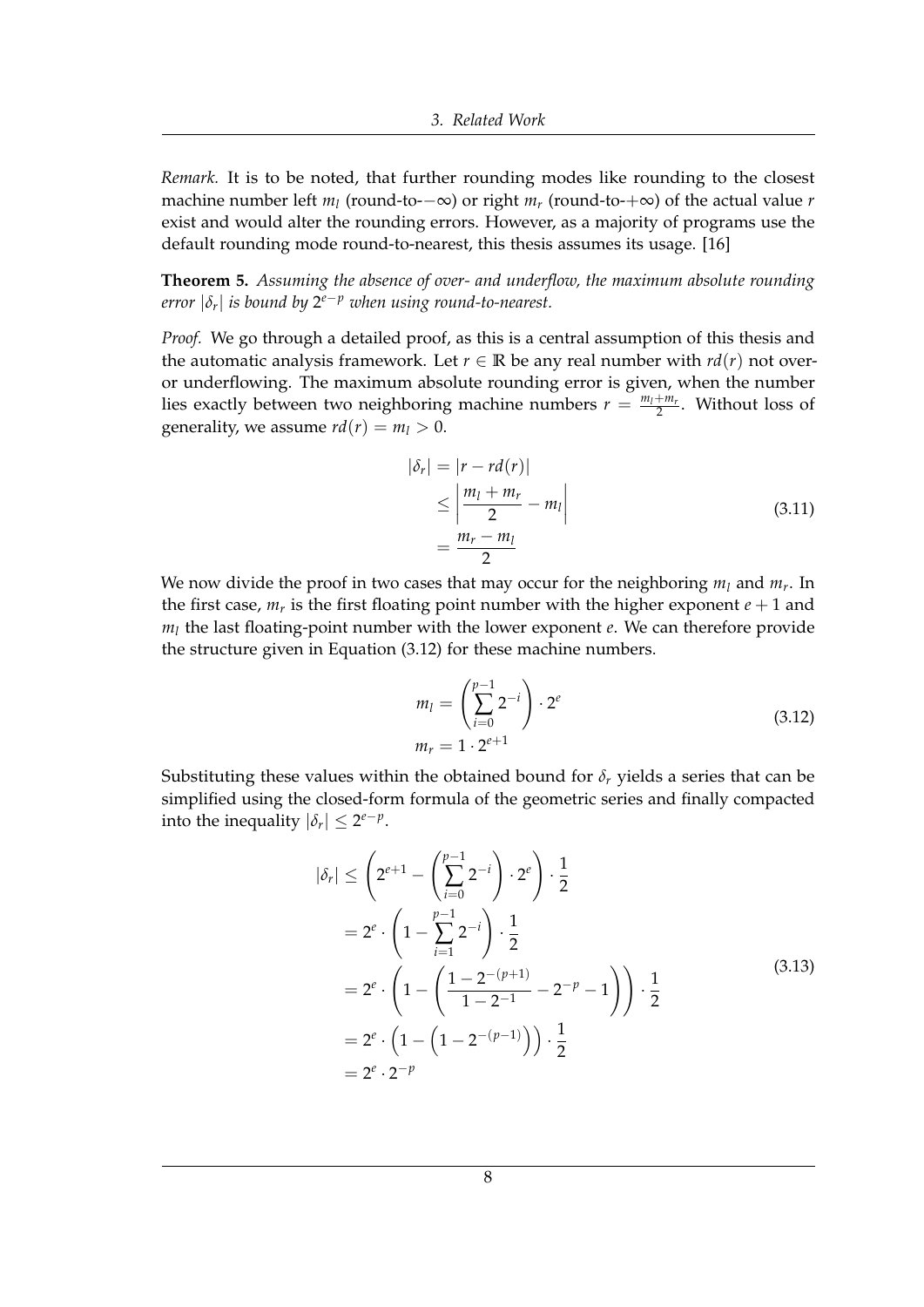In the second case,  $m_r$  and  $m_l$  have the same exponent. Because they neighbor each other, the difference between the two mantissa  $r_r$  and  $r_l$  is  $2^{-(p-1)}$ .

$$
|\delta_r| \le 2^e \cdot (r_r - r_l) \cdot \frac{1}{2}
$$
  
=  $2^e \cdot 2^{-p}$  (3.14)

 $\Box$ 

<span id="page-14-1"></span>**Corollary 6.** *The maximum relative rounding error*  $\epsilon_r$  for a real number  $r \in \mathbb{R}$  with rd(r) not *over- or underflowing and r being unequal to 0 is bound by* 2 −*p* .

<span id="page-14-0"></span>*Proof.* Using Definition [2](#page-11-3) and Theorem [5,](#page-13-1) we obtain the chain of inequalities given in Equation [\(3.15\)](#page-14-0).

$$
|\epsilon_r| = \left| \frac{\delta_r}{r} \right|
$$
  
\n
$$
\leq \left| \frac{2^{e-p}}{r} \right|
$$
  
\n
$$
\leq \left| \frac{2^{e-p}}{1 \cdot 2^e} \right|
$$
  
\n
$$
= 2^{-p}
$$
\n(3.15)

 $\Box$ 

**Definition 7.** We summarize this section by defining the machine accuracy  $\bar{\epsilon}$  as the maximum relative rounding error for a real number  $r \in \mathbb{R}$  with  $rd(r)$  not over- or underflowing and *r* being unequal to 0.

$$
\bar{\epsilon} := 2^{-p} \tag{3.16}
$$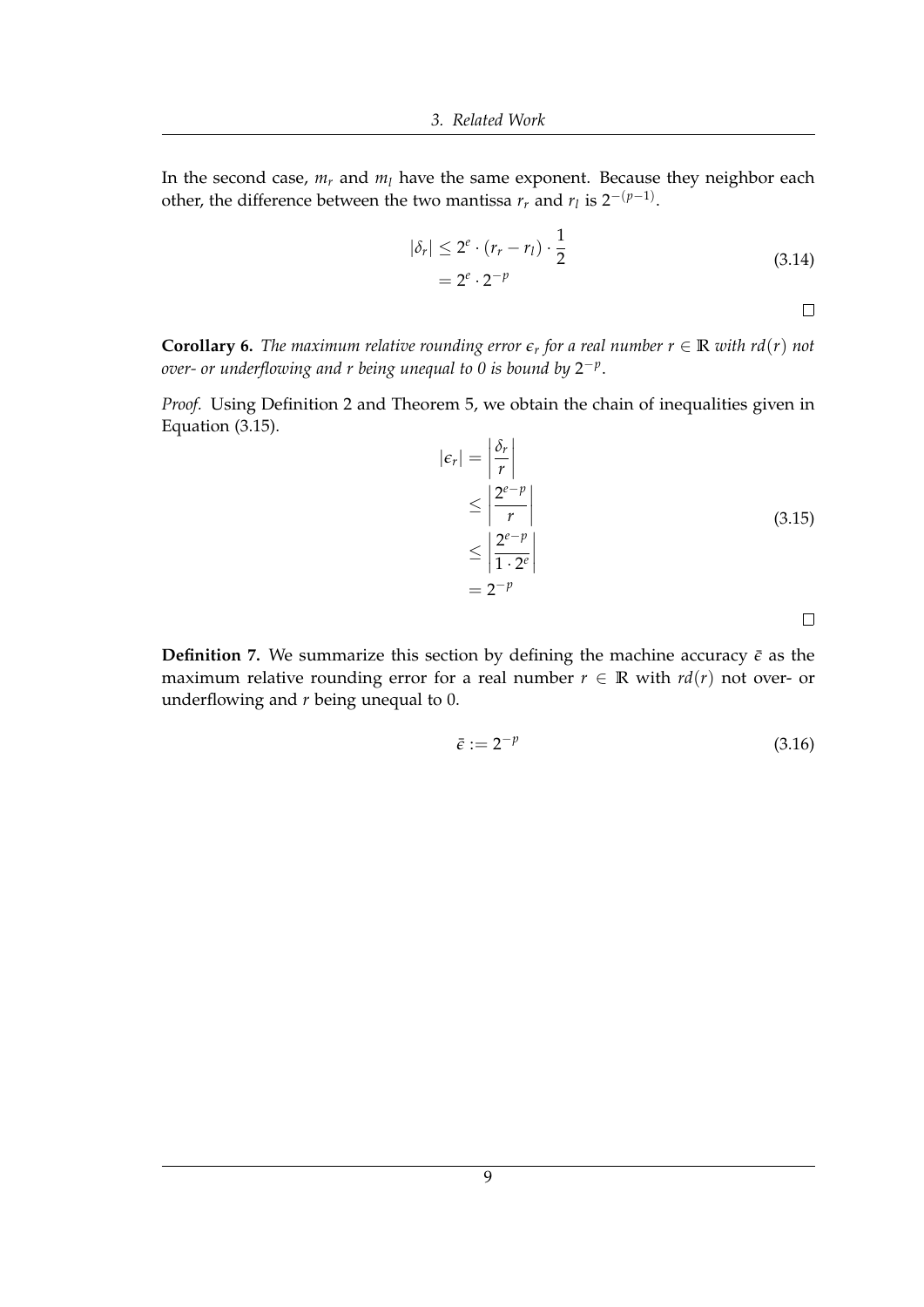#### <span id="page-15-0"></span>**3.2. Range Analysis**

After Section [3.1](#page-11-0) introduced the essential error definitions, we now take a look at the available methods of bounding them a posteriori. A well known tool for bounding the error of operations within finite number representation is the usage of interval analysis.

**Definition 8.** The interval  $X := \left[\underline{X}, \overline{X}\right]$  is the set of real numbers contained within the lower and upper boundaries *X*,  $\overline{X}$ . An interval *X* is degenerate if *X* =  $\overline{X}$ , leading to the notation  $x = [x, x]$ . [\[17\]](#page-60-7)

$$
X := \left[ \underline{X}, \overline{X} \right] = \left\{ x \in \mathbb{R} : \underline{X} \le x \le \overline{X} \right\} \tag{3.17}
$$

The general idea of interval analysis is to preserve the inclusion of the exact result. As this exact result can only be obtained from exact calculations and exact inputs, that are seldom possible within the finite set of machine numbers, the interval operations are defined to guarantee inclusion even when all calculations are done with finite precision [\[18\]](#page-60-8). A real number  $r \in \mathbb{R}$  is represented as an interval of floating-point numbers  $m_l$ ,  $m_r \in M$ .

$$
r \mapsto [m_l, m_r] \tag{3.18}
$$

Interval analysis requires to define interval extensions for a real-valued function to be supported. As the goal is to ensure the inclusion of the exact result and with the knowledge of an interval fundamentally being a set, these extensions therefore have to include the set image.

$$
f(X) = \{f(x) : x \in X\}
$$
\n(3.19)

<span id="page-15-2"></span><span id="page-15-1"></span>All basic arithmetic operations  $(+, -, \cdot)$  follow the same general form given in Equation [\(3.20\)](#page-15-1).

$$
X \odot Y = \{x \odot y : x \in X, y \in Y\}
$$
\n
$$
(3.20)
$$

Importantly, the rounding for the extended functions has to be done outwards to preserve the rigorous nature of interval analysis [\[17\]](#page-60-7). For the boundaries of the resulting interval, the round-to- $-\infty$  (*rd*<sub>⊥</sub>) and round-to- $+\infty$  (*rd*<sub>↑</sub>) methods are used.

$$
X + Y = [rd_{\downarrow}(\underline{X} + \underline{Y}), rd_{\uparrow}(\overline{X} + \overline{Y})]
$$
  
\n
$$
X - Y = [rd_{\downarrow}(\underline{X} - \overline{Y}), rd_{\uparrow}(\overline{X} - \underline{Y})]
$$
  
\n
$$
X \cdot S = [rd_{\downarrow}(\min(S)), rd_{\uparrow}(\max(S))] , S = \{XY, \underline{XY}, \overline{X}Y, \overline{XY}\}
$$
  
\n
$$
\frac{X}{Y} = X \cdot \frac{1}{Y}
$$
  
\n
$$
= X \cdot [rd_{\downarrow}(1/\overline{Y}), rd_{\uparrow}(1/\underline{Y})] , 0 \notin Y
$$
\n(3.21)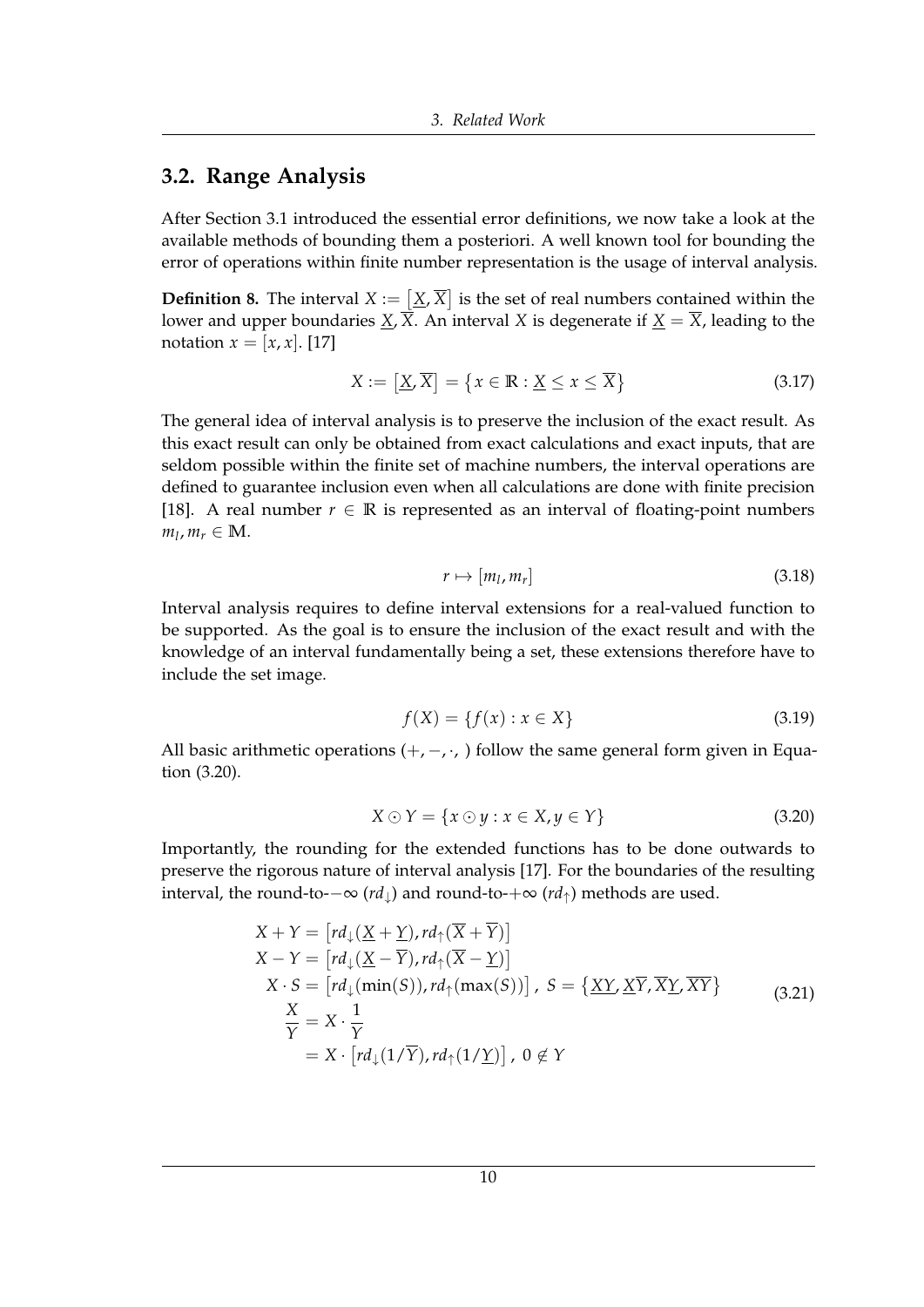For the application of interval analysis in the given context, multiple issues arise. A central problem is the phenomenon of interval dependency [\[17,](#page-60-7) [19\]](#page-60-9).

<span id="page-16-0"></span>
$$
f(X) = \{x^2 : x \in X\} = \begin{cases} \left[\underline{X}^2, \overline{X}^2\right] & 0 \le \underline{X} \le \overline{X} \\ \left[\overline{X}^2, \underline{X}^2\right] & \underline{X} \le \overline{X} \le 0 \\ \left[0, \max\{\underline{X}^2, \overline{X}^2\}\right] & \underline{X} \le 0 \le \overline{X} \end{cases}
$$
(3.22)

With Equation [\(3.22\)](#page-16-0) defining the extension of the power-2 function  $f(x) = x^2$ , an earlier equivalent product function  $f_2(x) = x \cdot x$  would result in an in-equivalence and overestimation within interval analysis. [\[17\]](#page-60-7)

$$
[-10, 10]2 = [0, 100] \neq [-100, 100] = [-10, 10] \cdot [-10, 10]
$$
 (3.23)

As interval analysis has no possibility to track correlated variables, the over approximation can accumulate along the operations and may result in an *"exponential range explosion*"[\[20\]](#page-60-10). Furthermore, interval analysis was initially created to allow rigorous computations within finite precision, with wide output intervals indicating the necessity of higher precision computations. This contrasts the requirement of exposing the precision as a free variable and a priori round-off error analysis. To overcome the interval dependency phenomenon, an extension in the form of affine analysis was created.

**Definition 9.** An affine expression is composed of a central value  $x_0$  with independent sources of uncertainty (noise symbols)  $n_i \in [-1, +1]$ . [\[19\]](#page-60-9)

$$
\hat{x} = x_0 + \sum_{i=1}^{n} x_i n_i
$$
\n(3.24)

<span id="page-16-1"></span>Any affine expression  $\hat{x}$  can be converted to an interval by applying Equation [\(3.25\)](#page-16-1).

$$
x \in \left[x_0 - \sum_{i=1}^n |x_i|, x_0 + \sum_{i=1}^n |x_i|\right].
$$
 (3.25)

<span id="page-16-2"></span>The correlation now present is important for the tightness of the obtained bound. This can be seen in the simple example of calculating  $a - a$ , as it is shown in Equation [\(3.26\)](#page-16-2).

$$
rd(a-a) \stackrel{AA}{=} ((1+\bar{\epsilon}n_a) \cdot a - (1+\bar{\epsilon}n_a) \cdot a) \cdot (1+\bar{\epsilon}n_{a-a})
$$
  
\n
$$
\stackrel{AA}{=} 0
$$
  
\n
$$
\stackrel{IA}{=} ([a\bar{e} - \bar{e}, a\bar{e} + \bar{e}] - [a\bar{e} - \bar{e}, a\bar{e} + \bar{e}] ) \cdot [1-\bar{e}, 1+\bar{e}]
$$
  
\n
$$
\stackrel{IA}{=} [-2\bar{e}, 2\bar{e}] \cdot [1-\bar{e}, 1+\bar{e}]
$$
  
\n
$$
\stackrel{IA}{\neq} 0
$$
\n(3.26)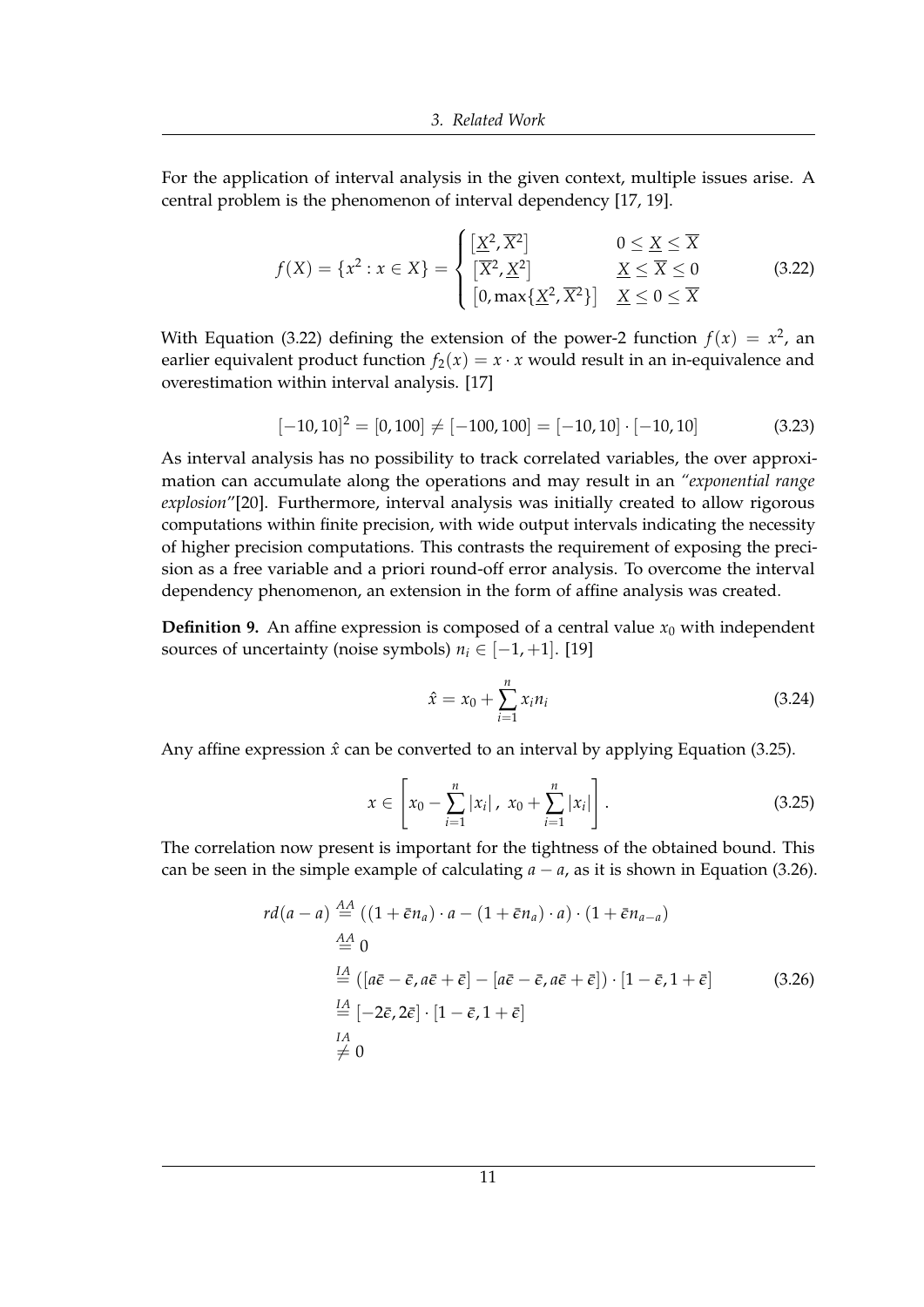Similar to interval analysis, affine analysis is meant to be used a posteriori to guarantee the inclusion of the exact result. It is also necessary to define (rigorous) approximations for non-affine operations. This includes the multiplication of two affine expressions, as the resulting quadratic terms are not allowed within a valid affine expression.

$$
(a_0 + a_1 n_a) \cdot (b_0 + b_1 n_b) = a_0 b_0 + a_0 b_1 n_b + a_1 b_0 n_a + a_1 b_1 n_a n_b \tag{3.27}
$$

Let  $\hat{x}$ ,  $\hat{y}$  denote two affine expressions. The multiplication  $\hat{x} \cdot \hat{y}$  can be bound to an affine expression by adding *δn<sup>k</sup>* , with *n<sup>k</sup>* being a unique noise symbol, and *δ* being a bound for the remainder. [\[19,](#page-60-9) [21\]](#page-60-11)

$$
\hat{x} \cdot \hat{y} = x_0 y_0 + \sum_{i>0} (x_0 y_i + x_i y_0) \cdot n_i + \left( \sum_{i>0} |x_i| \cdot \sum_{i>0} |y_i| \right) \cdot n_k \tag{3.28}
$$

A posteriori analysis based on affine analysis is available [\[22\]](#page-60-12) by expressing any quantity *u* in an affine expression in terms of its input variations  $v_i$  and errors  $w_i$  introduced by input quantization, rounding and affine approximation.

$$
\hat{u} = u_0 + \sum v_i n_i + \sum w_i \delta_i
$$
  
\n
$$
n_i, \delta_i \in [-1, 1]
$$
\n(3.29)

Steps towards static analysis are given in existing literature [\[20\]](#page-60-10) without obtaining rigorousness, as the entailing quadratic terms are dropped within the multiplication.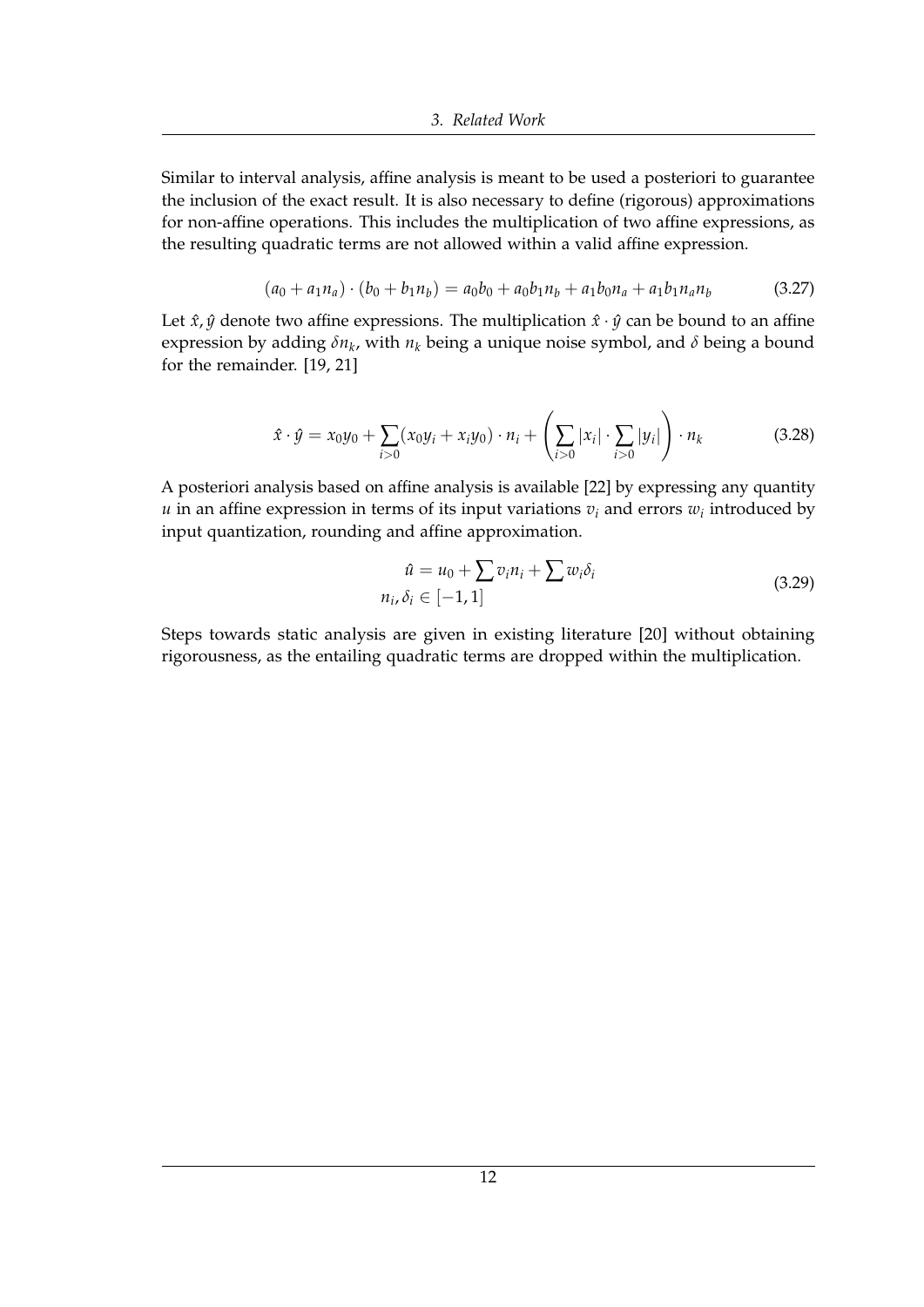#### <span id="page-18-0"></span>**3.3. Taylor Analysis**

As range analysis ensures the inclusion of the exact result and can provide rigorous bounds, it finds wide application as an a posteriori analysis tool within self-validated numerical libraries. To improve the obtained bounds, especially in non-linear cases, further extensions were made on the basis of Taylor approximations.

<span id="page-18-1"></span>**Definition 10.** Let  $f: D \subseteq \mathbb{R}^v \to \mathbb{R}$  be a function that is  $n+1$  times continuously partially differentiable on *D*. The inclusion of  $f(x)$  can be expressed in terms of a Taylor model which is composed of a *n*th order Taylor expansion of *f* around an expansion point  $a \in D$  and an interval remainder  $I_R$  bounding all errors (truncation, rounding,  $\ldots$ ). [\[23\]](#page-61-0)

$$
\forall_{x \in D} f(x) \in T_{n;f}(x) + I_R \tag{3.30}
$$

Using Definition [10,](#page-18-1) enclosures for any (*sufficiently smooth*) function can be computed. The methods presented until now can be summarized to merge worst-case inclusions for every sub-expression to obtain a rigorous result. The Taylor analysis presented in [\[24\]](#page-61-1) tries to shift from local worst-cases to globally solving for the maximum error. Let  $e := (e_0, \ldots, e_k)$  be an error vector composed of independent error variables  $e_i \in [-\bar{\epsilon}, \bar{\epsilon}]$ and *x* the input for an exact function *f*. Let  $\tilde{t}_f$  denote the model of calculating *f* using floating-point arithmetic. The absolute error is given in Equation [\(3.31\)](#page-18-2).

<span id="page-18-3"></span>
$$
\left| \delta_{f(x)} \right| = \left| \tilde{f}(x) - f(x) \right|
$$
  
\n
$$
\leq \left| \tilde{f}_f(x, e) - f(x) \right|
$$
\n(3.31)

<span id="page-18-2"></span>The most important step within the Taylor analysis is the construction of a first order Taylor polynomial around  $e = (0, \ldots, 0)$ . Based on the equality of calculating the exact function *f* and the floating point model  $\tilde{t}_f$  without any errors  $\tilde{t}_f(x, 0) = f(x)$ , we obtain the Equation [\(3.32\)](#page-18-3) for the absolute rounding error.

$$
\left| \delta_{f(x)} \right| \leq \left| f_{f}(x, e) - f(x) \right|
$$
  
\n
$$
= \left| f_{f}(x, 0) + T_{1, \tilde{t}_{f}}(x, 0) + R_{1, \tilde{t}_{f}}(x, \zeta) - f(x) \right|
$$
  
\n
$$
= \left| \sum_{i=0}^{k} \frac{\partial f_{f}}{\partial e_{i}}(x, 0) \cdot e_{i} + R_{1, \tilde{t}_{f}}(x, \zeta) \right|
$$
  
\n
$$
\leq \left| \sum_{i=0}^{k} \frac{\partial f_{f}}{\partial e_{i}}(x, 0) \cdot e_{i} \right| + \left| R_{1, \tilde{t}_{f}}(x, \zeta) \right|
$$
  
\n
$$
\leq \bar{\epsilon} \cdot \left| \sum_{i=0}^{k} \frac{\partial f_{f}}{\partial e_{i}}(x, 0) \right| + M
$$
  
\n
$$
\forall_{x, \zeta \in [-\bar{\epsilon}, \bar{\epsilon}]^{k+1}} M \geq \left| R_{1, \tilde{t}_{f}}(x, \zeta) \right|
$$
  
\n(3.32)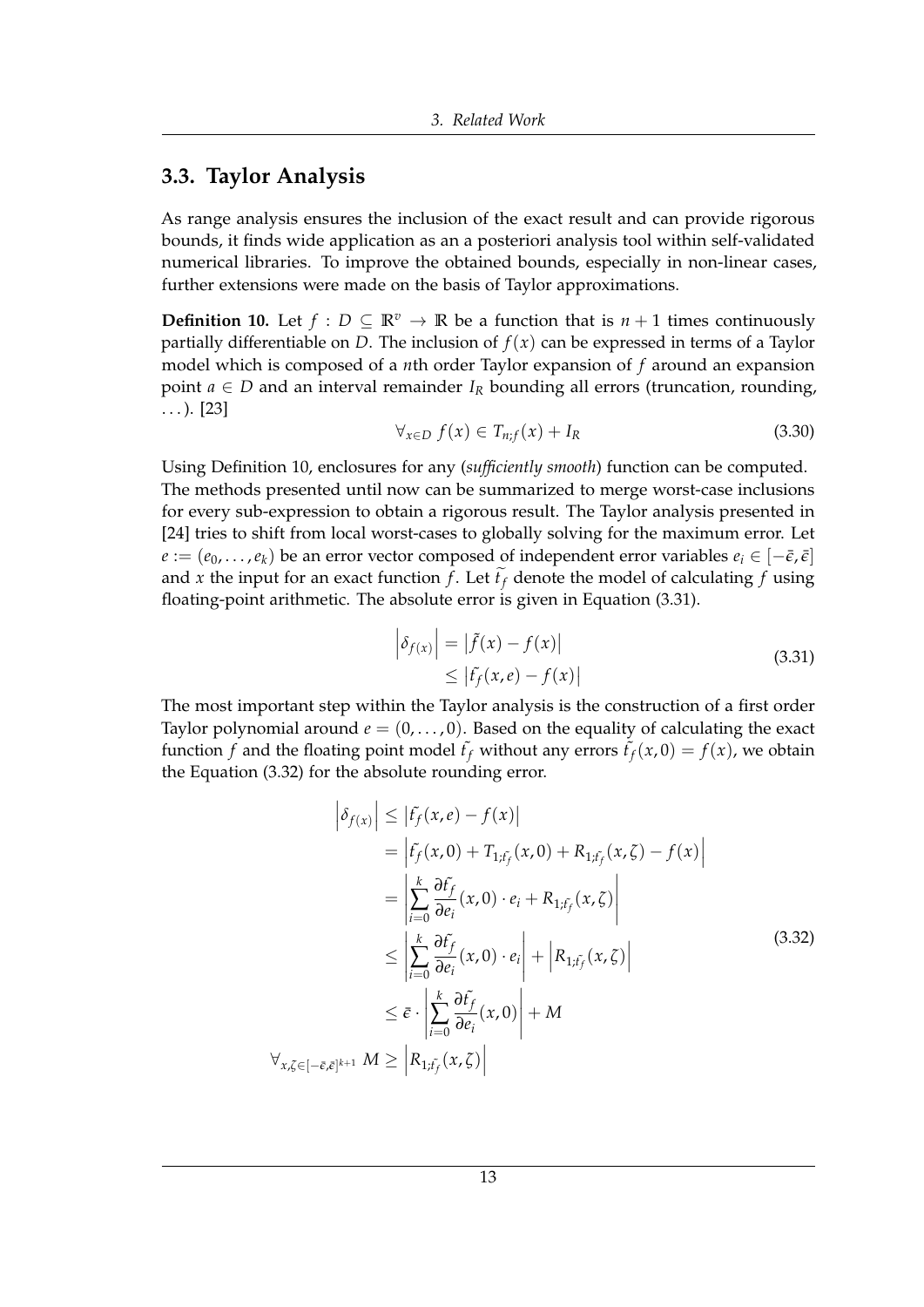Taylor analysis is the first method allowing for actual symbolic computation, which in turn reduces the necessity of outward rounding methods and similar. The main contribution of error within the computation is the truncation error of the Taylor expansion and the bounding of the remainder with global optimization techniques. It is required for the global optimization to return rigorous results and therefore guarantee inclusion of the exact remainder bound. The method presented in [\[23\]](#page-61-0) additionally accounts for subnormal computations by introducing an additional absolute deviation from the exact result. We leave these deviations out within this thesis, as we assume no over- or underflow as defined in Definition [3.](#page-12-1) Furthermore, the chosen values for the absolute deviations were not explained sufficiently and only correlated to the IEEE precisions. However, the over- and underflow of numbers is also depending on the available exponent bits. As this correlation was not presented within the paper and is required for supporting artificial floating-point types with artificial exponent sizes and precisions, this is left open for future work.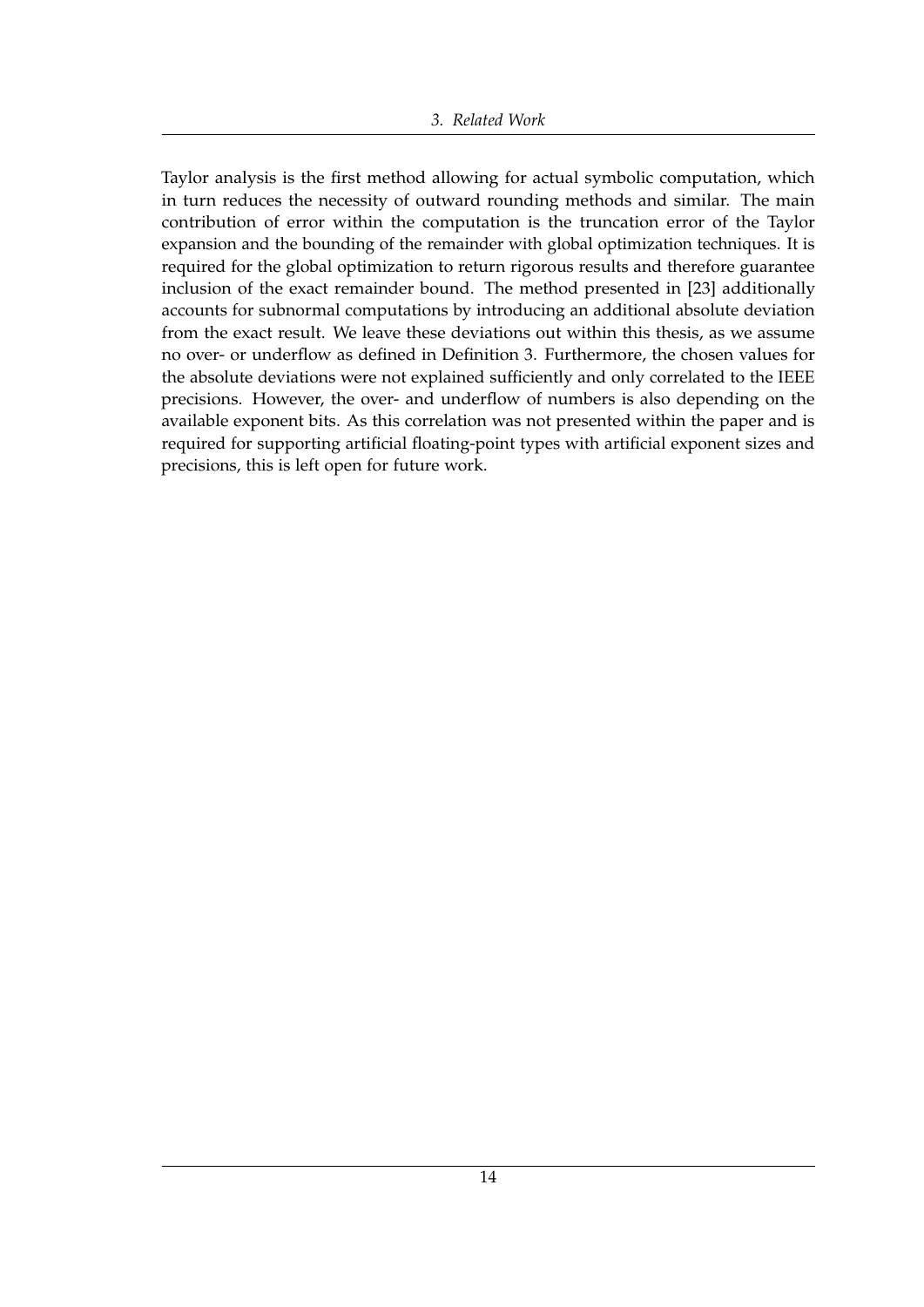# <span id="page-20-0"></span>**4. Rigorous A Priori Analysis of Round-Off Errors**

In Chapter [3](#page-10-0) we explored currently available methods for analyzing the error introduced by rounding and discussed potential shortcomings. Based on them, we are now presenting different methods for the a priori analysis of absolute round-off errors. We start by defining the underlying error model, that was already used implicitly in previous sections, when dealing with floating-point arithmetic by applying Corollary [6.](#page-14-1) The relative rounding error  $\epsilon_r$  is limited to  $\epsilon_r \in [-\bar{\epsilon}, \bar{\epsilon}].$ 

<span id="page-20-2"></span><span id="page-20-1"></span>**Definition 11.** Let  $\tilde{x}$  denote the floating-point model of  $x$ . Furthermore, let  $\epsilon_x$  be limited to  $\epsilon_x \in [-\bar{\epsilon}, \bar{\epsilon}]$ . We define the model using Equation [\(4.1\)](#page-20-1). It assumes no over- or underflow, as defined in Definition [3.](#page-12-1)

$$
\tilde{x} = x, \ x \in M
$$
\n
$$
\tilde{x} = rd(x), \ x \in \mathbb{R} \setminus M
$$
\n
$$
x_1 \circ x_2 = rd(\tilde{x}_1 \circ \tilde{x}_2)
$$
\n
$$
rd(x) = \begin{cases} x & x \in \{2^i, i \in [e_{min}, e_{max}]\} \\ x \cdot (1 + \epsilon) & \text{otherwise} \end{cases}
$$
\n(4.1)

This basic error model could be further extended by defining special cases for e.g. multiplication or division with a non-negative power of 2 [\[23\]](#page-61-0). The absolute error is obtained from the difference of exact calculation  $f$  to floating-point calculation  $\tilde{f}$ .

$$
|\delta_f| = |f - \tilde{f}| \tag{4.2}
$$

For the following methods, it is mandatory to expose the machine accuracy  $\bar{\epsilon}$  as a free variable. The methods therefore have to include support for symbolic expressions. Furthermore, they have to support constraining the values of free variables to a domain *D*. This may result in the calculations diverging, based on the possible values, and the result being composed of differentiating results that are valid within a given subdomain  $D_i \subseteq D$ . For the machine accuracy  $\bar{\epsilon}$  the domain is based on the available precision.

$$
\bar{\epsilon} \in D = (2^{-p_{max}}, 2^{-p_{min}})
$$
  
\n
$$
p_{max} > 0
$$
  
\n
$$
p_{max} \ge p_{min}
$$
\n(4.3)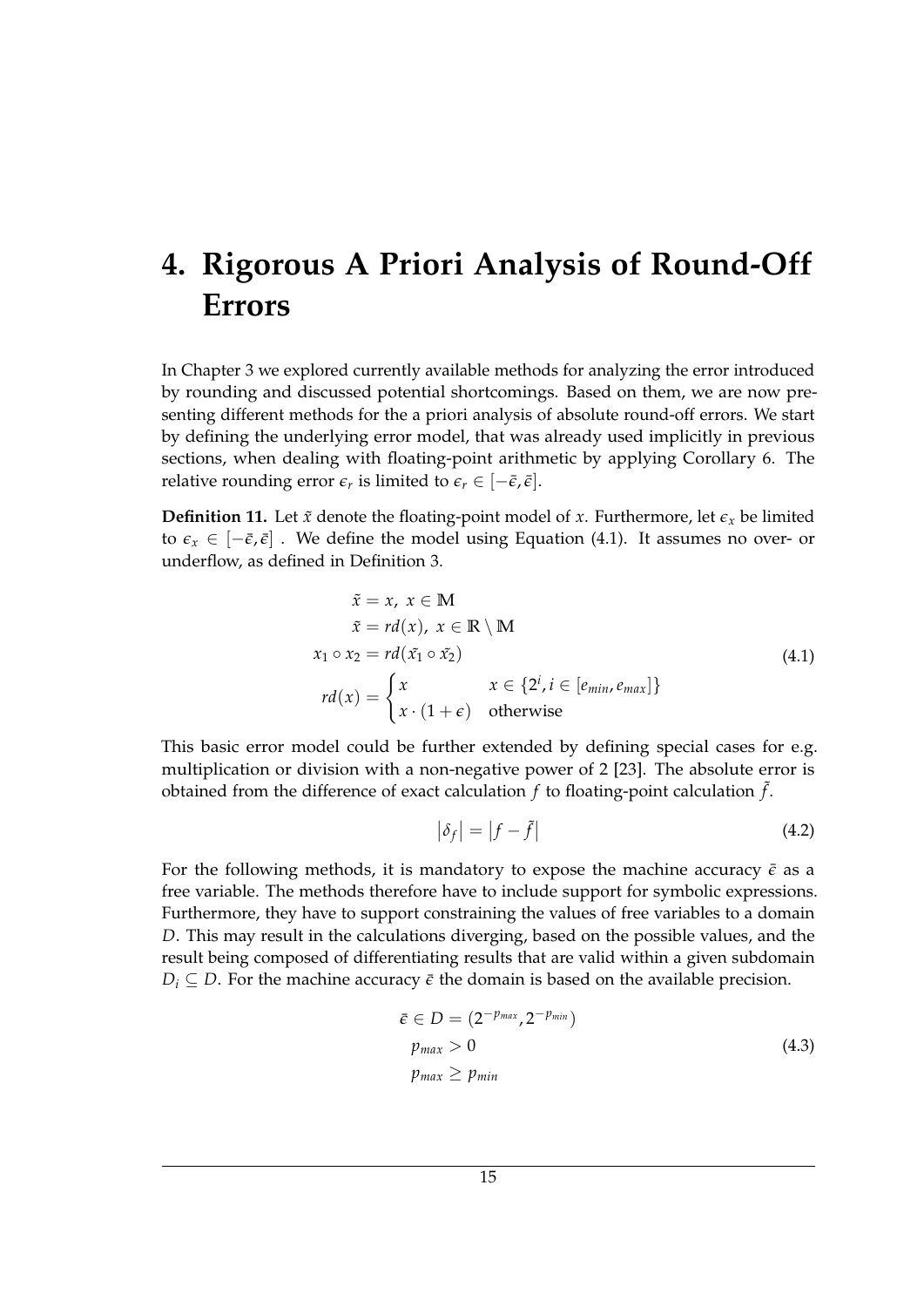<span id="page-21-1"></span>

Figure 4.1.: Symbolic interval  $X = [x - 1, x + 1]$  with x bound to  $[-2, 2]$  visualizing the difference in value inclusion

### <span id="page-21-0"></span>**4.1. Symbolic Range Analysis**

Symbolic range analysis is based on the methods presented throughout Section [3.2.](#page-15-0) The relative error  $\epsilon_r$  translates to the interval  $[-\bar{\epsilon}, +\bar{\epsilon}]$ . As interval analysis ensures the inclusion of the exact result, the absolute error is contained within the interval extension of calculating *δ<sup>f</sup>* .

$$
\left|\delta_f\right| \le \left|f - \tilde{f}\right| \tag{4.4}
$$

The interval operators presented in the previous sections are only defined for realvalued intervals. It is therefore required to introduce an extension to support symbolic boundaries while still ensuring the inclusion property given in Equation [\(3.19\)](#page-15-2). In contrast to the previous operators having constant bounds  $\underline{X}$ ,  $\overline{X} \in \mathbb{R}$ , the bounds now have to depend on symbolic expressions.

**Definition 12.** A symbolic interval *X* of order *n* defines a function *X* :  $D \subseteq \mathbb{R}^n \mapsto M \subseteq$ **R** that returns a real-valued interval *M* ⊆ **R** upon evaluation.

**Example.** Let  $X(x) = \left[\overline{X(x)}\right], X(x)$  =  $[x-1, x+1]$  denote a symbolic interval with *x* ∈ [−2, 2]. We may obtain a valid real-valued interval by substituting *x* with a concise value from its domain. This symbolic interval is shown in Figure [4.1.](#page-21-1)

*Remark.* Within this thesis, only symbolic intervals of order 1 are taken into account. The term symbolic interval is from now on used equivalently to the term symbolic interval of order 1. In the case of round-off error analysis, we are only interested in boundaries depending on the free variable  $\bar{\epsilon}$ .

Let *f* be a real-valued function and *X* be a real-valued interval. We can obtain an interval extension from a monotonic characteristic of  $f(x)$  with  $x \in X$ . Given that f is monotonically increasing or decreasing, only the functional values of the bounds have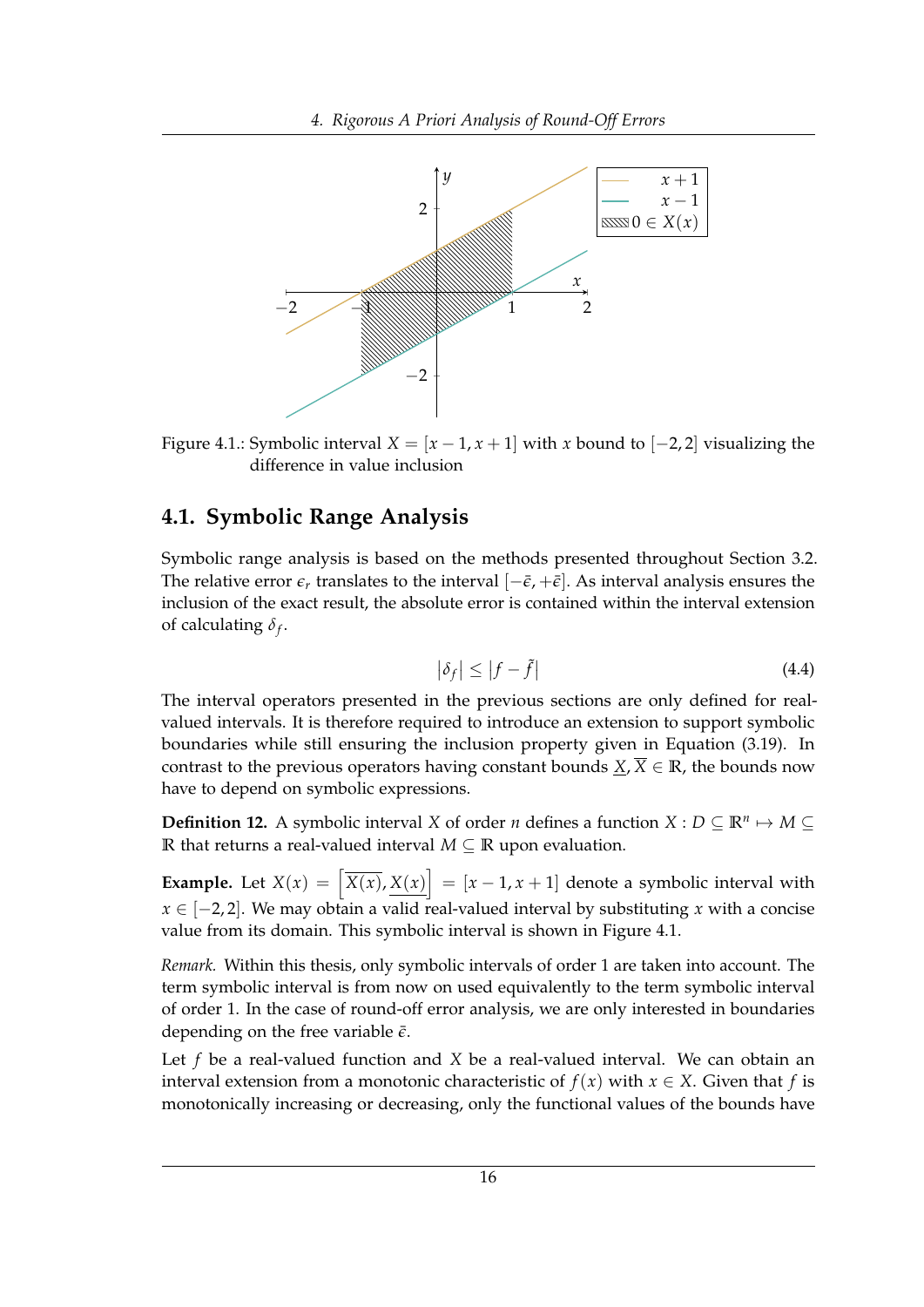<span id="page-22-0"></span>

Figure 4.2.: Interval extension  $f(X)$  of a real-valued function  $f$  in a monotonic and non-monotonic setting

to be calculated [\[17\]](#page-60-7). As Figure [4.2](#page-22-0) shows, the same does not apply for non-monotonic functions. We seek to find a definition allowing for support of a wide variety of functions *f* . For this, we introduce the assumption of *f* being once continuously differentiable within its domain. This allows for the construction of the resulting interval solely based on the interval bounds and the possible extrema of *f* given within the bounds of the input interval. Instead of determining the extrema repeatedly for every possible function, they can be provided for common functions e.g.  $x^{a∈\mathbb{Z}}$ ,  $x^{\frac{1}{n∈\mathbb{Z}}}$ . This allows for a speedup while still ensuring support for all once continuously differentiable functions.

<span id="page-22-2"></span>**Definition 13.** Given the arithmetic operations  $+$ ,  $-$ ,  $\cdot$ ,  $/$ , log, exp or in general a function *f* ∈  $C$ <sup>1</sup> the interval extensions are defined in Equation [\(4.5\)](#page-22-1). [\[17\]](#page-60-7)

<span id="page-22-1"></span>
$$
X + Y = \left[ \underline{X} + \underline{Y}, \overline{X} + \overline{Y} \right]
$$
  
\n
$$
X - Y = \left[ \underline{X} - \overline{Y}, \overline{X} - \underline{Y} \right]
$$
  
\n
$$
exp(X) = \left[ exp(\underline{X}), exp(\overline{X}) \right]
$$
  
\n
$$
\frac{X}{Y} = X \cdot \frac{1}{Y}
$$
  
\n
$$
log(X) = \left[ log(\underline{X}), log(\overline{X}) \right], X \cap (-\infty, 0] = \emptyset
$$
  
\n
$$
X \cdot Y = \left[ min(S), max(S) \right], S = \left\{ \underline{XY}, \underline{XY}, \overline{XY} \right\}
$$
  
\n
$$
f(X) = \left[ min(S), max(S) \right], S = \left\{ f(\underline{X}), f(\overline{X}) \right\} \cup \left\{ x \in X : f'(x) = 0 \right\}
$$

Using Definition [13,](#page-22-2) a wide range of functions can be supported within real-valued interval arithmetic.

**Example.** Let  $X = [x - 1, x + 1]$  and  $Y = [2, 2]$  be two symbolic intervals with *x* bound on the domain [−2, 2]. We want to determine the result of the exponentiation *X <sup>Y</sup>*. We know that for  $f(x) = x^2$  a global extremum is given when *x* is zero.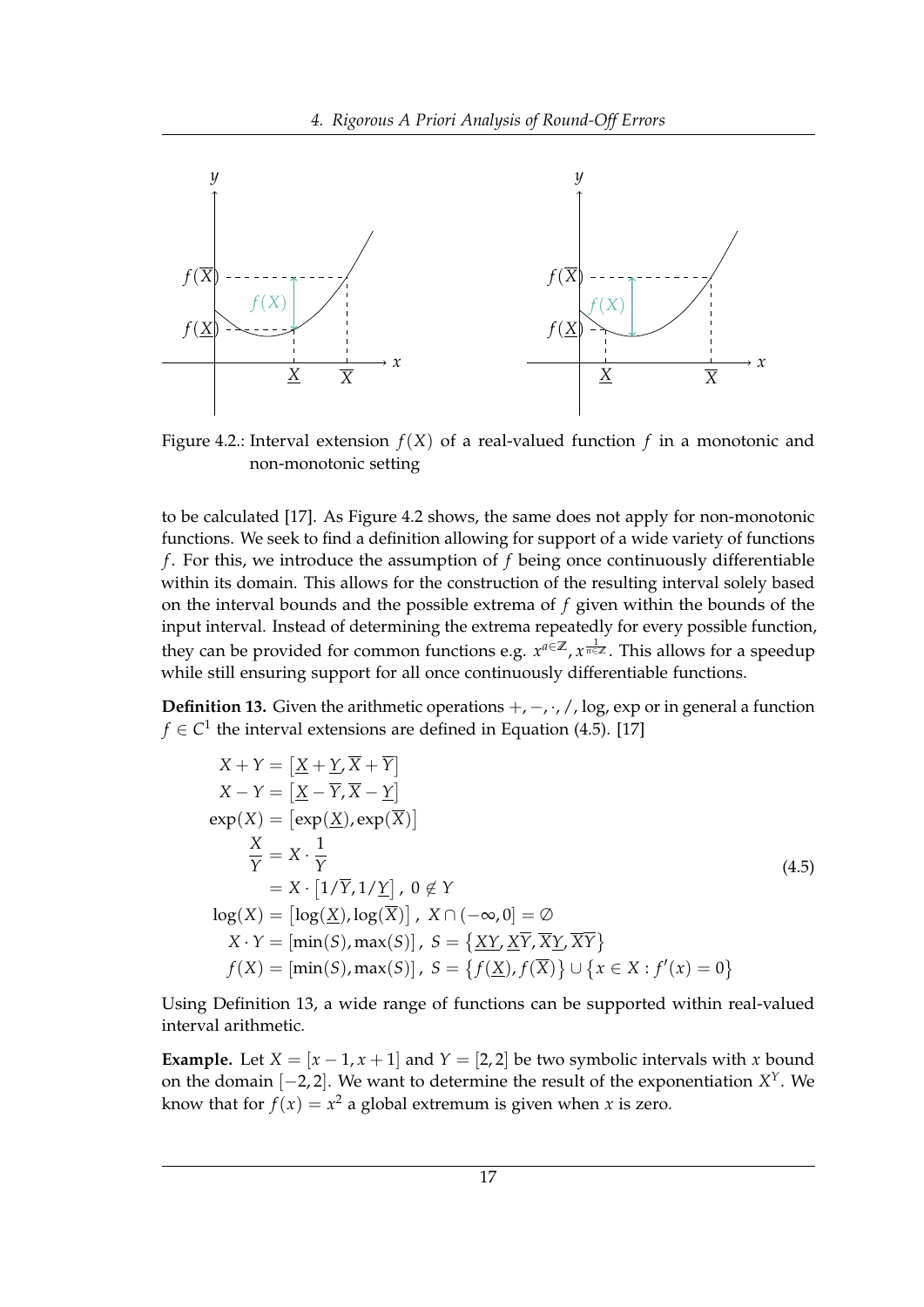However, as shown within Figure [4.1,](#page-21-1) this extremum is not contained for all evaluations of the symbolic interval.

<span id="page-23-0"></span>To construct subdomains for a symbolic interval *Y* - let it be because of domain restrictions or extrema inclusion - we have to determine when values are included within *Y*. Given a domain *G*, we want to calculate for which *y* the symbolic interval *Y* evaluates to a real-valued interval containing any value from *G*. For this, we use the comparisons given in Table [4.1](#page-23-0) and determine for which values of *y* they are fulfilled.

| D              | Y(y)     | Y(y)     |
|----------------|----------|----------|
| [a, b]         | $\geq b$ | $\leq a$ |
| (a, b]         | $\geq b$ | $\leq a$ |
| $(-\infty, b]$ |          | $\leq b$ |
| $(-\infty, b)$ |          | $\leq b$ |
| $[a,\infty)$   | $\geq a$ |          |
| $(a,\infty)$   | $\geq a$ |          |

Table 4.1.: Comparisons required for determining the (partial) inclusion of a given domain *D* within a symbolic interval *Y*

**Example.** Using the inclusion of  $[0, 0]$ , we obtain the subdomains  $[-2, -1)$ ,  $[-1, 1]$ ,  $(1, 2]$ that are associated with the inclusion or non-inclusion of the extremum 0, as shown below.

$$
S(x) = \begin{cases} \left\{ \frac{X^2}{X^2} \right\} & x \in [-2, -1) \\ \left\{ \frac{X^2}{X^2}, \frac{X^2}{X^2} \right\} & x \in [-1, 1] \\ \left\{ \frac{X^2}{X^2}, \frac{X^2}{X^2} \right\} & x \in (1, 2] \\ X^Y = [\min(S(x)), \max(S(x))] \end{cases}
$$
(4.6)

After determining the sectioning of the domain based on the extrema inclusion, it is still not possible to calculate the interval extension. Thus, re-definitions of the min and max operators for symbolic expressions have to be defined. Let  $S = [s_0, \ldots, s_{n-1}]$  denote a list of symbolic expressions. We want to determine the minimum and maximum within a given domain *D*, requiring us to specify the ordering of *S*. However, depending on the currently considered subdomain  $D_i \subseteq D$  the ordering may vary or not be total.

**Example.** Let  $S = \left[ (x-1)^2, (x+1)^2 \right]$  and  $D = \left[ -2, 2 \right]$ . We want to identify the ordering of *S*. For the subdomain  $[-2, 0)$  a strict total order is given with  $(x - 1)^2 > (x + 1)^2$ . The reverse applies for the subdomain  $(0,2]$  with the strict total order  $(x+1)^2 > (x-1)^2$ . For the complete domain *D* no total order can be obtained, as neither  $s_0 \leq s_1$  nor  $s_1 \geq s_0$ holds.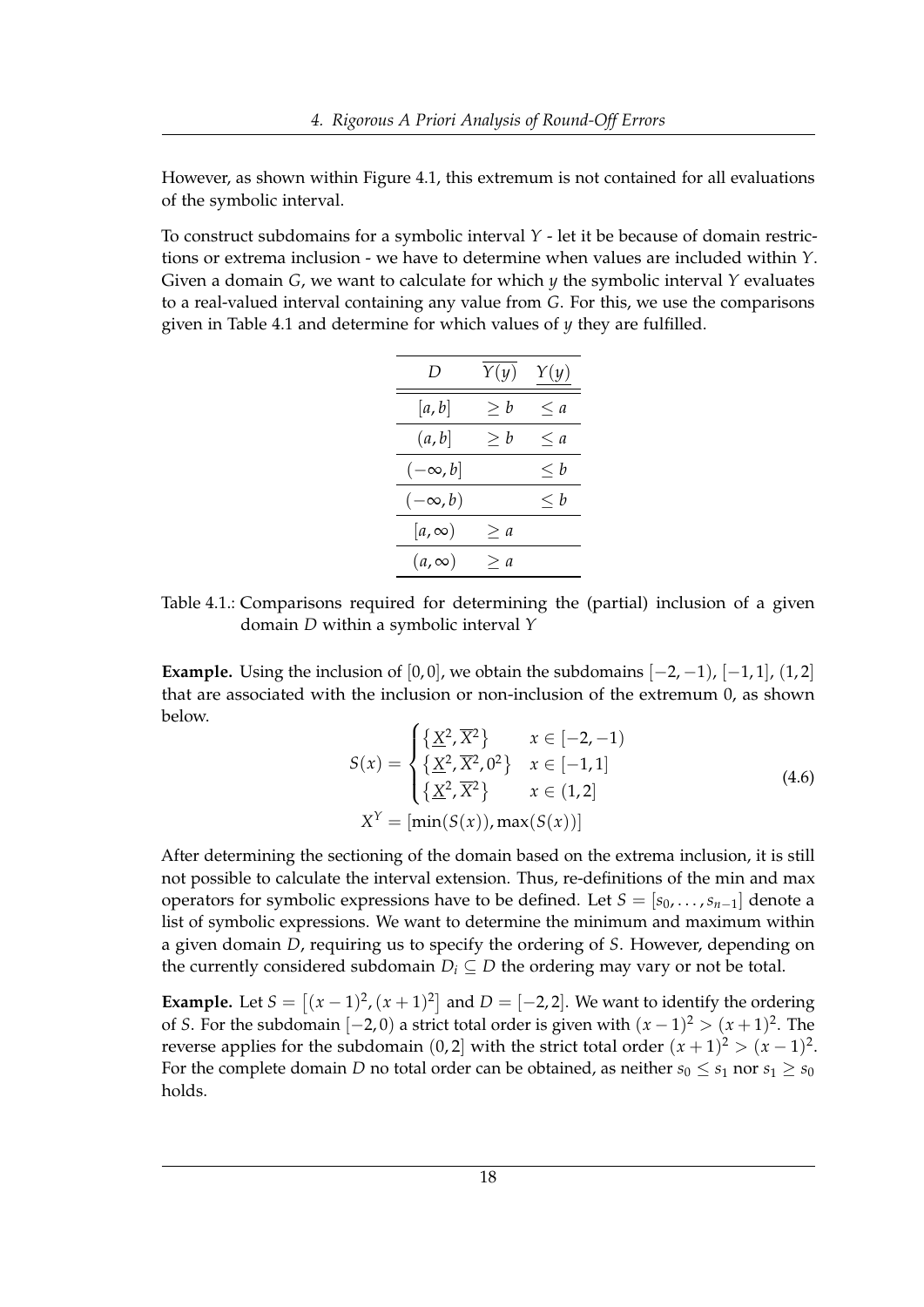<span id="page-24-0"></span>

Figure 4.3.: Visualization of the changing interval boundaries and necessity to include evaluation of extrema, given the exponentiation  $X^Y$  with  $X = [x - 1, x + 1]$ and  $Y = [2, 2]$ 

The evaluation of minimum and maximum is composed of two main steps. In the first step, it is to be computed for every possible pair  $(s_i, s_j)$  with  $i \neq j$  and  $i, j \in \{0, \ldots, n-1\}$ for which subdomain the statement  $s_i \leq s_j$  or  $s_i \geq s_j$  respectively holds. The second step consists of the association of subdomains to their respective minimum or maximum expression. To simplify these steps, we define the comparison matrix *C*.

$$
C := \left( \begin{array}{ccccc} D & D \setminus C_{1,0} & D \setminus C_{2,0} & \dots & D \setminus C_{n-1,0} \\ s_0 \le s_1 & D & D \setminus C_{2,1} & \dots & D \setminus C_{n-1,1} \\ s_0 \le s_2 & s_1 \le s_2 & D & \dots & D \setminus C_{n-1,2} \\ \vdots & \vdots & \vdots & \ddots & \vdots \\ s_0 \le s_{n-1} & s_1 \le s_{n-1} & s_2 \le s_{n-1} & \dots & D \setminus C_{n-1,n-2} \end{array} \right) \tag{4.7}
$$

*Remark.* The entries  $D \setminus C_{i,j}$  no longer describe the subdomains where  $s_i \leq s_j$  but rather  $s_i < s_j$  holds. This has to be accounted for, but is rather unproblematic, as for the subdomain where both  $s_i \leq s_j$  and  $s_j \leq s_i$  hold  $s_i$  and  $s_j$  are equivalent.

After constructing matrix *C* for the respective comparison operator, the association of subdomains to extremum is a simple chain of set intersection operations. We obtain a vector *E* in which each element *E<sup>i</sup>* describes for which subdomain the expression *s<sup>i</sup>* is the extremum.

$$
E^{T} := \left(\begin{array}{c} \bigcap_{i \in \{0, n-1\}} C_{i,0} \\ \vdots \\ \bigcap_{i \in \{0, n-1\}} C_{i,n-1} \end{array}\right) \tag{4.8}
$$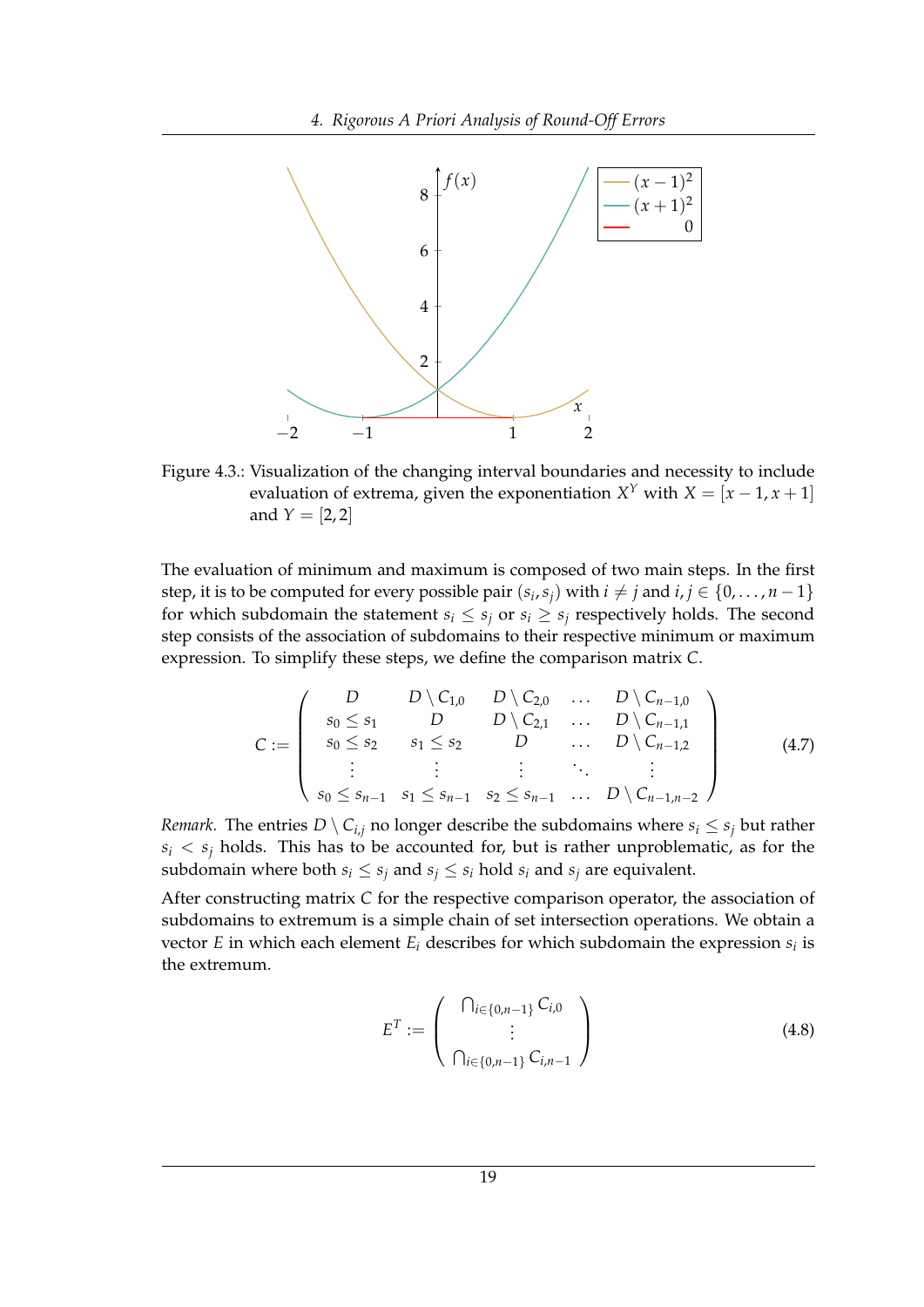As we defined the upper triangular matrix of *C* by using the set difference and therefore the strict comparison, we also obtain the following properties for our vector *E*.

<span id="page-25-0"></span>
$$
\bigcup_{i \in \{0, n-1\}} E_i = D
$$
\n
$$
\forall_{i,j \in \{0, n-1\} : i \neq j} E_i \cap E_j = \emptyset
$$
\n(4.9)

After we defined the min and max operators to work for symbolic expressions, we now have to determine how to construct valid symbolic intervals. Given the list of sub-expressions *S* and the vectors  $E_{min}$  and  $E_{max}$  obtained from min(*S*) and max(*S*) respectively, we define the interval extension for *f* in Equation [\(4.10\)](#page-25-0).

$$
M := \{ (E_{min,i} \cap E_{max,j}, [s_i, s_j]) : i, j \in \{0, ..., n-1\} \}
$$
  

$$
f(X) = \{ (D_i, I_i) : (D_i, I_i) \in M, D_i \neq \emptyset \}
$$
 (4.10)

**Example.** We finalize our example  $X<sup>Y</sup>$  by obtaining the resulting interval extension. For the domains  $[-2, -1)$ ,  $(1, 2]$  provided by the non-inclusion of the global minimum zero, the minima and maxima can be determined visually using Figure [4.3.](#page-24-0) Within the domain  $[-1, 1]$  we calculate the matrices  $C_{min}$ ,  $C_{max}$  and vectors  $E_{min}$ ,  $E_{max}$  for  $S =$  $\{0, (x-1)^2, (x+1)^2\}.$ 

$$
C_{min} = \begin{pmatrix} D & \oslash & \oslash \\ [-1,1] & D & [-1,0) \\ [-1,1] & [0,1] & D \end{pmatrix}
$$
  
\n
$$
E_{min} = (D,\oslash\oslash)
$$
  
\n
$$
C_{max} = \begin{pmatrix} D & [-1,1) & (-1,1] \\ [1,1] & D & (0,1] \\ [-1,-1] & [-1,0] & D \end{pmatrix}
$$
  
\n
$$
E_{max} = (\oslash, [-1,0], (0,1])
$$
  
\n
$$
X^{Y} = \begin{cases} [(x+1)^{2}, (x-1)^{2}] & x \in [-2,-1) \\ [0,(x-1)^{2}] & x \in [-1,0] \\ [0,(x+1)^{2}] & x \in (0,1] \\ [(x-1)^{2}, (x+1)^{2}] & x \in (1,2] \end{cases}
$$

**Problem.** Using Definition [13,](#page-22-2) we encounter a problem for dividing an interval 1/*Y*. How should a division be defined, if the divisor contains a zero  $0 \in Y$ ? It is possible to return the correct, but useless, interval containing all numbers [−∞, ∞] = **R** or perform case distinction on the divisor and dividend. This allows for a tighter enclosure that is however, still defined by infinity. [\[17\]](#page-60-7)

$$
1/Y = \begin{cases} [1/\underline{Y}, \infty) & \underline{Y} = 0 < \overline{Y} \\ (-\infty, 1/\underline{Y}] \cup [1/\overline{Y}, \infty) & \underline{Y} < 0 < \overline{Y} \\ (-\infty, 1/\underline{Y}] & \underline{Y} < \overline{Y} = 0 \end{cases}
$$
(4.12)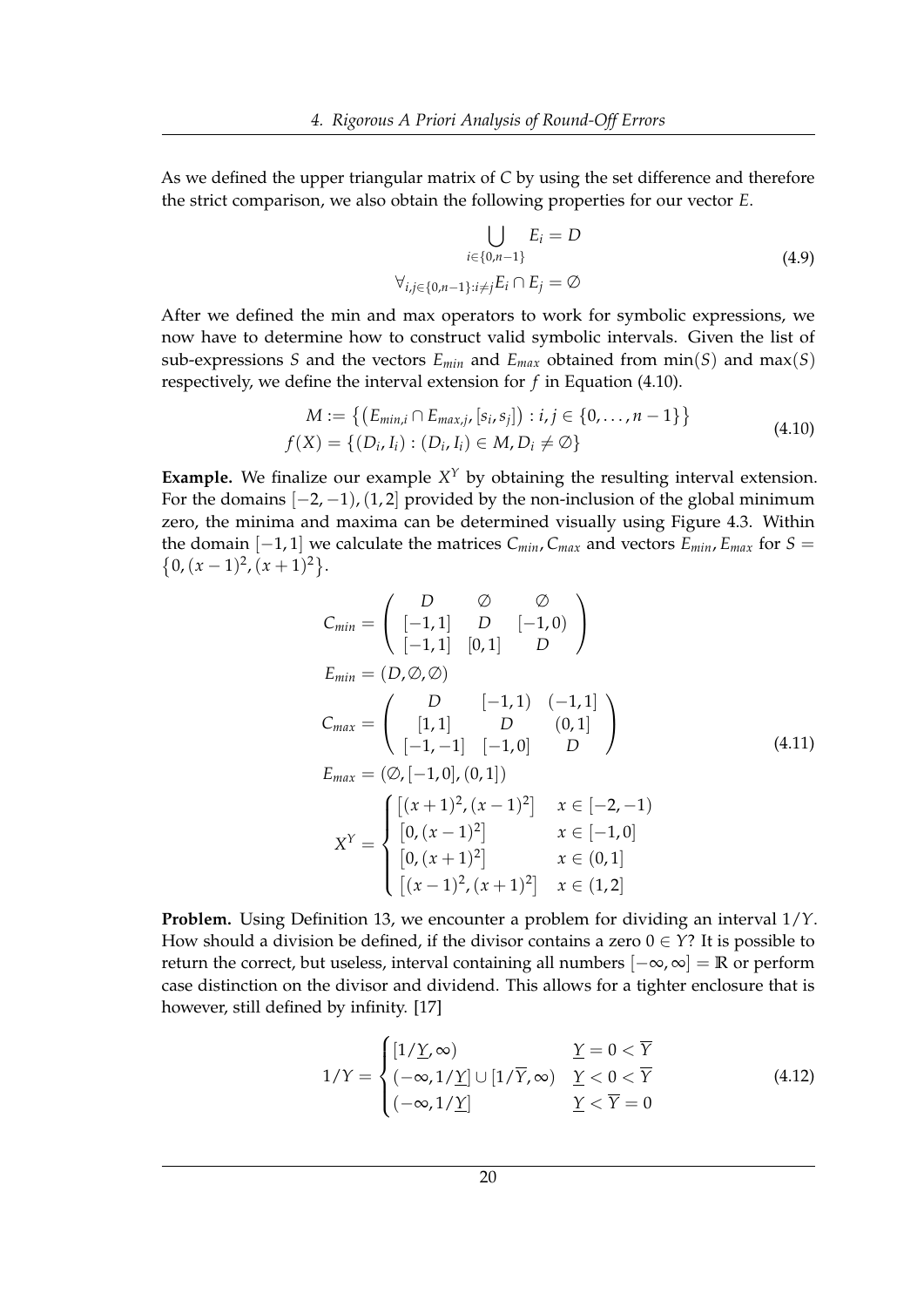<span id="page-26-1"></span>

Figure 4.4.: Polynomial expression equaling zero at two distinct points. When this expression describes a lower symbolic interval boundary the division would not be defined at those points.

Because the introduction of infinity into the calculations adds further complexity and problems, like the division of intervals bound by infinity, the multiplication of infinity with 0 and subtraction of intervals bound by infinity, without offering a great value for the given context, we define the division for symbolic intervals to be undefined in cases, where a 0 may be contained within the divisor.

<span id="page-26-0"></span>**Definition 14.** Let *Y* be a symbolic interval with *y* in the domain *D*. The expression 1/*Y* is defined by excluding subdomains, in which *Y* contains a zero.

$$
1/Y = [1/\overline{Y}, 1/\underline{Y}], y \in \bigcup_{i=1}^{n} D_i
$$
  

$$
\forall_{y \in D_i} 0 \notin Y \land \bigcap_{i=1}^{n} D_i = \emptyset
$$
\n(4.13)

**Example.** Let  $Y = \left[ y^4 - y^2 + 0.25, y^4 - y^2 + 0.25 \right]$  be a symbolic interval with  $y \in$ [−1, 1). We calculate 1/*Y* by applying Definition [14](#page-26-0) and determine those subdomains, in which *Y* does and does not contain 0. The result provided below can be obtained from the visualized interval boundary in Figure [4.4.](#page-26-1)

$$
1/Y = [1/y4 - y2 + 0.25, 1/y4 - y2 + 0.25]
$$
  

$$
y \in \left[-1, -\frac{\sqrt{2}}{2}\right) \cup \left(\frac{-\sqrt{2}}{2}, \frac{\sqrt{2}}{2}\right) \cup \left(\frac{\sqrt{2}}{2}, 1\right)
$$
(4.14)

Definition [14](#page-26-0) can now be generalized for all real-valued functions that are taken into consideration within the symbolic range analysis.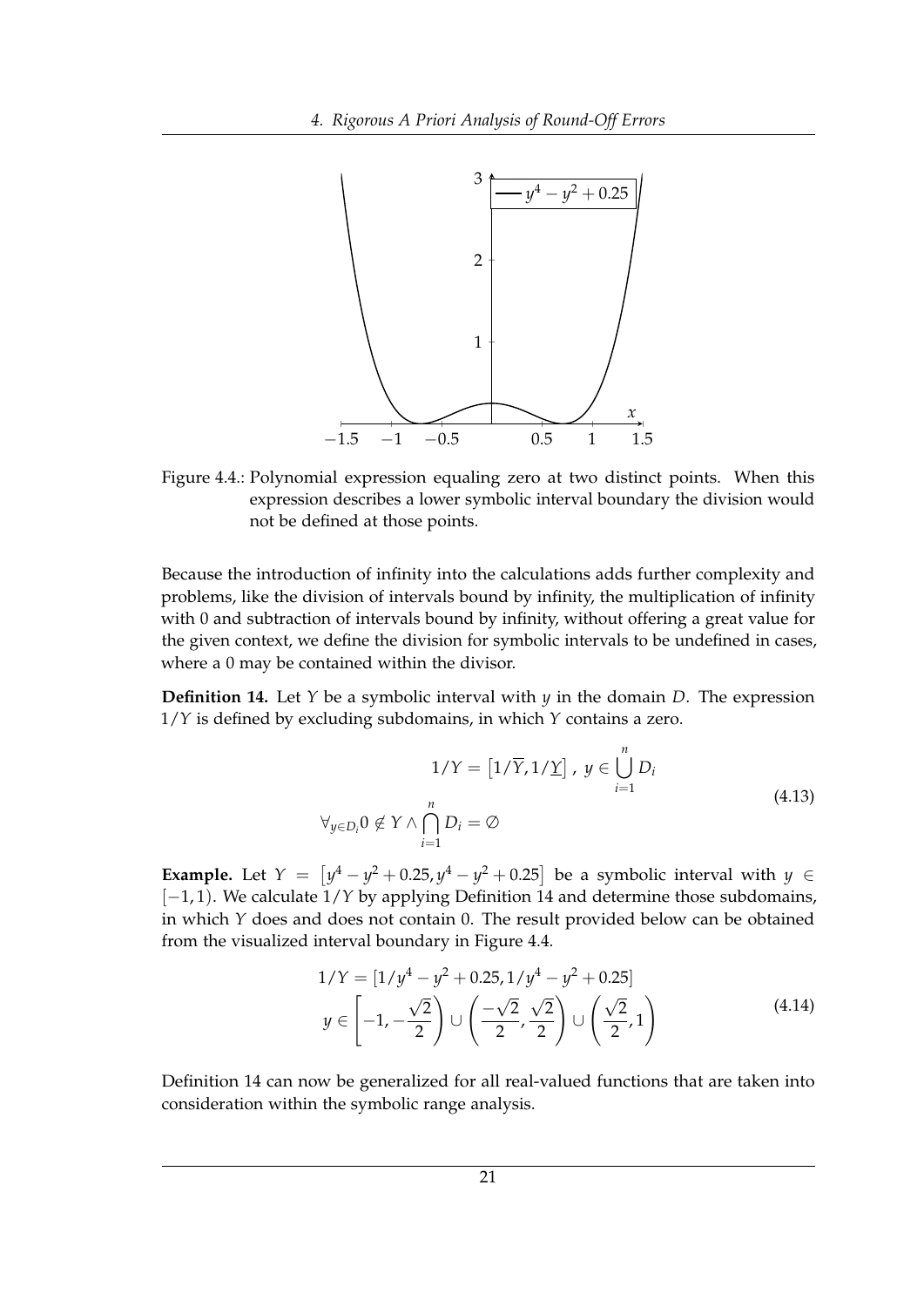**Definition 15.** Let *Y* be a symbolic interval with  $\psi$  in the domain *D*. The interval extension  $f(Y)$  is limited to those subdomains of *D*, in which the function  $f(x)$  is defined for every possible value *x* of the symbolic interval.

$$
f(Y) = \left[\underline{f(Y)}, \overline{f(Y)}\right], y \in \bigcup_{i=1}^{n} D_i
$$
  

$$
\forall_{y \in D_i} \forall_{x \in Y} f(x) \text{ defined } \land \bigcap_{i=1}^{n} D_i = \emptyset
$$
\n(4.15)

**Example.** Let  $Y = [y - 1, y + 1]$  be a symbolic interval with  $y \in [-1, 3]$ . We apply the **Example.** Let  $Y = [y-1, y+1]$  be a symbolic interval with  $y \in [-1, 3]$ . We apply the operation  $\sqrt{Y}$ . It is known, that the real-valued square root  $\sqrt{x}$  is only defined for non-negative numbers  $D = [0, \infty)$ . The domain of *y* is therefore restricted to [1,3], as shown within Figure [4.5.](#page-27-0)

<span id="page-27-0"></span>

Figure 4.5.: The domain of *x* is limited to guarantee the function to be defined for all possible elements within all possible evaluations of the symbolic interval to a real-valued interval.

**Problem.** Using the presented interval extensions and procedures, we are able to rigorously calculate the symbolic interval expression  $|f - \tilde{f}|$ . However, we have to add another layer of approximation to guarantee decidability for computing the minimum and maximum. Because we rely on the inequalities  $\geq$ ,  $\leq$  for determining the order, decidability is not guaranteed for all inputs *f* [\[25\]](#page-61-2). As we know that these inequalities are decidable for polynomials [\[26\]](#page-61-3), we convert the input *f* to a polynomial using Taylor expansion. To provide rigorous results, we bound the remainder based on its Lagrange form [\[27\]](#page-61-4) using either an analytic or global optimization approach. Based on the idea of Taylor models presented in Section [4.2,](#page-29-0) we obtain an inclusion of  $\tilde{f}$  using Equation [\(4.16\)](#page-28-0).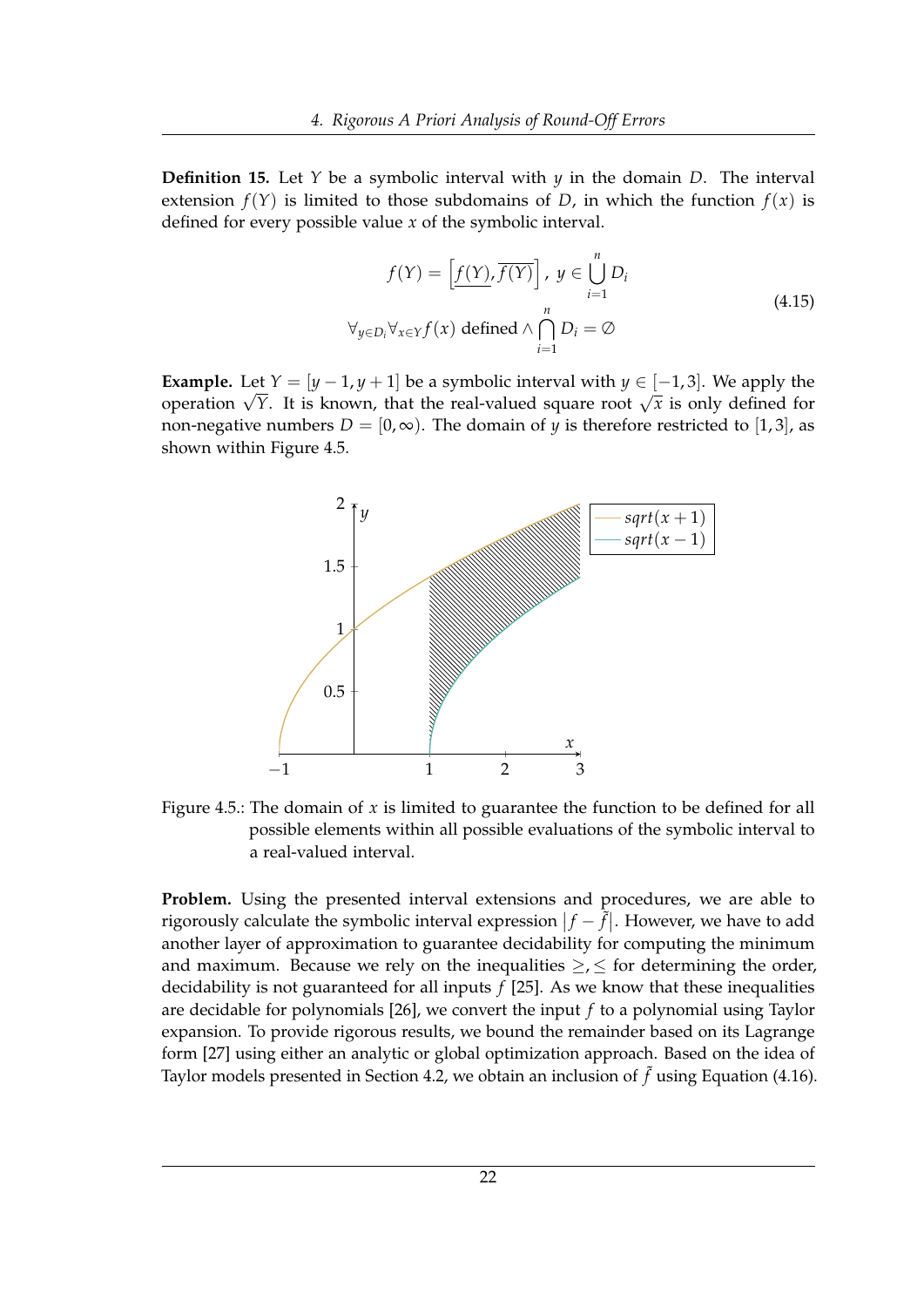The only difference is given by the interval remainder  $I_R$  being symbolic.

<span id="page-28-0"></span>
$$
C := M \frac{|x - a|^{n+1}}{(n+1)!}
$$
  
\n
$$
M \ge \max_{x} |f^{(n+1)}(x)|
$$
  
\n
$$
\Rightarrow C \ge |R_{f;n}(x)|
$$
  
\n
$$
\Rightarrow \tilde{f} \in [T_{\tilde{f};n}(x), T_{\tilde{f};n}] + [-C, C]
$$
\n(4.16)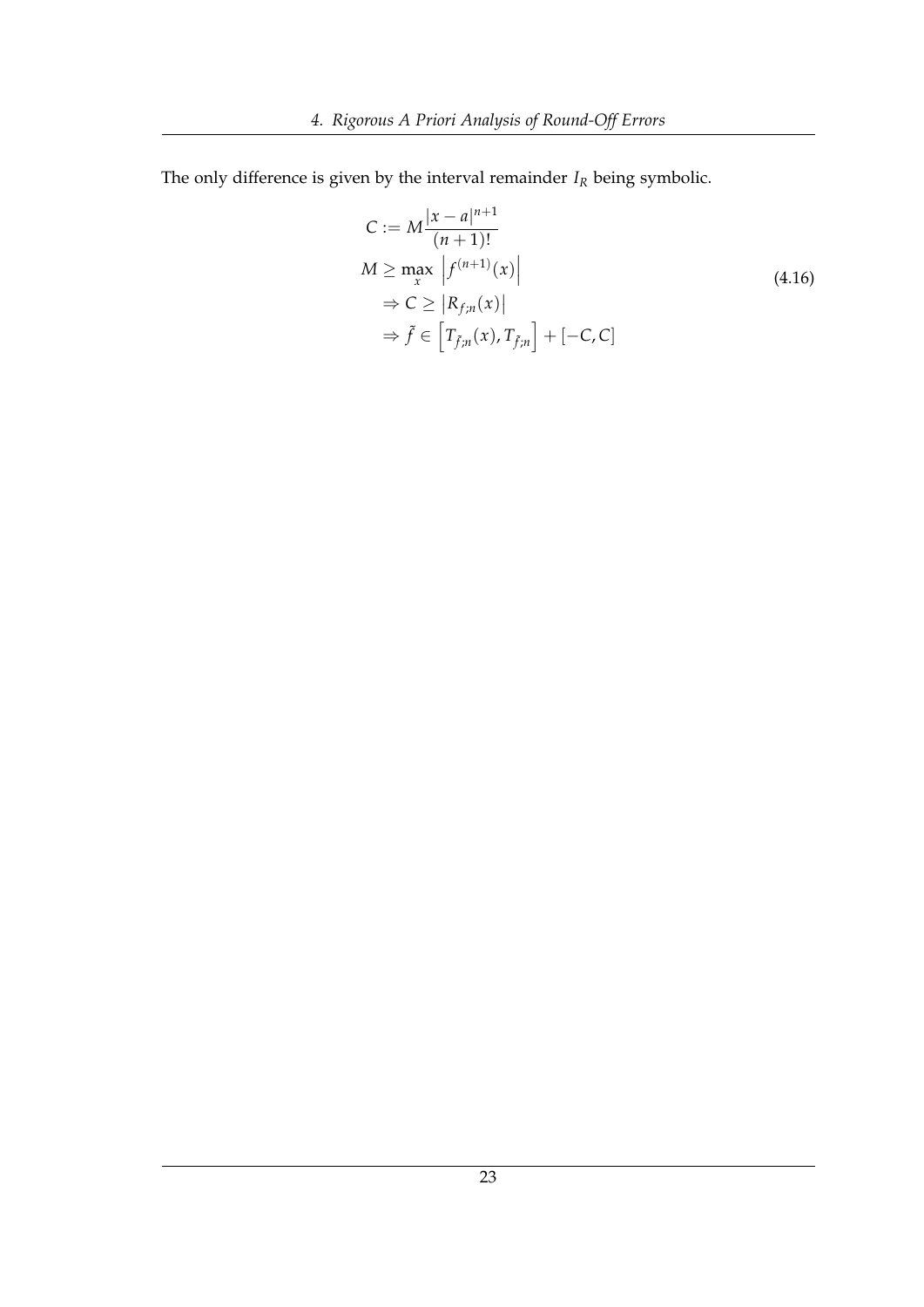### <span id="page-29-0"></span>**4.2. Taylor Analysis**

From Section [4.1,](#page-21-0) we obtained an analysis method based on the idea of bounding sub-expressions locally and then merging them. We now define a method of locally modeling and then bounding the error globally. Precisely, the goal of this section is to extend the method described in Section [3.3,](#page-18-0) initially developed within [\[24\]](#page-61-1). Based on Equation [\(3.32\)](#page-18-3), we obtain the Equation [\(4.17\)](#page-29-1) for the absolute error, given a nth-order Taylor expansion.

<span id="page-29-1"></span>
$$
\left| \delta_{f(x)} \right| \leq \left( \sum_{i=1}^{n} \bar{\epsilon}^{n} \left| \sum_{I \in \{0, \ldots, k\}^i} \frac{\partial f_f}{\partial e_{I_0} \ldots \partial e_{I_{i-1}}}(x, 0) \right| \right) + M
$$
\n
$$
\forall_{x, \zeta \in [-\bar{\epsilon}, \bar{\epsilon}]^{k+1}} M \geq \left| R_{n; \bar{t}_f}(x, \zeta) \right|
$$
\n(4.17)

The method  $\tilde{t}_f$  represents our model of the floating-point calculation of  $f$ . It is expressed using independent error variables  $e_i \in [-\bar{\epsilon}, \bar{\epsilon}]$ , which are introduced by the different computational operations as specified in Definition [11.](#page-20-2) Following, we restrict the Taylor expansions of our method  $\tilde{t}_f$ 

<span id="page-29-3"></span>
$$
f_f(x) = f(x) + \sum_{i=1}^n \sum_{I \in \{0,\dots,k\}^i} \frac{\partial f_f}{\partial e_{I_0} \dots \partial e_{I_{i-1}}} (x,0) + R_{n;f_f}(x,\zeta)
$$
\n
$$
\zeta \in [-\bar{\epsilon}, \bar{\epsilon}]^{k+1}
$$
\n(4.18)

to order two. The definitions and proofs could be extended to support any order. However, in the form given below, this would require intensively nested structures for which resource requirements get increasingly problematic.

<span id="page-29-2"></span>**Definition 16.** Let  $e = (e_0, \ldots, e_k)$  be an error vector. We define a vector C to inherit the structure given in Equation [\(4.19\)](#page-29-2).

$$
C := \left( \begin{bmatrix} C_{0_0} \\ \vdots \\ C_{0_k} \end{bmatrix}, \begin{bmatrix} C_{1_{0,0}} & \dots & C_{1_{0,k}} \\ \vdots & \ddots & \vdots \\ C_{1_{k,0}} & \dots & C_{1_{k,k}} \end{bmatrix} \right)
$$
(4.19)

Let *I* denote a chain of indices  $I \in [0,k]^n$ . We introduce an alternating index notation *C*[*I*] for the vector.

$$
C_{[I]} := \begin{cases} C_{0_{I_0}} & n = 1 \\ C_{n-1_{I_0}} & n > 1 \end{cases} \tag{4.20}
$$
\n
$$
C_{[0,2]} = C_{1_{0,2}}
$$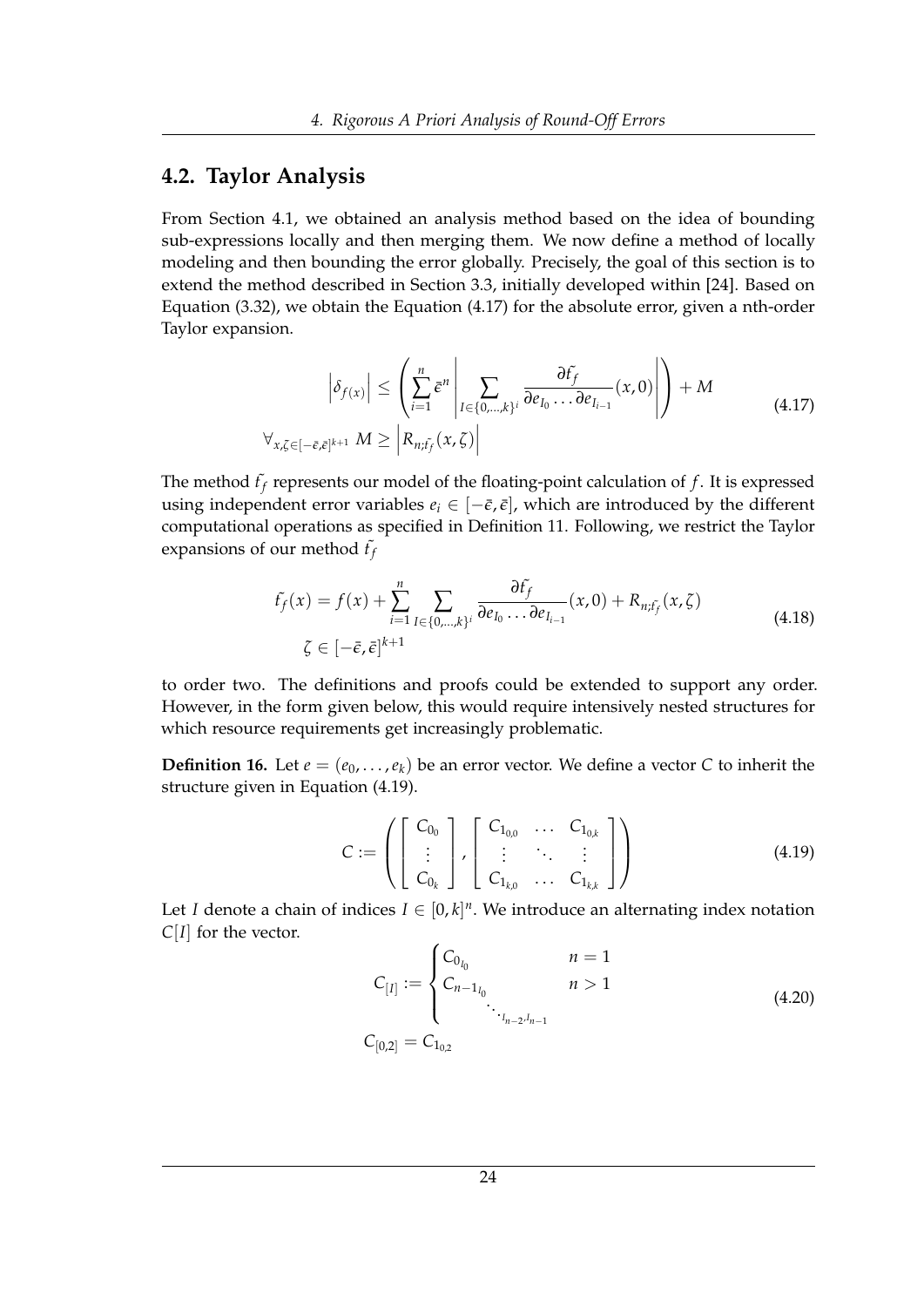Using vector *C*, we define the tuple (*t*, *C*) to be a 2nd-order Taylor form for the function *h*, given that the following statement holds.

<span id="page-30-1"></span>
$$
\forall_x \exists_e h(x) = t(x) + \sum_{i=0}^k \left( C_{[i]}(x) \cdot e_i \right) + \sum_{i=0,j=0}^k \left( C_{[i,j]}(x) \cdot e_i e_j \right)
$$
\n
$$
e_i \in [-\bar{\epsilon}, \bar{\epsilon}]
$$
\n(4.21)

This equality is denoted using  $(t, C) \sim h$  or  $h \sim (t, C)$ . [\[24\]](#page-61-1)

Based on the expansion given in Equation [\(4.18\)](#page-29-3), we can define a *t*th order term, indexed by an index chain  $I \in [0,k]^t$ , in the following way.

$$
C[I] = \frac{\partial f_f}{\partial e_{I_0} \dots \partial e_{I_{t-1}}} (x, 0)
$$
\n(4.22)

*Remark.* It is important to note that based on the chosen expansion point  $e = (0, \ldots, 0)$ no  $e_i$  can be present within  $C[I]$ . Following, we use the term Taylor form equivalently to the term 2nd-order Taylor form.

To obtain a valid Taylor form, we have to bound the remainder  $R_{n;\tilde{f}_f}(x,\zeta)$ ,  $\zeta \in [-\bar{\epsilon},\bar{\epsilon}]^{k+1}$ . Let *M* be a constant for which  $\forall_{x,\zeta \in [-\bar{\epsilon},\bar{\epsilon}]^{k+1}} M \geq \left| R_{n;\tilde{f}_f}(x,\zeta) \right|$  holds. We extend our noise vector from  $e = (e_0, \ldots, e_k)$  to  $e = (e_0, \ldots, e_{k+1})$  and extend *C* as shown in Equation [\(4.23\)](#page-30-0) to obtain a valid Taylor form. [\[24\]](#page-61-1)

<span id="page-30-0"></span>
$$
C_{[k+1]} = \frac{M}{\bar{\epsilon}}
$$
  
\n
$$
C_{[k+1,i]} = C_{[i,k+1]}
$$
  
\n
$$
= 0
$$
\n(4.23)

This is a result of the absolute difference between the remainder and the newly introduced term being less than or equal to the machine epsilon. Therefore, it is possible to determine a noise variable  $e_{k+1}$  for every initial noise vector  $e = (e_0, \ldots e_k)$  that satisfies the required equality within Equation [\(4.21\)](#page-30-1).

$$
\forall_{x,\zeta \in [-\bar{\varepsilon},\bar{\varepsilon}]^{k+1}} \left| \frac{R_{n;\bar{f}_f}(x,\zeta)}{C_{[k+1]}(x)} \right| \leq \frac{M}{C_{[k+1]}(x)}
$$
\n
$$
= \bar{\varepsilon}
$$
\n
$$
\Rightarrow \forall_x \forall_e \exists_{e_{k+1}:e_{k+1} \in [-\bar{\varepsilon},\bar{\varepsilon}]} R_{n;\bar{f}_f}(x,e) = C_{[k+1]}(x) \cdot e_{k+1}
$$
\n(4.24)

After we have defined the equality in terms of Equation [\(4.21\)](#page-30-1) between a function *h* and the Taylor form  $(t, C)$ , we combine this with the conversion from a Taylor expansion to a Taylor form, to obtain derivation rules for our floating-point operations.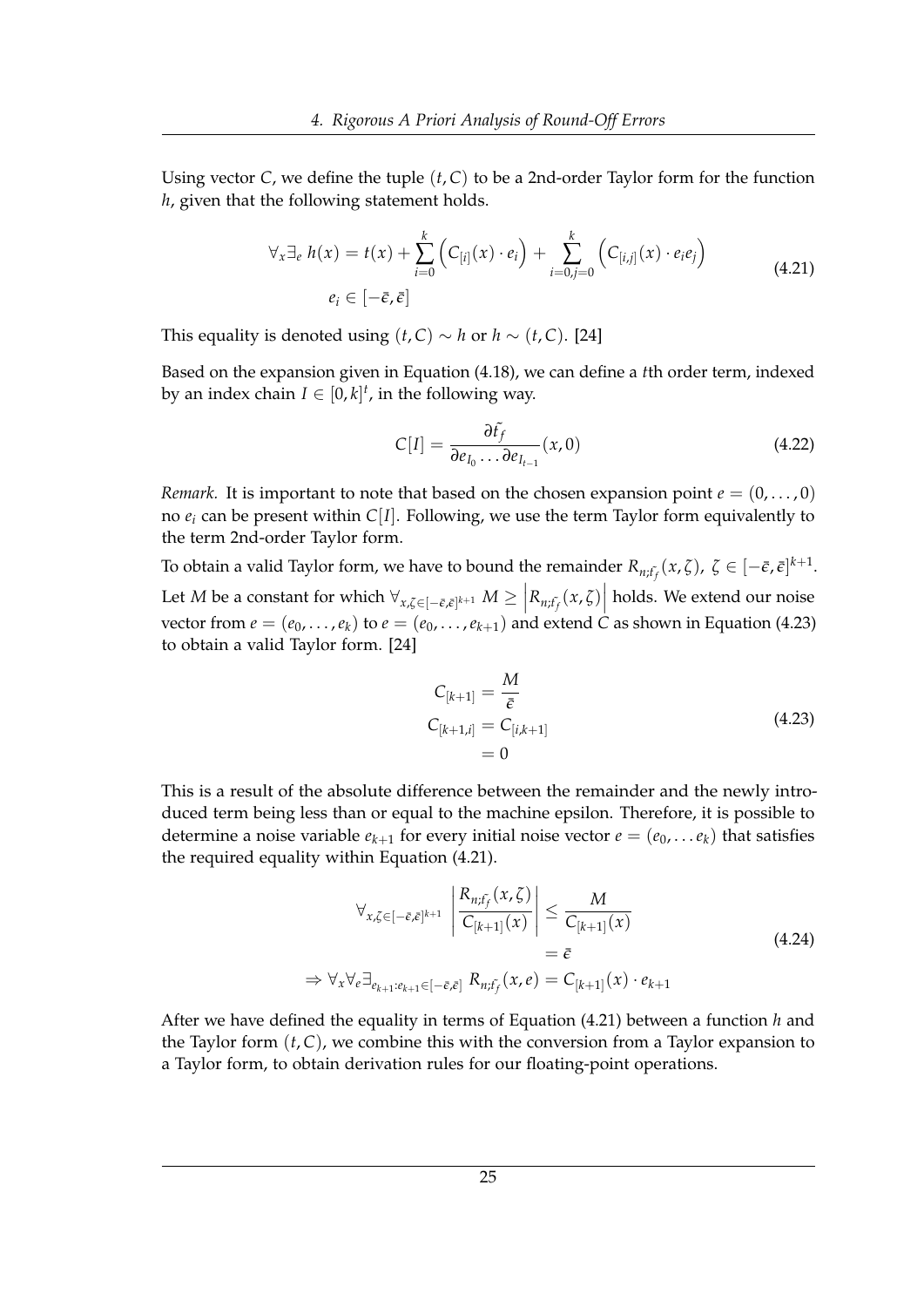*Conjecture* 17*.* Let  $c \in \mathbb{R}$  be any real number. We can obtain a valid Taylor form for  $rd(c)$ from Equation [\(4.25\)](#page-31-0).

<span id="page-31-0"></span>
$$
rd(c) \sim \begin{cases} (c, ([], [])) & c \in \{2^i, i \in [e_{min}, e_{max}]\} \\ (c, ([c], [0]) & \end{cases}
$$
(4.25)

*Proof.* Using the error model given in Equation [\(4.1\)](#page-20-1), we obtain the cases listed above for the second order Taylor expansion.  $\Box$ 

*Conjecture* 18*.* Given  $(s, B) \sim h_1$  and  $(t, C) \sim h_2$  with the respective error vectors  $e_S = (e_{S_0}, \ldots, e_{S_k})$  and  $e_T = (e_{T_0}, \ldots, e_{T_l})$  a valid Taylor form for  $h_1 + h_2$  can be obtained from Equation [\(4.26\)](#page-31-1).

<span id="page-31-1"></span>
$$
h_1 + h_2 \sim \left( s + t, \left( \begin{bmatrix} B_{[0]} \\ \vdots \\ B_{[k]} \\ C_{[0]} \\ \vdots \\ C_{[l]} \end{bmatrix}, \begin{bmatrix} B_{[0,0]} & \cdots & B_{[0,k]} & 0 & \cdots & 0 \\ \vdots & \ddots & \vdots & \vdots & \ddots & \vdots \\ B_{[k,0]} & \cdots & B_{[k,k]} & 0 & \cdots & 0 \\ 0 & \cdots & 0 & C_{[0,0]} & \cdots & C_{[0,l]} \\ \vdots & \vdots & \ddots & \vdots & \vdots & \ddots & \vdots \\ 0 & \cdots & 0 & C_{[l,0]} & \cdots & C_{[l,l]} \end{bmatrix} \right) \right)
$$
(4.26)

*Proof.* We start by substituting the equality given in Equation [\(4.21\)](#page-30-1) for the functions  $h_1$ and *h*2. The desired structure can then be determined by grouping the terms of identical order.

$$
\forall x \exists_{e_{S}} \exists_{e_{T}} h_{1}(x) + h_{2}(x) = s(x) + \sum_{i=0}^{k} \left( B_{[i]}(x) \cdot e_{S_{i}} \right) + \sum_{i=0,j=0}^{k} \left( B_{[i,j]}(x) \cdot e_{S_{i}} e_{S_{j}} \right) \n+ t(x) + \sum_{i=0}^{l} \left( C_{[i]}(x) \cdot e_{T_{i}} \right) + \sum_{i=0,j=0}^{l} \left( C_{[i,j]}(x) \cdot e_{T_{i}} e_{T_{j}} \right) \n= (s(x) + t(x)) \n+ \sum_{i=0}^{k} \left( B_{[i]}(x) \cdot e_{S_{i}} \right) + \sum_{i=0}^{l} \left( C_{[i]}(x) \cdot e_{T_{i}} \right) \n+ \sum_{i=0,j=0}^{k} \left( B_{[i,j]}(x) \cdot e_{S_{i}} e_{S_{j}} \right) + \sum_{i=0,j=0}^{l} \left( C_{[i,j]}(x) \cdot e_{T_{i}} e_{T_{j}} \right)
$$
\n
$$
\Box
$$
\n
$$
\Box
$$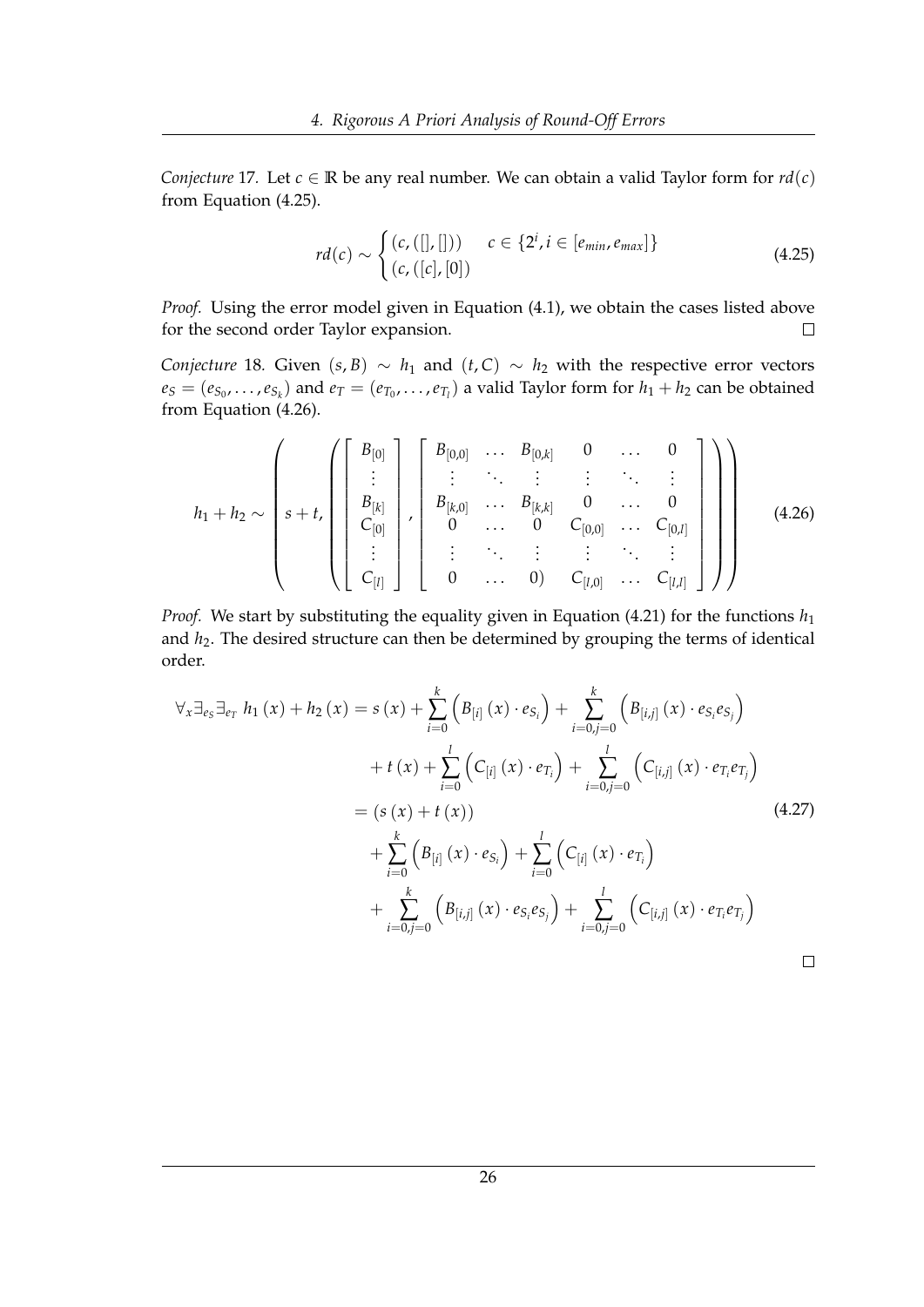*Conjecture* 19*.* Given  $(s, B) \sim h_1$  and  $(t, C) \sim h_2$  with the respective error vectors  $e_S = (e_{S_0}, \ldots, e_{S_k})$  and  $e_T = (e_{T_0}, \ldots, e_{T_l})$  a valid Taylor form for  $h_1 - h_2$  can be obtained from Equation [\(4.28\)](#page-32-0).

<span id="page-32-0"></span>
$$
h_1 - h_2 \sim \left( s - t, \left( \left[ \begin{array}{c} B_{[0]} \\ \vdots \\ B_{[k]} \\ -C_{[0]} \\ \vdots \\ -C_{[l]} \end{array} \right] \right), \left[ \begin{array}{cccc} B_{[0,0]} & \dots & B_{[0,k]} & 0 & \dots & 0 \\ \vdots & \ddots & \vdots & \vdots & \ddots & \vdots \\ B_{[k,0]} & \dots & B_{[k,k]} & 0 & \dots & 0 \\ 0 & \dots & 0 & -C_{[0,0]} & \dots & -C_{[0,l]} \\ \vdots & \vdots & \ddots & \vdots & \vdots & \ddots & \vdots \\ 0 & \dots & 0 & -C_{[l,0]} & \dots & -C_{[l,l]} \end{array} \right) \right)
$$
(4.28)

*Proof.* The proof is analogous to the proof for  $h_1 + h_2$ .

*Conjecture* 20. Given  $(t, C) \sim h$  with the error vector  $e = (e_0, \ldots, e_k)$  a valid Taylor form for *rd*(*h*) can be obtained from Equation [\(4.29\)](#page-32-1).

<span id="page-32-1"></span>
$$
rd(h) \sim \left( t, \begin{bmatrix} C_{[0]} \\ \vdots \\ C_{[k]} \\ t \end{bmatrix}, \begin{bmatrix} C_{[0,0]} & \cdots & C_{[0,k]} & C_{[0]} \\ \vdots & \ddots & \vdots & \vdots \\ C_{[k,0]} & \cdots & C_{[k,k]} & C_{[k]} \\ C_{[0]} & \cdots & C_{[k]} & 0 \end{bmatrix} \right) + (R_F, R_C)
$$
  
\n
$$
R_F = 0
$$
  
\n
$$
R_C = (\begin{bmatrix} \bar{\epsilon}^2 M \end{bmatrix}, [0])
$$
  
\n
$$
M \ge \max_{x} \sum_{i=0, j=0}^{k} |C_{[i,j]}(x)|
$$
\n(4.29)

 $\Box$ 

*Proof.* We start by applying the error model defined in Equation [\(4.1\)](#page-20-1) to the rounding operation and then substituting the Taylor form equality given in Equation [\(4.21\)](#page-30-1) for the function *h*. We obtain an equation, that can be split into the addition of two Taylor forms and a remainder.

$$
\forall_{x} \exists_{e_{k+1}} \, rd\left(h\left(x\right)\right) = h\left(x\right) \cdot \left(1 + e_{k+1}\right) \n\forall_{x} \exists_{e} \exists_{e_{k+1}} \, rd\left(h\left(x\right)\right) = t\left(x\right) + \sum_{i=0}^{k} \left(C_{[i]}\left(x\right) \cdot e_{i}\right) + \sum_{i=0,j=0}^{k} \left(C_{[i,j]}\left(x\right) \cdot e_{i}e_{j}\right) \n+ e_{k+1} \cdot t\left(x\right) + \sum_{i=0}^{k} \left(C_{[i]}\left(x\right) \cdot e_{i}e_{k+1}\right) + R\left(x, e, e_{k+1}\right) \n= (t, C) + \begin{pmatrix} 0 \\ 0 \\ 0 \\ t \end{pmatrix}, \begin{bmatrix} 0 & \dots & 0 & C_{[0]} \\ \vdots & \ddots & \vdots & \vdots \\ 0 & \dots & 0 & C_{[k]} \\ C_{[0]} & \dots & C_{[k]} & 0 \end{bmatrix}
$$
\n
$$
+ R(x, e, e_{k+1})
$$
\n(4.30)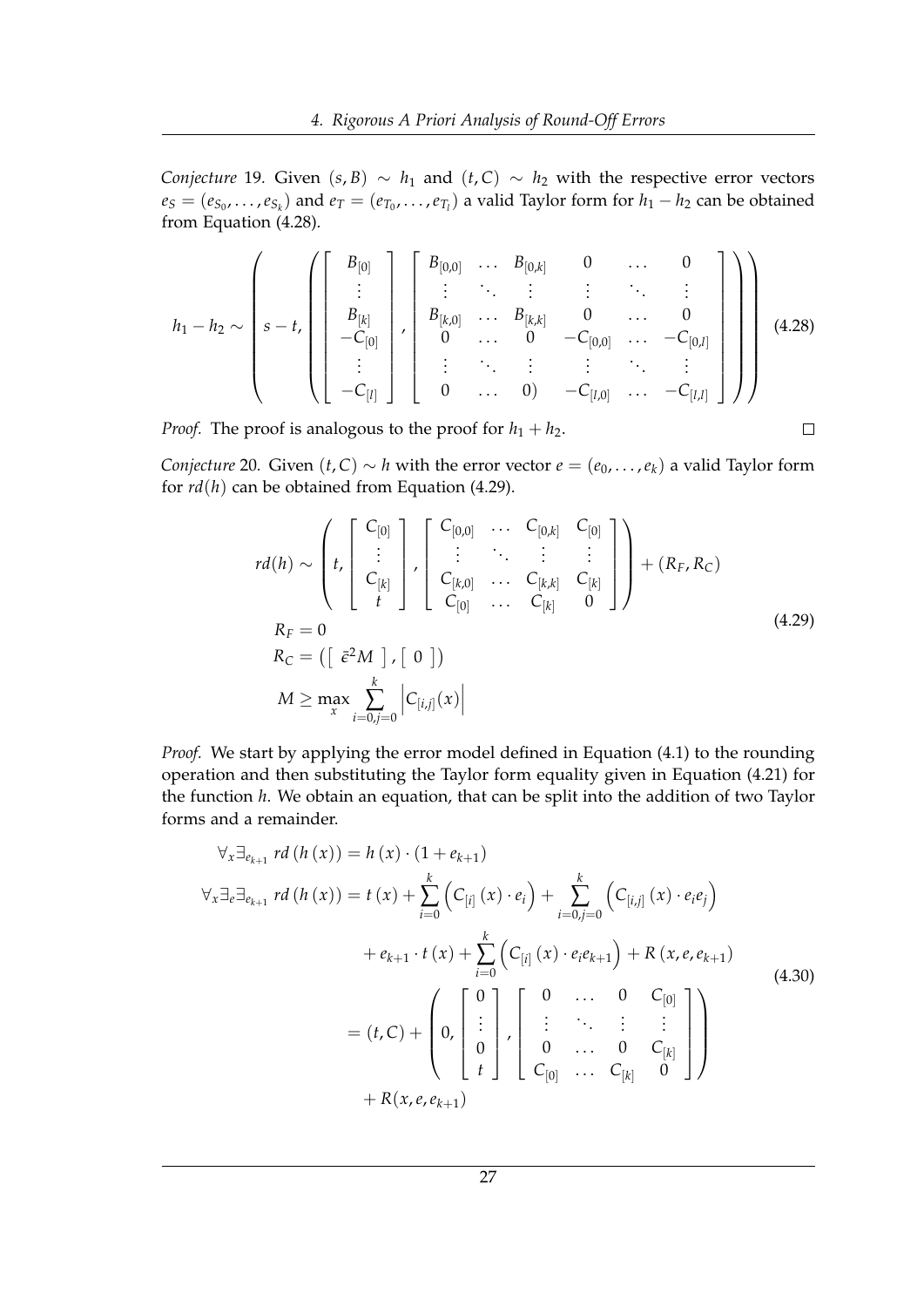The rounding introduces the remainder  $R(x, e, e_{k+1})$  that is composed of terms of order 3 and is to be bound to obtain rigorous results.

$$
R(x, e, e_{k+1}) = e_{k+1} \cdot \sum_{i=0, j=0}^{k} \left( C_{[i,j]}(x) \cdot e_i e_j \right)
$$

$$
\left| \frac{R}{R_{C_{[0]}}} \right| \leq \frac{\bar{\epsilon} \cdot \sum_{i=0, j=0}^{k} |C_{[i,j]} \cdot e_i e_j|}{\bar{\epsilon}^2 M}
$$

$$
\leq \frac{\bar{\epsilon}^2 \cdot \sum_{i=0, j=0}^{k} |C_{[i,j]}|}{\bar{\epsilon} M} \leq \bar{\epsilon}
$$
(4.31)

*Conjecture* 21*.* Given (*s*, *B*) ~ *h*<sub>1</sub> and (*t*, *C*) with the respective error vectors  $e_S$  =  $(e_{S_0},...,e_{S_k})$  and  $e_T=(e_{T_0},...,e_{T_l})$  a valid Taylor form for  $h_1 \cdot h_2$  can be obtained from Equation [\(4.32\)](#page-33-0).

<span id="page-33-0"></span>
$$
h_{1} \cdot h_{2} \sim \left( s \cdot t \cdot \begin{pmatrix} t \cdot B_{[0]} \\ \vdots \\ t \cdot B_{[k]} \\ s \cdot C_{[0]} \end{pmatrix}, \begin{bmatrix} t \cdot B_{[0,0]} & \cdots & t \cdot B_{[0,k]} & B_{[0]} \cdot C_{[0]} & \cdots & B_{[0]} \cdot C_{[l]} \\ \vdots & \vdots & \ddots & \vdots & \vdots & \ddots & \vdots \\ t \cdot B_{[k,0]} & \cdots & t \cdot B_{[k,k]} & B_{[k]} \cdot C_{[0]} & \cdots & B_{[k]} \cdot C_{[l]} \\ \vdots & \vdots & \ddots & \vdots & \ddots & \vdots \\ t \cdot B_{[0]} & \cdots & C_{[0]} \cdot B_{[k]} & s \cdot C_{[0,0]} & \cdots & s \cdot C_{[0,l]} \\ \vdots & \vdots & \ddots & \vdots & \vdots & \ddots & \vdots \\ t \cdot B_{[k]} & \cdots & C_{[l]} \cdot B_{[k]} & s \cdot C_{[0,0]} & \cdots & s \cdot C_{[l,l]} \\ \vdots & \vdots & \ddots & \vdots & \vdots \\ t \cdot R_{F}, R_{C} \end{pmatrix} + (R_{F}, R_{C})
$$
\n
$$
R_{F} = 0
$$
\n
$$
R_{C} = \left( \begin{bmatrix} \bar{\epsilon}^{2}(M_{1} + M_{2}) + \bar{\epsilon}^{3} M_{2} \end{bmatrix}, [0] \right)
$$
\n
$$
M_{1} \ge \max_{x} \sum_{i=0}^{k} \sum_{j=0}^{l} \frac{1}{m=0} |B_{[i,j]}(x) \cdot C_{[m,g]}(x)|
$$
\n
$$
M_{3} \ge \max_{x} \sum_{i=0,j=0}^{k} \sum_{m=0}^{l} \frac{1}{B_{[i,j]}(x) \cdot C_{[m,g]}(x)} |B_{[i,j]}(x) \cdot C_{[m,g]}(x)|
$$
\n
$$
(4.32)
$$

*Proof.* We start by substituting the equality given in Equation [\(4.21\)](#page-30-1) for the functions  $h_1$  and  $h_2$ . The multiplication introduces the remainder  $R(x, e_5, e_T)$ , as given within Equation [\(4.34\)](#page-34-0). Because the different components of the remainder  $R(x, e_S, e_T)$  contain terms of order 3 and 4, it is required to bound them to obtain rigorous results. For this, in Equation [\(4.35\)](#page-35-0) we use the triangle inequality in combination with the bounding constants defined in Equation [\(4.32\)](#page-33-0).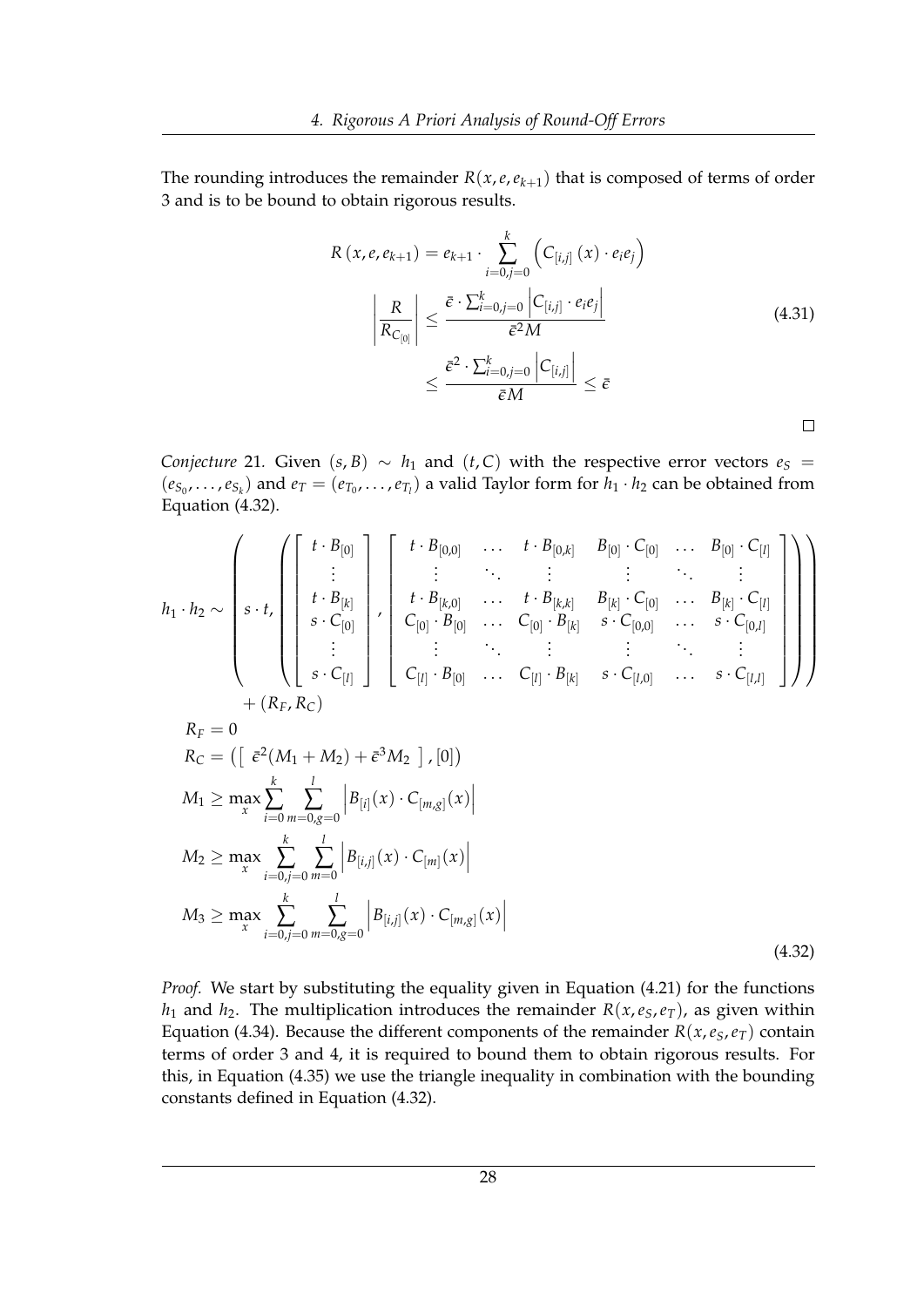A valid Taylor form is obtained, as the term *RC*[0] has a relative deviation from *R* that is less than or equal to the machine epsilon, allowing for an equality satisfying  $e_{k+1}$  to exist for every initial error vector *e*.

#### **Substitution**

$$
\forall_{x} \exists_{e_{S}} \exists_{e_{T}} h1 \cdot h2 = s(x) + \sum_{i=0}^{k} \left( B_{[i]}(x) \cdot e_{S_{i}} \right) + \sum_{i=0, j=0}^{k} \left( B_{[i,j]}(x) \cdot e_{S_{i}} e_{S_{j}} \right)
$$
  

$$
\cdot t(x) + \sum_{i=0}^{l} \left( C_{[i]}(x) \cdot e_{T_{i}} \right) + \sum_{i=0, j=0}^{l} \left( C_{[i,j]}(x) \cdot e_{T_{i}} e_{T_{j}} \right)
$$
  

$$
= (s(x) \cdot t(x))
$$
  

$$
+ \sum_{i=0}^{l} \left( s(x) \cdot C_{[i]}(x) \cdot e_{T_{i}} \right) + \sum_{i=0}^{k} \left( t(x) \cdot B_{[i]}(x) \cdot e_{S_{i}} \right)
$$
  

$$
+ \sum_{i=0}^{k} \sum_{j=0}^{l} B_{[i]}(x) \cdot C_{[j]}(x) \cdot e_{S_{i}} e_{T_{j}}
$$
  

$$
+ \sum_{j=0}^{k} t(x) \cdot B_{[i,j]}(x) \cdot e_{S_{i}} e_{S_{j}}
$$
  

$$
+ \sum_{i=0, j=0}^{l} \left( s(x) \cdot C_{[i,j]}(x) \cdot e_{T_{i}} e_{T_{j}} \right) + R(x, e_{S}, e_{T})
$$
  
(4.33)

<span id="page-34-0"></span>**Remainder**

$$
R(x, e_S, e_T) = R_1(x, e_S, e_T) + R_2(x, e_S, e_T) + R_3(x, e_S, e_T)
$$
  
\n
$$
R_1(x, e_S, e_T) = \sum_{i=0}^k \sum_{m=0, g=0}^l B_{[i]}(x) \cdot C_{[m,g]}(x) \cdot e_{S_i} e_{T_m} e_{T_g}
$$
  
\n
$$
R_2(x, e_S, e_T) = \sum_{i=0, j=0}^k \sum_{m=0}^l B_{[i,j]}(x) \cdot C_{[m]}(x) \cdot e_{S_i} e_{S_j} e_{T_m}
$$
  
\n
$$
R_3(x, e_S, e_T) = \sum_{i=0, j=0}^k \sum_{m=0, g=0}^l B_{[i,j]}(x) \cdot C_{[m,g]}(x) \cdot e_{S_i} e_{S_j} e_{T_m} e_{T_g}
$$
  
\n(4.34)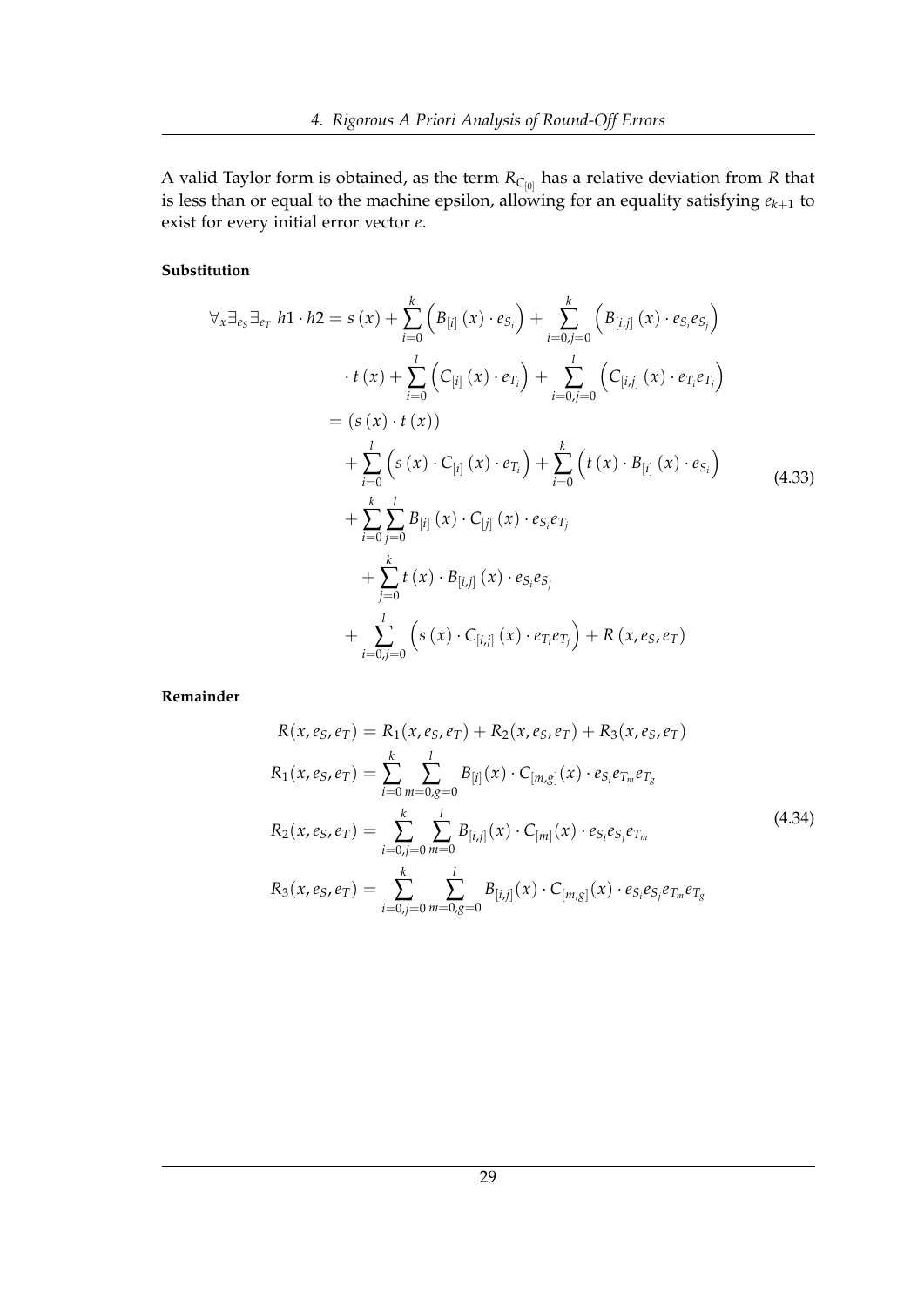<span id="page-35-0"></span>**Bounding**

 $\bigg\}$  $\bigg]$  $\frac{1}{2}$  $\bigg]$  $\vert$ 

$$
|R_{1}| \leq \bar{\epsilon}^{3} \cdot \sum_{i=0}^{k} \sum_{m=0,g=0}^{l} \left| B_{[i]} \cdot C_{[m,g]} \right| \leq \bar{\epsilon}^{3} M_{1}
$$
  
\n
$$
|R_{2}| \leq \bar{\epsilon}^{3} \cdot \sum_{i=0,j=0}^{k} \sum_{m=0}^{l} \left| B_{[i,j]} \cdot C_{[m]} \right| \leq \bar{\epsilon}^{3} M_{2}
$$
  
\n
$$
|R_{3}| \leq \bar{\epsilon}^{4} \cdot \sum_{i=0,j=0}^{k} \sum_{m=0,g=0}^{l} \left| B_{[i,j]} \cdot C_{[m,g]} \right| \leq \bar{\epsilon}^{4} M_{3}
$$
  
\n
$$
\frac{R}{R_{C_{[0]}}} \leq \frac{|R_{1}| + |R_{2}| + |R_{3}|}{\bar{\epsilon}^{2}(M_{1} + M_{2}) + \bar{\epsilon}^{3} M_{3}} \leq \frac{\bar{\epsilon}^{3} M_{1} + \bar{\epsilon}^{3} M_{2} + \bar{\epsilon}^{4} M_{3}}{\bar{\epsilon}^{2}(M_{1} + M_{2}) + \bar{\epsilon}^{3} M_{3}} = \bar{\epsilon}
$$
\n
$$
\Box
$$

<span id="page-35-1"></span>*Conjecture* 22*.* Given  $(t, C) \sim h$  with the error vector  $e = (e_0, \ldots, e_k)$  a valid Taylor form for  $g(h)$  can be obtained from Equation [\(4.36\)](#page-35-1). Let  $h<sub>T</sub>$  denote a compact form for writing the expanded Taylor form  $h_T:=t(x)+\sum_{i=0}^k \left(C_{[i]}(x)\cdot e_i\right)+\sum_{i=0,j=0}^k \left(C_{[i,j]}(x)\cdot e_i e_j\right)$ .

$$
g(h) \sim (g(t), (\lfloor g'(t) \cdot C_0 \rfloor, C_1)) + (R_F, R_C)
$$
  
\n
$$
C_{[i,j]} = \frac{1}{2} \cdot (g''(t) \cdot C_{[i]} + g'(t) \cdot (C_{[j,i]} + C_{[i,j]}))
$$
  
\n
$$
R_F = 0
$$
  
\n
$$
R_C = (\lfloor \frac{1}{6} \cdot (\bar{\epsilon}^2 \cdot M_a + \bar{\epsilon}^2 \cdot M_b + \bar{\epsilon}^3 \cdot M_c) \rfloor, [0])
$$
  
\n
$$
M_0 \ge \max_x \sum_{i=0}^k |C_{[i]}|
$$
  
\n
$$
M_1 \ge \max_x \sum_{i=0,j=0}^k |(C_{[j,i]} + C_{[i,j]})(x)|
$$
  
\n
$$
M_2 \ge \max_{x, |e_i| \le \bar{\epsilon}} |g''(h_t(x, e))|
$$
  
\n
$$
M_3 \ge \max_{x, |e_i| \le \bar{\epsilon}} |g'''(h_t(x, e))|
$$
  
\n
$$
M_a := 2 \cdot k \cdot M_1 \cdot M_2
$$
  
\n
$$
M_b := k^2 \cdot M_0 \cdot M_3
$$
  
\n
$$
M_c := k^2 \cdot M_1 \cdot M_3
$$

*Proof.* We start by substituting the Taylor form equality given in Equation [\(4.21\)](#page-30-1) for the function *h*. In Equation [\(4.37\)](#page-36-0), we obtain the second order Taylor expansion for *g* at  $e = (0, \ldots, 0)$ . The Taylor expansion introduces the remainder  $R(x)$  given in Equation [\(4.38\)](#page-36-1). We proceed to bound the remainder  $R(x)$ , as it contains terms of order 3 and 4, in Equation [\(4.2\)](#page-37-0) analogous to Equation [\(4.35\)](#page-35-0).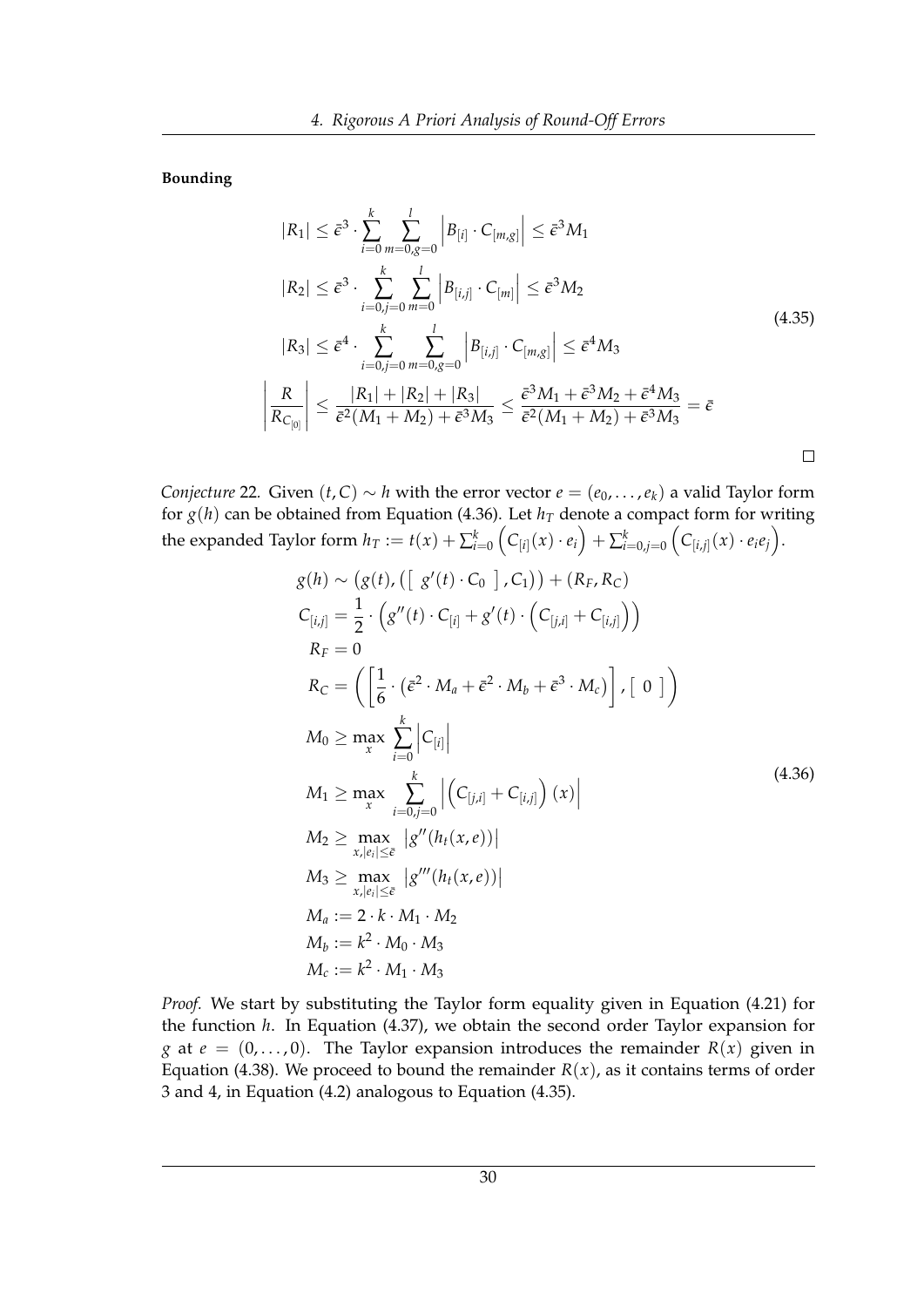<span id="page-36-0"></span>**Substitution and Taylor expansion**

$$
\forall x \exists e \ g(h(x)) = g\left(t(x) + \sum_{i=0}^{k} \left(C_{[i]}(x) \cdot e_{i}\right) + \sum_{i=0, j=0}^{k} \left(C_{[i,j]}(x) \cdot e_{i} e_{j}\right)\right)
$$
  
\n
$$
= g(h_{T})(x, 0) + \sum_{i=0}^{k} \frac{g(h_{T})}{\partial e_{i}}(x, 0) \cdot e_{i}
$$
  
\n
$$
+ \sum_{i=0, j=0}^{k} \frac{g(h_{T})}{\partial e_{i} \partial e_{j}}(x, 0) \cdot \frac{e_{i} e_{j}}{2} + R(x)
$$
  
\n
$$
= g(h_{T})(x, 0)
$$
  
\n
$$
+ \sum_{i=0}^{k} \left(g'(h_{T}) \cdot \left(C_{[i]} + \sum_{l=0}^{k} \left(C_{[l,i]} + C_{[i,l]}\right) \cdot e_{l}\right)\right)(x, 0) \cdot e_{i}
$$
  
\n
$$
+ \frac{1}{2} \cdot \sum_{i=0, j=0}^{k} \left(g''(h_{T}) \cdot \left(C_{[i]} + \sum_{l=0}^{k} \left(C_{[l,i]} + C_{[i,l]}\right) \cdot e_{l}\right)\right)
$$
  
\n
$$
+ g'(h_{T}) \cdot \left(C_{[j,i]} + C_{[i,j]}\right)(x, 0) \cdot e_{i} e_{j}
$$
  
\n
$$
+ R(x)
$$
  
\n
$$
= g(t(x)) + \sum_{i=0}^{k} \left(g'(t(x)) \cdot C_{[i]}\right) \cdot e_{i}
$$
  
\n
$$
+ \frac{1}{2} \cdot \sum_{i=0, j=0}^{k} \left(g''(t(x)) \cdot C_{[i]} + g'(t(x)) \cdot \left(C_{[j,i]} + C_{[i,j]}\right)\right) \cdot e_{i} e_{j}
$$
  
\n
$$
+ R(x)
$$

<span id="page-36-1"></span>**Remainder**

$$
R(x) = \frac{1}{6} \cdot \sum_{g=1}^{3} R_g(x, \zeta)
$$
  
\n
$$
R_1(x, e) = \sum_{i=0, j=0, m=0}^{k} g''(h_T(x, e)) \cdot (C_{[j,i]} + C_{[i,j]}) \cdot e_i e_j e_m
$$
  
\n
$$
R_2(x, e) = \sum_{i=0, j=0, m=0}^{k} g''(h_T(x, e)) \cdot (C_{[m,i]} + C_{[i,m]}) (x) \cdot e_i e_j e_m
$$
  
\n
$$
R_3(x, e) = \sum_{i=0, j=0, m=0}^{k} g'''(h_T(x, e))
$$
  
\n
$$
\cdot (C_{[i]}(x) + \sum_{l=0}^{k} (C_{[l,i]} + C_{[i,l]}) (x) \cdot e_l) \cdot e_i e_j e_m
$$
  
\n
$$
\zeta \in [-\bar{e}, \bar{\epsilon}]^{k+1}
$$
 (4.38)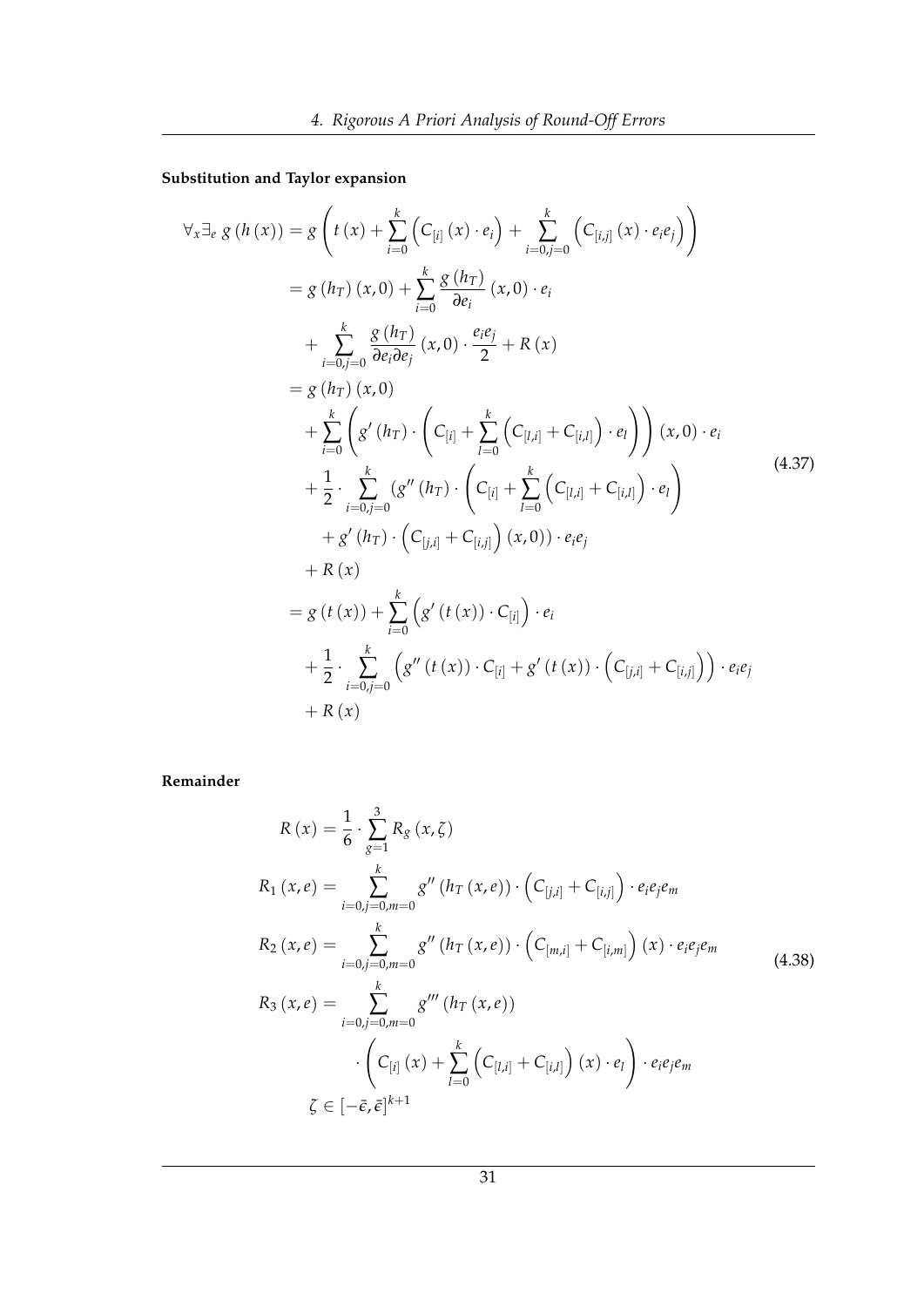<span id="page-37-0"></span>**Bounding**

 $\overline{\phantom{a}}$  $\overline{\phantom{a}}$  $\overline{\phantom{a}}$  $\overline{\phantom{a}}$  $\overline{1}$ 

$$
|R_{1}| \leq \sum_{i=0,j=0,m=0}^{k} |g''(h_{T}) \cdot (C_{[j,i]} + C_{[i,j]}) \cdot e_{i}e_{j}e_{m}|
$$
  
\n
$$
\leq \bar{\epsilon}^{3} \cdot k \cdot |g''(h_{T})| \cdot \sum_{i=0,j=0}^{k} |C_{[j,i]} + C_{[i,j]}| \leq \frac{\bar{\epsilon}^{3}}{2} \cdot M_{a}
$$
  
\n
$$
|R_{2}| \leq \frac{\bar{\epsilon}^{3}}{2} \cdot M_{a}
$$
  
\n
$$
|R_{3}| \leq \sum_{i=0,j=0,m=0}^{k} |g'''(h_{T}) \cdot (C_{[i]} + \sum_{l=0}^{k} (C_{[l,i]} + C_{[i,l]}) \cdot e_{l}) \cdot e_{i}e_{j}e_{m}|
$$
  
\n
$$
\leq \bar{\epsilon}^{3} \cdot |g'''(h_{T})| \cdot \sum_{i=0,j=0,m=0}^{k} |C_{[i]}| + \sum_{l=0}^{k} |(C_{[l,i]} + C_{[i,l]}) \cdot e_{l}|
$$
  
\n
$$
= \bar{\epsilon}^{3} \cdot |g'''(h_{T})| \cdot (k^{2} \cdot \sum_{i=0}^{k} |C_{[i]}| + \bar{\epsilon} \cdot k^{2} \cdot \sum_{i=0,l=0}^{k} |(C_{[l,i]} + C_{[i,l]})|)
$$
  
\n
$$
\leq \bar{\epsilon}^{3} \cdot M_{b} + \bar{\epsilon}^{4} \cdot M_{c}
$$
  
\n
$$
\frac{R}{R_{C_{[0]}}} \leq \frac{\bar{\epsilon}^{3} \cdot (|R_{1}| + |R_{2}| + |R_{3}|)}{R_{C_{[0]}}}
$$
  
\n
$$
\leq \frac{\bar{\epsilon}^{3} \cdot M_{a} + \bar{\epsilon}^{3} \cdot M_{b} + \bar{\epsilon}^{4} \cdot M_{c}}{R_{C_{[0]}}} = \bar{\epsilon}
$$

<span id="page-37-1"></span>To summarize, we have shown how to transform a wide range of correctly rounded operations to valid Taylor forms. Let (*t*, *C*) be the Taylor form for the floating-point model  $\tilde{t}_f$ . We can now rigorously bound the absolute round-off error using Equation [\(4.40\)](#page-37-1).

$$
\forall_{x} \exists_{e} |\delta_{f(x)}| \leq \left| \sum_{i=0}^{k} \left( C_{[i]} \cdot e_{i} \right) + \sum_{i=0,j=0}^{k} \left( C_{[i,j]} \cdot e_{i} e_{j} \right) \right|
$$
\n
$$
\leq \bar{\epsilon} \cdot \sum_{i=0}^{k} \left| C_{[i]} \right| + \bar{\epsilon}^{2} \cdot \sum_{i=0,j=0}^{k} \left| C_{[i,j]} \right|
$$
\n(4.40)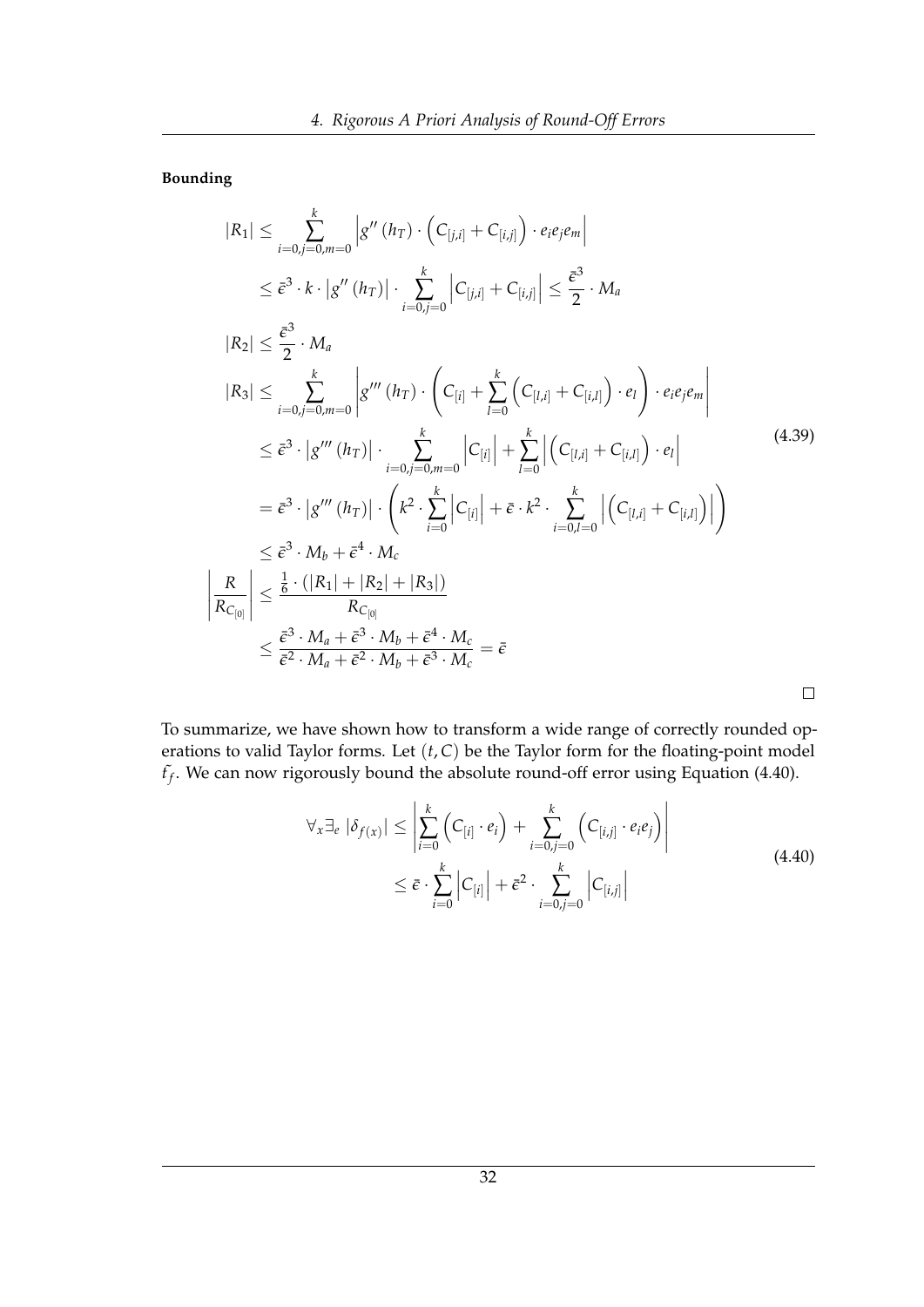*Remark.* For all bounds of remainders introduced, one may omit their addition within the matrices, given that the bounding constant is zero.

To finish up this section, we go through an example of converting a chain of operations to valid Taylor forms.

**Example.** Let  $x \in [-10, 10]$  and  $y \in [10, 20]$ , we want to calculate the maximum absolute roundoff-error for  $(x + 1) \cdot y$  using Taylor forms. We obtain  $\bar{\epsilon}^2 \cdot 400$  as bound for the multiplication remainder. This is because both  $M_3$  and  $M_1$  are zero and we only have to calculate  $M_2 \ge \max_{x,y} |x \cdot y| + |x \cdot y|$ .

<span id="page-38-0"></span>
$$
(x+1) \cdot y \mapsto rd\left(rd\left(rd(x) + rd(1)\right) \cdot rd(y)\right)
$$
  
\n
$$
rd(x) \mapsto (x, [x][0])
$$
  
\n
$$
rd(1) \mapsto (1, [[]])
$$
  
\n
$$
(x, [x][]) + (1, [[]]) \mapsto (x+1, [x][0])
$$
  
\n
$$
\stackrel{rd}{\mapsto} \left(x+1, \left[\begin{array}{cc} x \\ x+1 \end{array}\right] \left[\begin{array}{cc} 0 & x \\ x & 0 \end{array}\right] \right) \qquad (4.41)
$$
  
\n
$$
rd(y) \mapsto (y, [y][0])
$$
  
\n
$$
\left(x+1, \left[\begin{array}{cc} x \\ x+1 \end{array}\right] \left[\begin{array}{cc} 0 & x \\ x & 0 \end{array}\right] \right) \cdot (y, [y][0])
$$

$$
\mapsto \begin{pmatrix} xy \\ xy + y \\ xy + y \\ 400 \cdot \bar{e}^2 \end{pmatrix} \cdot \begin{bmatrix} 0 & xy & xy \\ xy & 0 & xy + y \\ xy & xy + y & 0 \end{bmatrix}
$$
  
\n
$$
\mapsto \begin{pmatrix} xy \\ xy + y \\ xy + y \\ xy + y \\ 400 \cdot \bar{e}^2 \\ 400 \cdot \bar{e}^2 \end{pmatrix} \cdot \begin{bmatrix} 0 & xy & xy & 0 & xy & 0 \\ xy & 0 & xy + y & 0 & xy + y & 0 \\ xy & 0 & xy + y & 0 & xy + y & 0 \\ xy & xy + y & 0 & 0 & xy + y & 0 \\ 0 & 0 & 0 & 0 & 400 \cdot \bar{e}^2 & 0 \\ 1240 \cdot \bar{e}^2 & 0 & 0 & 0 & 0 \end{bmatrix}
$$

<span id="page-38-1"></span>Using Equation [\(4.41\)](#page-38-0), we obtain the error bound given in Equation [\(4.2\)](#page-38-1) for  $(x + 1) \cdot y$ .

$$
|\delta| \le (|x \cdot y| + 3 \cdot |xy + y| + |+|1640 \cdot \bar{\epsilon}^2|) \cdot \bar{\epsilon}
$$
  
+ 
$$
(|6 \cdot |x \cdot y| + 6 \cdot |xy + y| + 800 \cdot |\bar{\epsilon}^2|) \cdot \bar{\epsilon}^2
$$
 (4.42)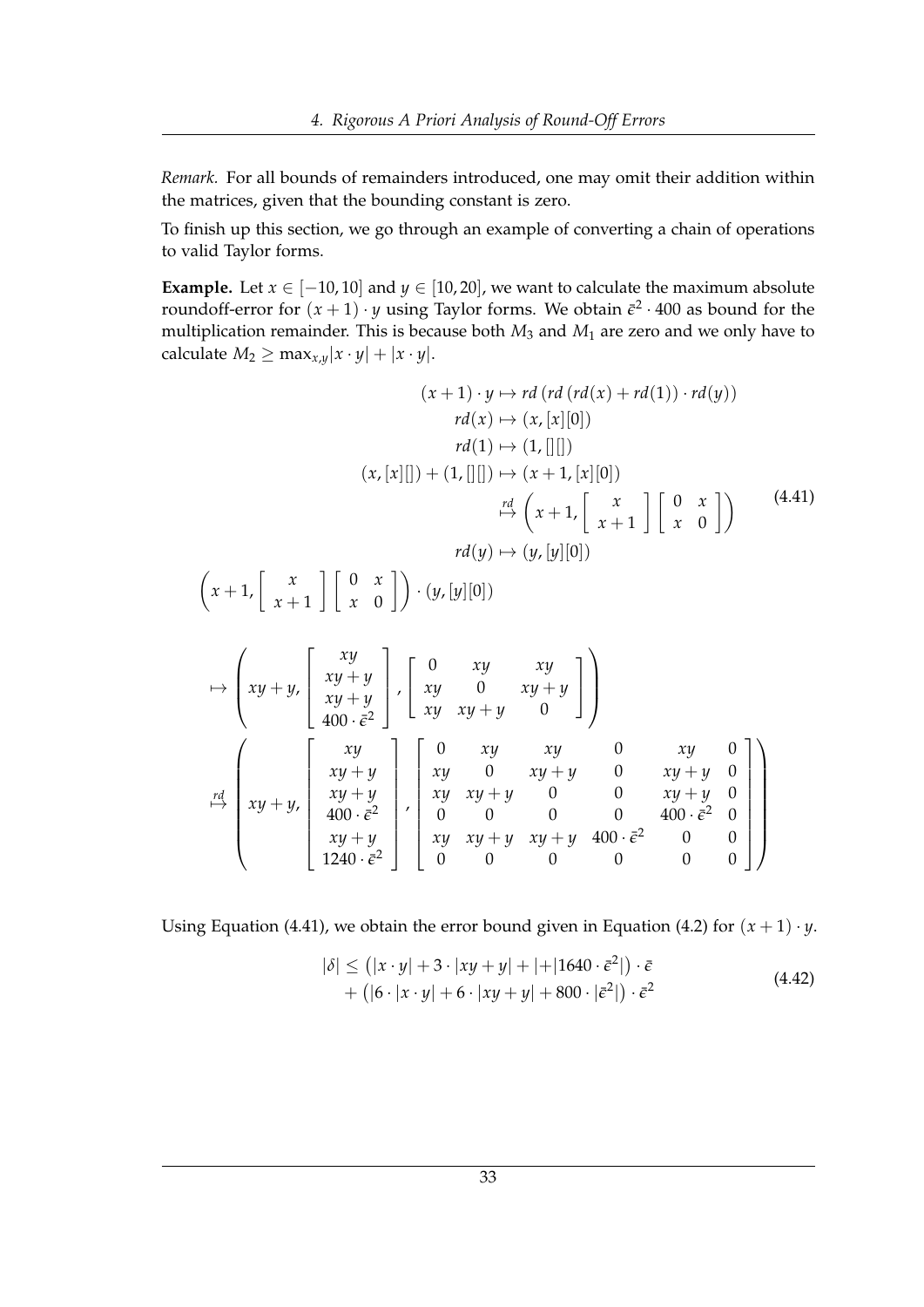## <span id="page-39-0"></span>**5. Implementation**

In this chapter, the automatic analysis framework vodes, which was developed as a result of this thesis, is presented. The purpose of the project vodes is to provide a framework that allows for the computation of rigorous symbolic bounds of the absolute rounding error. It is intended to be a proof-of-concept for the theoretical framework provided in Chapter [4.](#page-20-0) Based on vodes, it should be easily achievable to extend the supported operations, optimize the error models and even include further analysis methods.



Figure 5.1.: An abstract overview of the automatic analysis framework vodes. The function subs replaces a free variable with a concise value. Note that 0.1 is being expressed using the quotient  $\frac{1}{10}$ .

We define the following governing requirements for vodes :

- **Problem Formalization** : It is required to provide the user with the ability to define the desired chain of computation using symbolic expressions.
- **Method Configuration** : The user needs to have the possibility to choose between the methods provided in Chapter [4.](#page-20-0) Furthermore, the user has to be able to configure the methods, if they provide configuration values.
- **Error Calculation** : Based on the provided symbolic expression, the selected method and its configuration, the user has to be able to retrieve a rigorous and symbolic bound for the absolute rounding error of floating-point calculation.
- **Visualization** : Because the main focus lies within the proof-of-concept, the user needs to have the ability to visualize the calculated errors from different methods and configurations to evaluate their accuracy.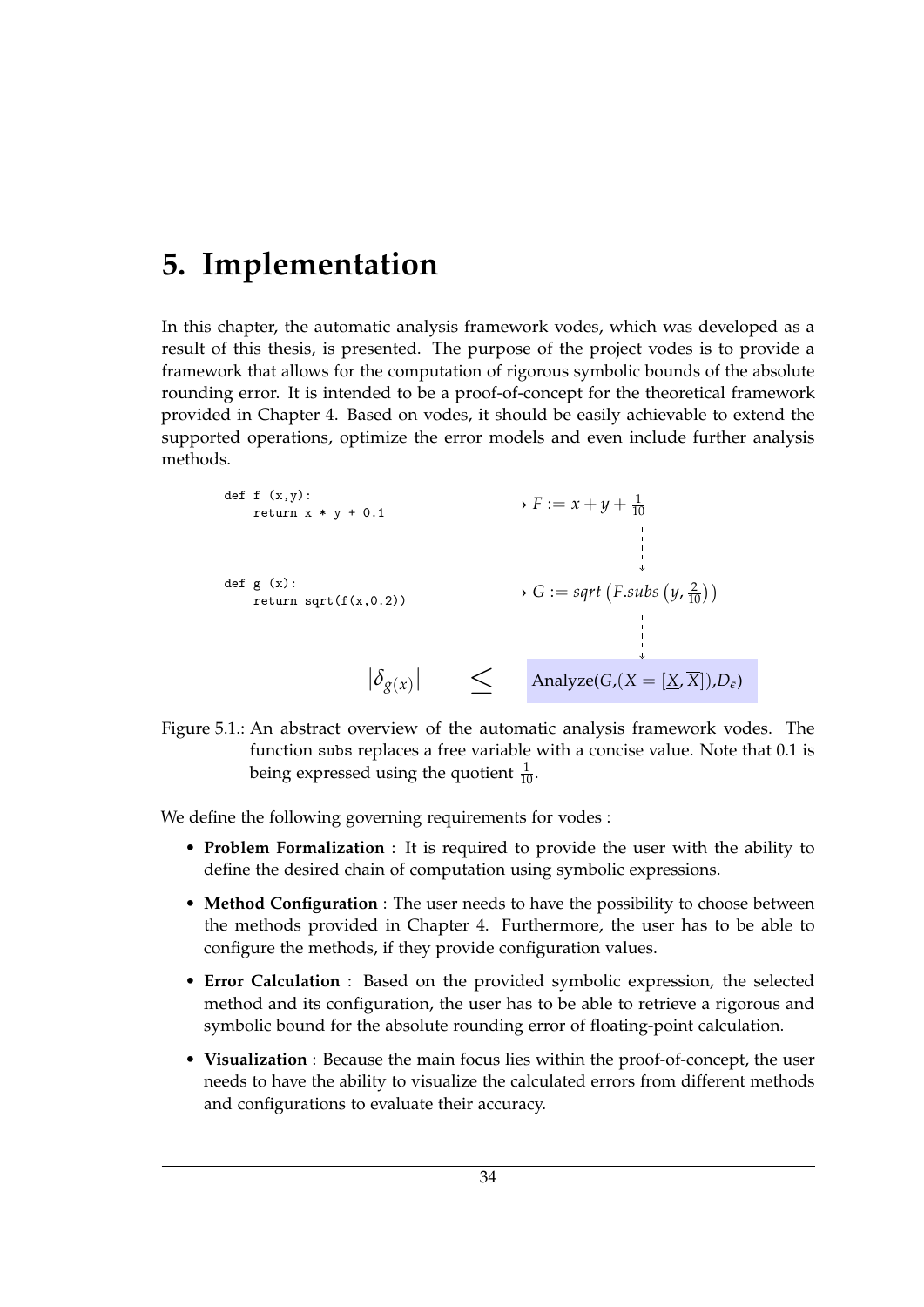• **Extensibility** : It must be possible for a developer to easily extend the functionality of vodes in terms of supported operations, error model and further analysis methods.

Based on these requirements, the next sections are dealing with the reasoning behind the used software dependencies, the general architecture of vodes and the concise implementation of the different analysis methods.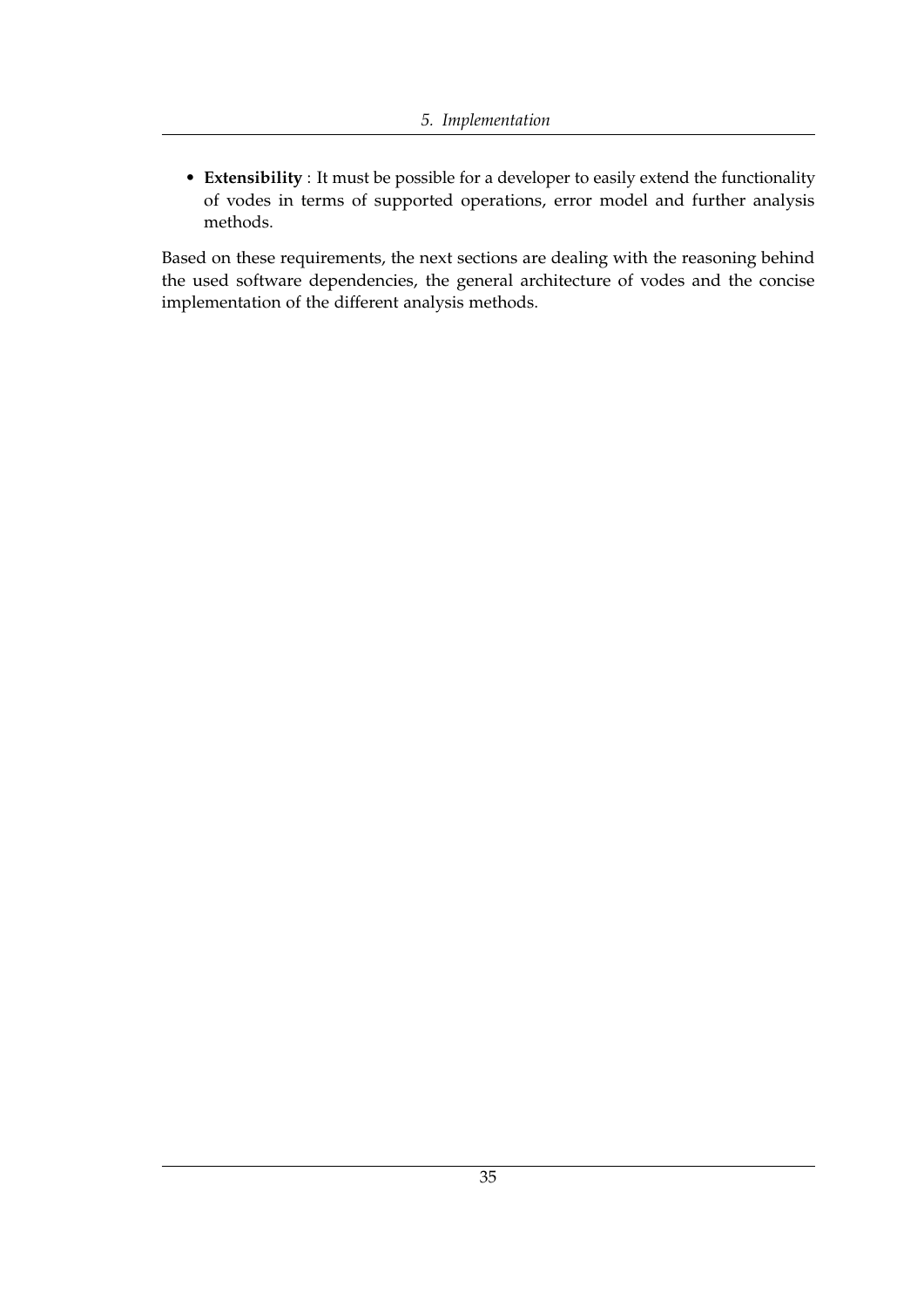#### <span id="page-41-0"></span>**5.1. Software Basis**

A step towards achieving extensibility for vodes is the usage of Python [\[28\]](#page-61-5) as programming language, as it is not only one of the most used languages among developers [\[29\]](#page-61-6), but also offers rich support for scientific computation. To allow the usage of symbolic expressions, the project relies heavily on the two existing Python libraries pymbolic [\[30\]](#page-61-7) and SymPy [\[31\]](#page-61-8). SymPy is a Python library for symbolic computation providing a wide-ranging set of computer algebra functionalities. Features include the calculation of derivatives, basic arithmetic calculations and solving equations composed of equalities or inequalities within a given domain. While SymPy is incredibly feature-rich, it does not provide easy methods of (reliably) manipulating its expression tree. An essential problem of SymPy lies within its implicit simplification of expressions. A simple example is given in Equation [\(5.1\)](#page-41-1).

<span id="page-41-2"></span>
$$
x + 0.1 + 0.2 = x + 0.3\tag{5.1}
$$

<span id="page-41-1"></span>While Equation [\(5.1\)](#page-41-1) describes a correct algebraic equivalence, this simplification would result in incorrect computations for the absolute error because arithmetic and rounding operations are omitted. To support problem statements in the form of symbolic expressions, without alternating the calculated error bounds, vodes does not use SymPy but rather relies on pymbolic. This library separates structure from logic using symbolic expression trees that are only evaluated or compacted in any form using *mappers*. These mappers define their logic by the type of the currently observed expression. Let *E* be a symbolic expression with the type  $E_T$  and *n* children  $E_C$  being evaluated using very basic arithmetic operations, as defined in Equation [\(5.2\)](#page-41-2).

$$
f(E) := \begin{cases} E & E_T = \mathbb{R} \\ f(E_{C_0}) + \dots + f(E_{C_{n-1}}) & E_T = + \\ f(E_{C_0}) \dots + f(E_{C_{n-1}}) & E_T = - \end{cases}
$$
 (5.2)

The logic defined in Equation [\(5.2\)](#page-41-2) can then easily be translated to a pymbolic mapper using the corresponding mapping functions. An exemplary implementation is given with the BasicMapper provided below.

```
1 from pymbolic.mapper import RecursiveMapper
2 class BasicMapper(RecursiveMapper):
3 def map_constant(self, expr):
4 return expr
5
6 def map_product(self, expr):
7 from pytools import product
8 return product(
9 self.rec(child) for child in expr.children
10 )
```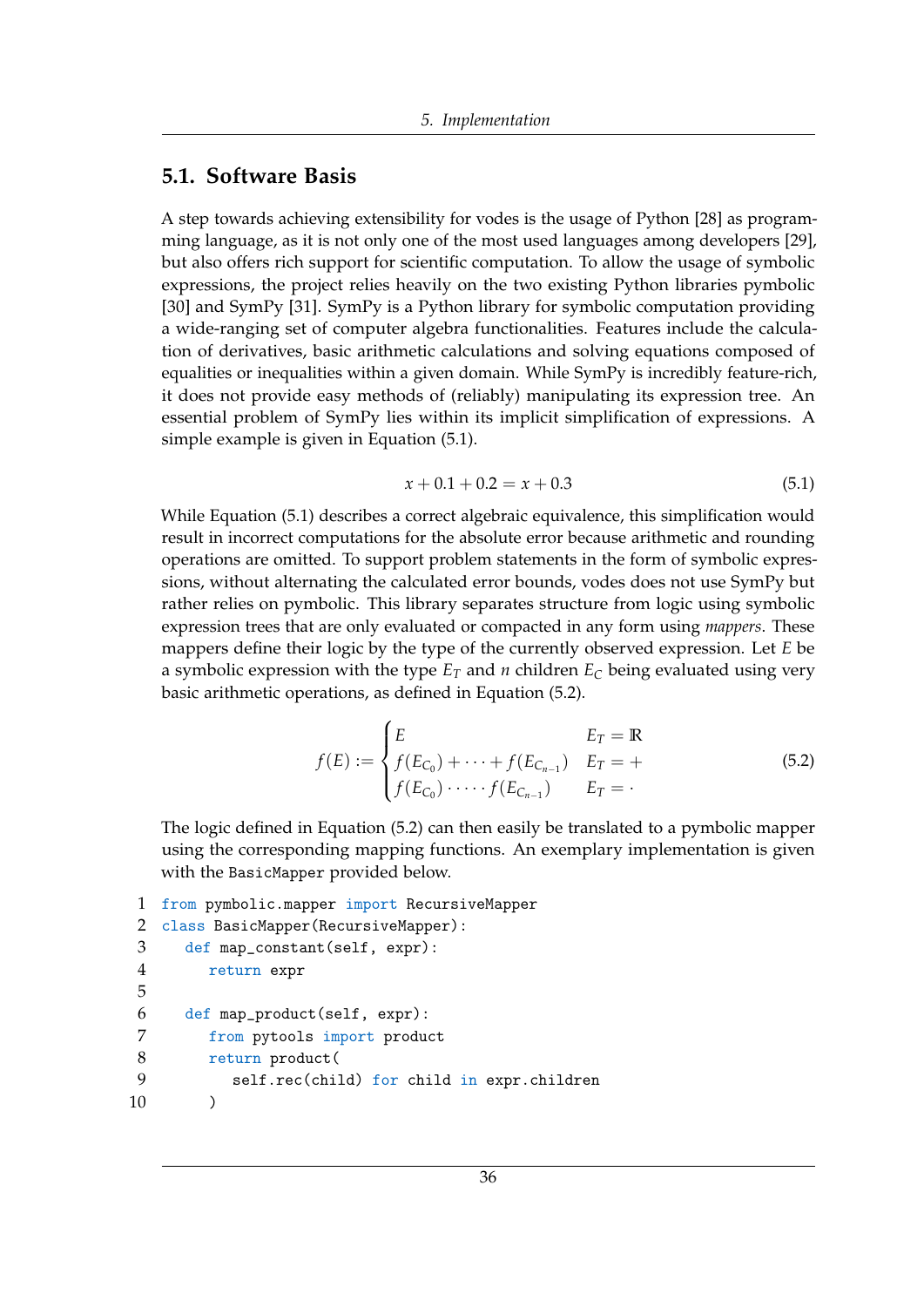```
11
12 def map_sum(self, expr):
13 return sum(
14 self.rec(child) for child in expr.children
15 )
```
Based on these mappers, pymbolic created an easy and intuitive way for defining custom symbolic evaluation logic. They are extendable to custom expressions using custom mapping methods.

<span id="page-42-0"></span>**Example.** Let  $E = (2 + 5 + 8 + 9) \cdot 3 \cdot 10 \cdot 5 + 4$  be the expression that is to be evaluated by the BasicMapper. The symbolic expression tree of *E* is evaluated to 3604, as visualized in Figure [5.2.](#page-42-0)



Figure 5.2.: Evaluation of a simple expression tree using a pymbolic mapper. The enumeration lists the order of the mapper's self.rec(expr) recursion calls with the blue numbers providing the result.

While pymbolic is used for the manipulation of symbolic expressions, SymPy is required to solve the inequalities given in Section [4.1](#page-21-0) and allows for the computation of derivatives.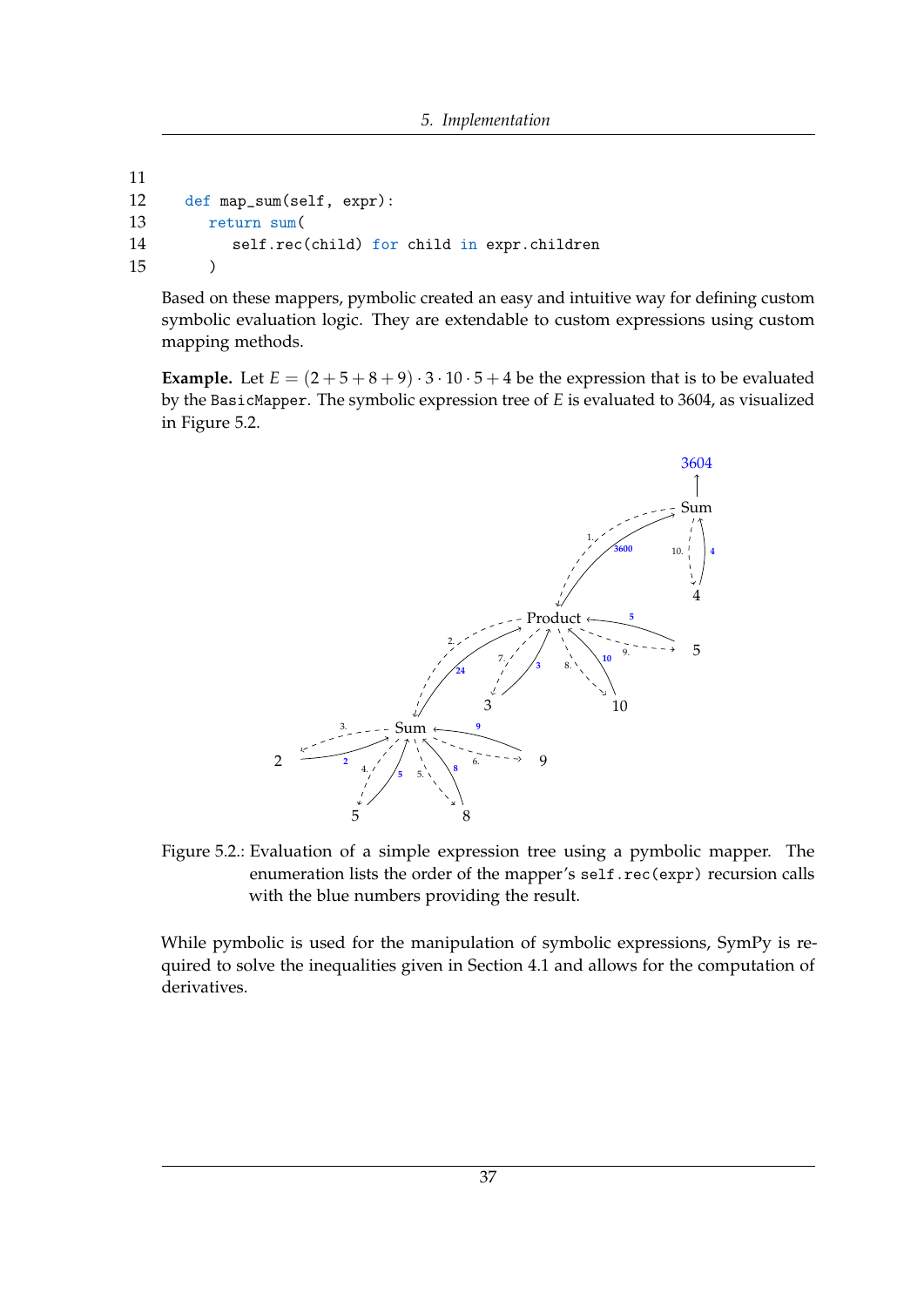

Figure 5.3.: Class diagram for the central analysis functionality.

### <span id="page-43-0"></span>**5.2. Design**

The essential component of the automatic analysis framework is the RoundoffAnalysis class. The user can choose between different analysis methods by instantiating the corresponding subclass. Additional to the formal problem statement provided as a pymbolic expression, the user may supply additional configuration parameters to the constructor. These are in turn read by the implementing class using its parse method. The RoundoffAnalysis class guarantees within its constructor to convert the initial problem statement to a binary problem statement using the custom BinaryMapper. This mapper ensures every operation to be either binary or unary and nests the operations, if necessary.

**Example.** We want to convert the expression  $E = (2+5+8+9) \cdot 3 \cdot 10 \cdot 5 + 4$  to an equivalent expression with a binary expression tree. Using the BinaryMapper, we obtain the result  $E_B = (((((((2+5) + 8) + 9) \cdot 3) \cdot 10) \cdot 5) + 4$  visualized in Figure [5.4.](#page-44-1)

After instantiation, the user can calculate a bound for the absolute round-off error using the absolute method. Here, essential parameters for the analysis method are supplied. These include the minimum and maximum floating-point precision bits and therefore the domain of the machine precision variable. Additionally, the user can supply the minimum and maximum exponent bits, which could be used in future versions to detect over- and underflow. The user is then also presented with the possibility to visualize the calculated error bound using the show method. This architecture can be extended with new round-off analysis methods by inheriting from the Roundoff Analysis class.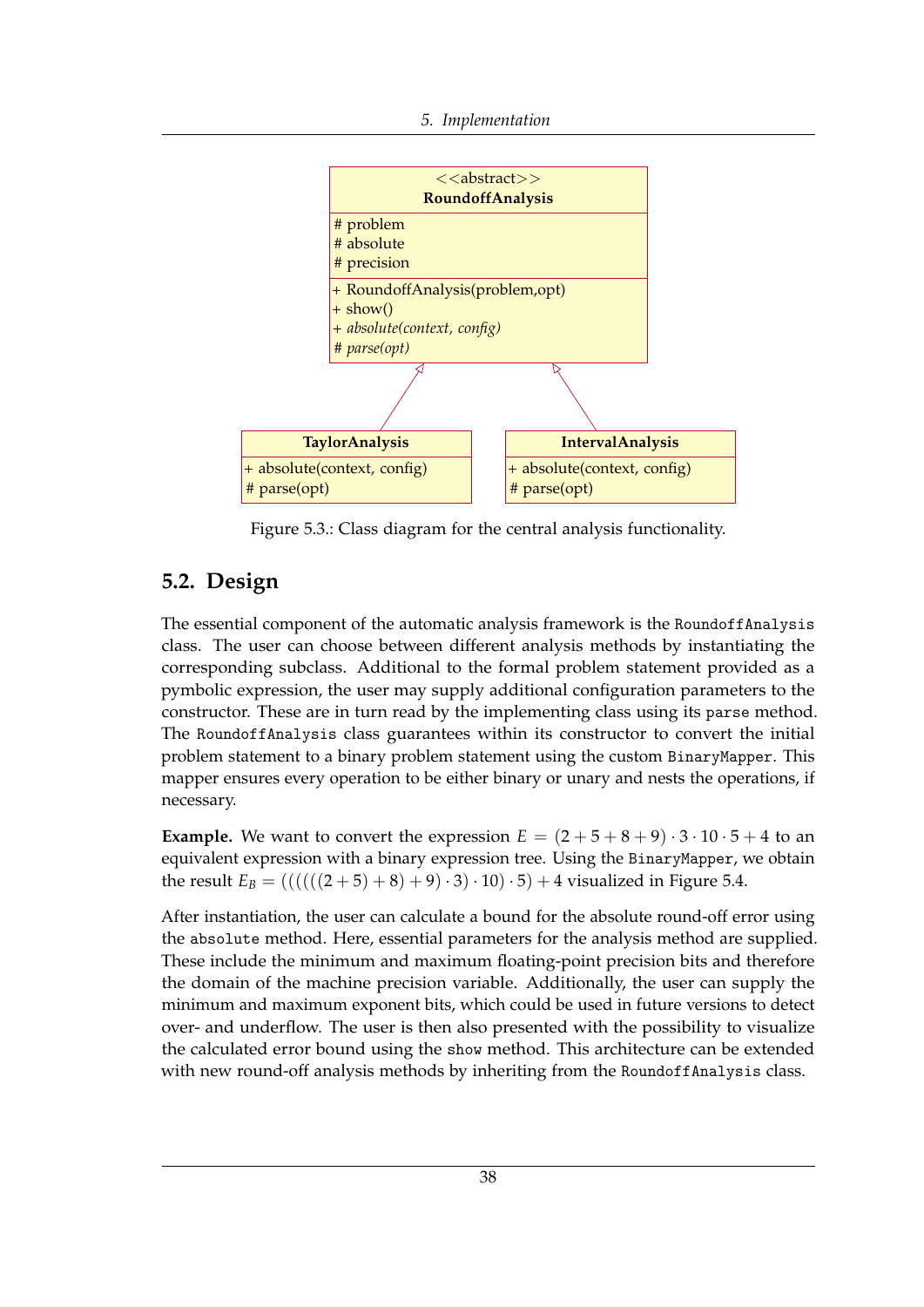<span id="page-44-1"></span>

Figure 5.4.: An example conversion from the non-binary expression tree  $E = (2 + 5 + 1)$  $8 + 9$ .  $3 \cdot 10 \cdot 5 + 4$  to a binary expression tree using vode's BinaryMapper.

### <span id="page-44-0"></span>**5.3. Implementation**

With the dependencies and the design of the analysis framework presented, we now take a look at the concise implementations of the analysis methods from Chapter [4.](#page-20-0) The Taylor analysis can be fully implemented within a single mapper, concisely the TaylorMapper, using the derivation rules presented within Section [4.2.](#page-29-0) The bounding constants for the remainder are obtained using the ScalarEvaluator, which is implementing the interval methods for constant expressions.

*Remark.* The usage of interval analysis for obtaining bounds on the remainder is a crucial optimization point for both accuracy and performance. Future versions should preferably switch to rigorous global optimizers or at least to interval libraries with greater performance.

The symbolic range analysis, on the other hand, is split into two parts. First, the IntervalMapper maps the sub-expressions to their floating-point model and represents them as an Interval expression. The expression  $|f - \tilde{f}|$  is then evaluated using an implementation of the IntervalEvaluator. An essential concept of the evaluators shown in Figure [5.5](#page-45-0) are their assumptions. Section [4.1](#page-21-0) described the need to verify that an expression inherits certain properties and transform it, if necessary. As shown in Figure [5.6,](#page-46-0) the properties and translations implemented within this thesis mainly focus on the assertion of a polynomial expression for a given degree. This guarantees decidability for the solving of inequalities. The classes inheriting from the IntervalEvaluator define their assumptions for certain interval methods within the constructor. These are in turn checked by the IntervalEvaluator before calling the interval methods listed in Figure [5.5.](#page-45-0) This association is visualized by the following snippet from the TaylorEvaluator constructor.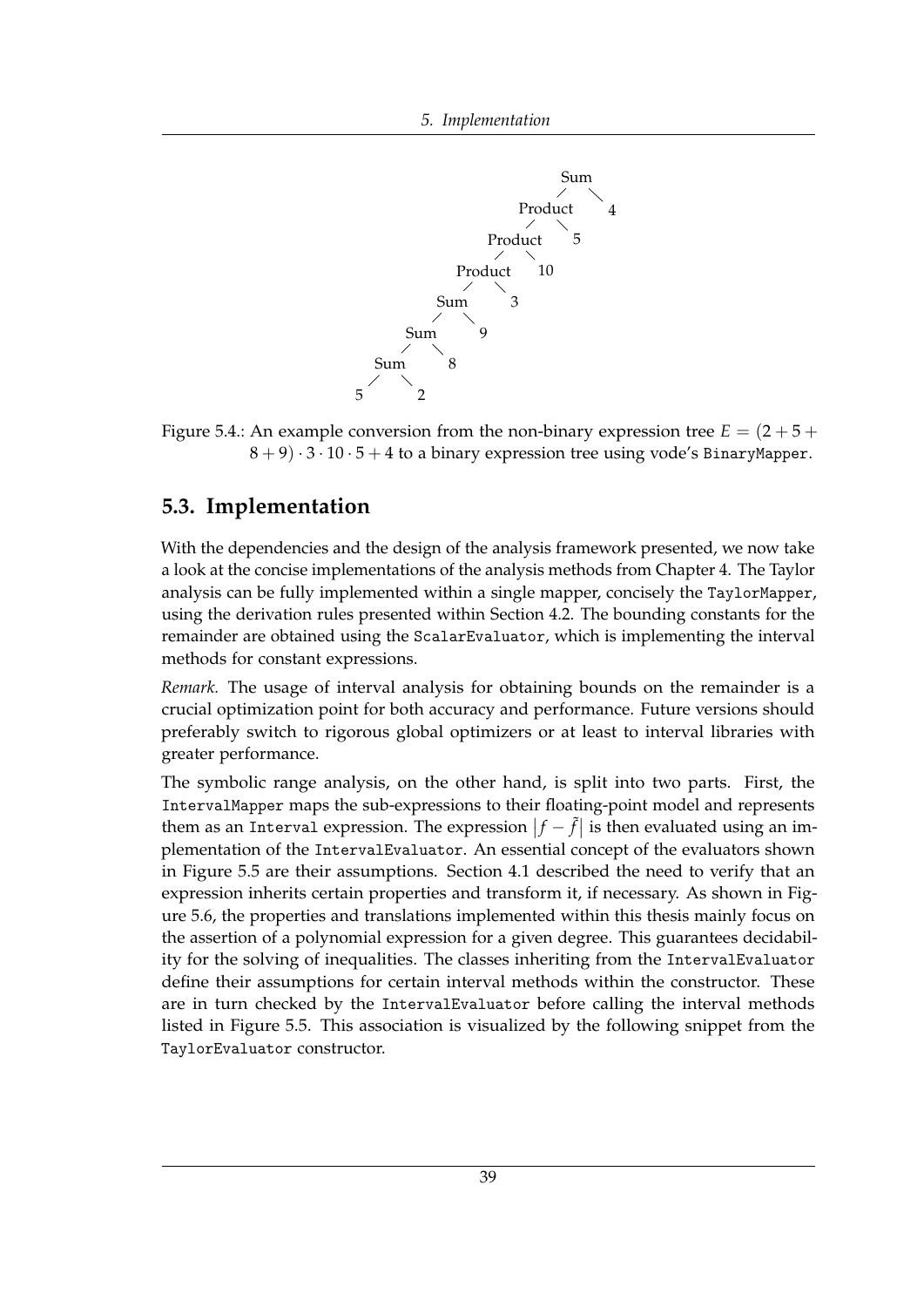<span id="page-45-0"></span>

Figure 5.5.: Class diagram for the realization of symbolic interval evaluation. To simplify the diagram, the mapper methods (map\_sum. . . ) for all supported expressions are not explicitly mentioned. The ScalarEvaluator is not listed because it is used for constant expressions. Importantly, the domain limits the currently allowed values for the bound symbol.

```
1 self._assumptions["_minimum"] = [
2 Assumption(
3 property=IsPolynomial(n=2),
4 translation=ToTaylor(n=2,limit=2**5)
5 )
6 ]
7 self._assumptions["_maximum"] = [
8 Assumption(
9 property=IsPolynomial(n=2),
10 translation=ToTaylor(n=2,limit=2**5)
11 )
12 ]
```
It ensures that for the computation of the minimum or maximum, the expression is a polynomial of degree two or less, translating it to a Taylor polynomial using a Taylor expansion at 0, if necessary. Furthermore, real coefficients of the remainder bound are converted to rational coefficients with a maximum denominator of size  $2^5$ .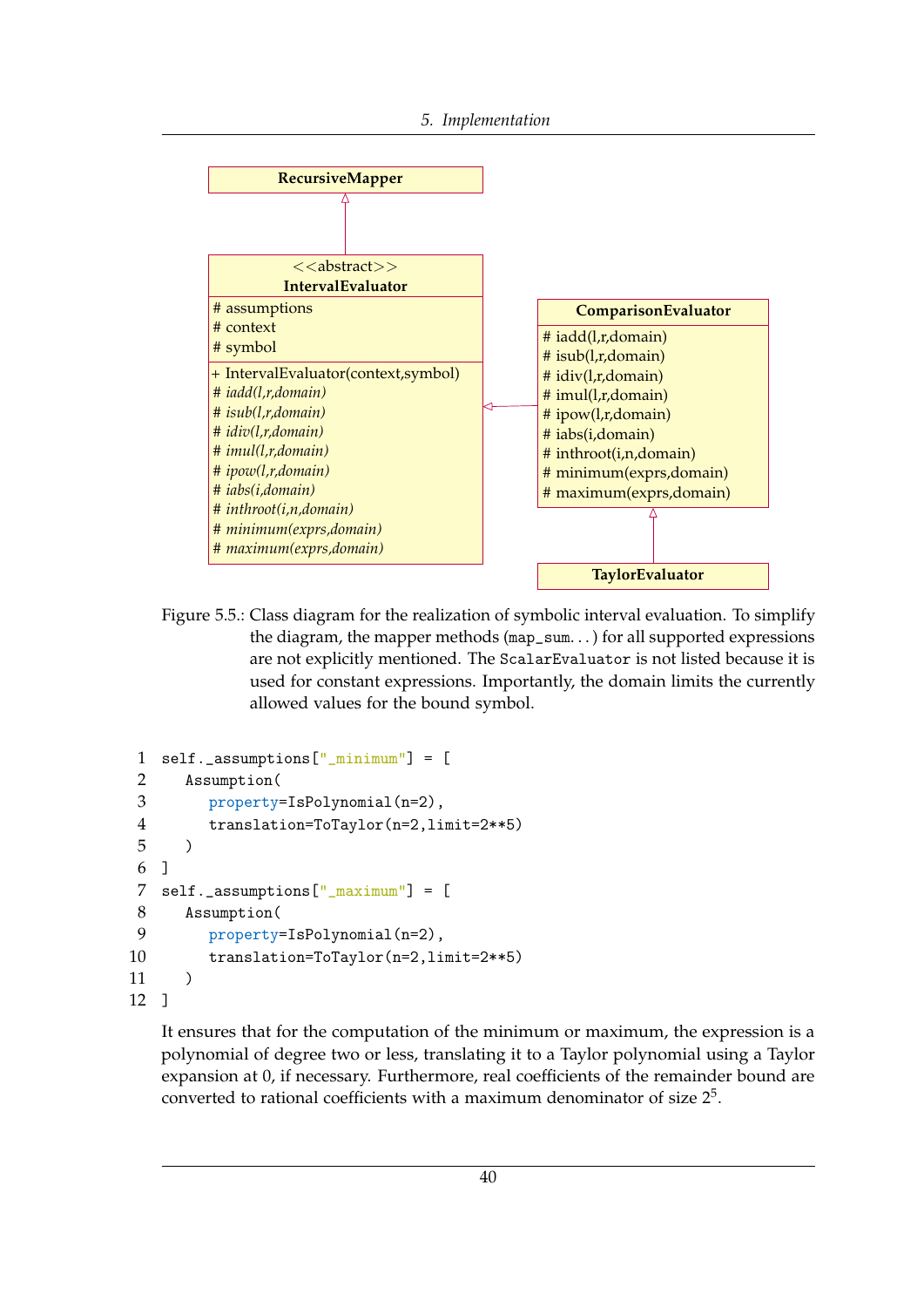#### *5. Implementation*

<span id="page-46-0"></span>

Figure 5.6.: Class diagram of the assumptions concept. The property is used for the verification of an expression. A failing expression is translated using the provided translation.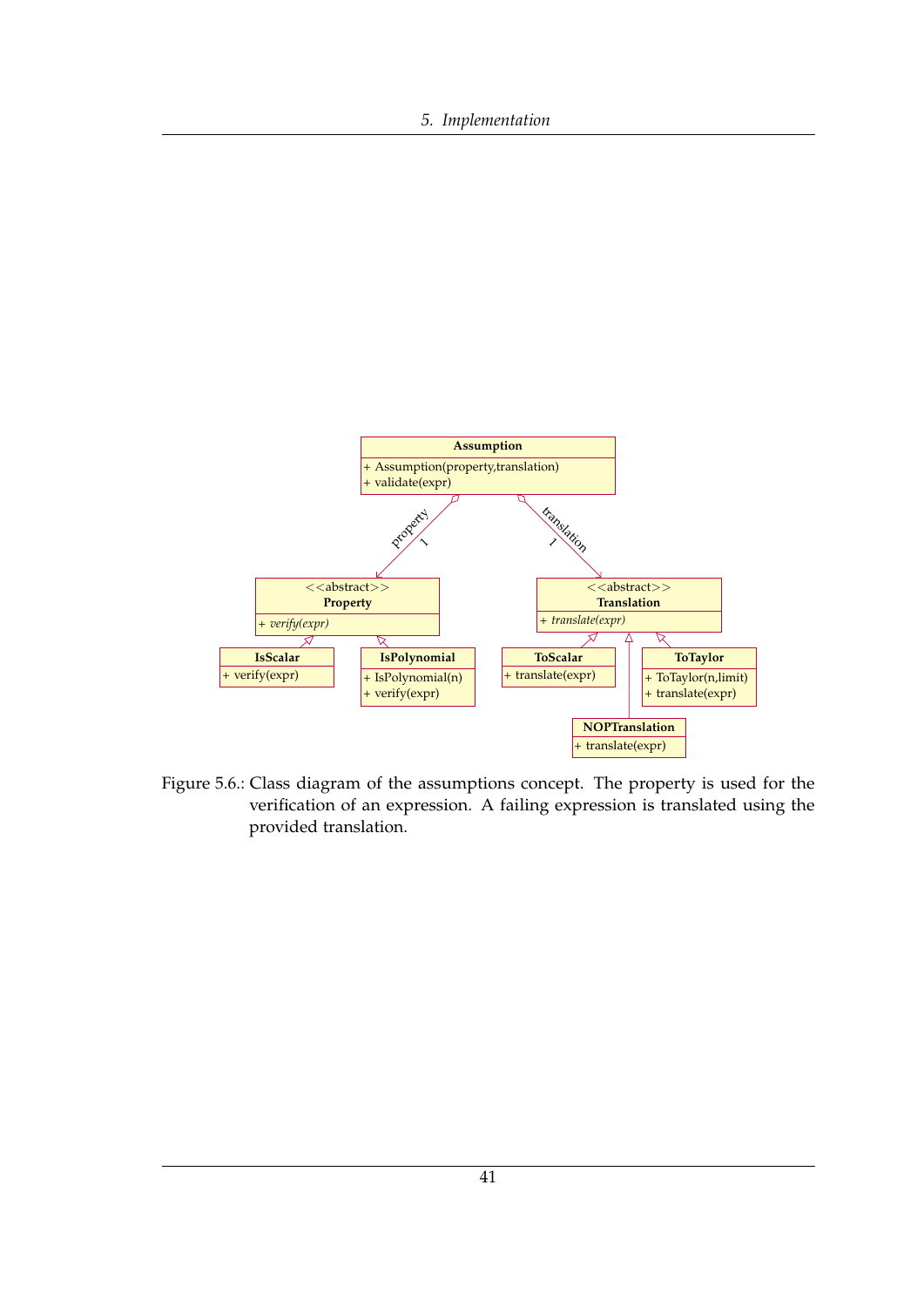## <span id="page-47-0"></span>**6. Experimental Results**

In this chapter, we take a look at the achieved accuracy of the presented methods on the basis of empirical evaluation. To represent the bounds relative to existing methods, some of the most recent and most accurate libraries for the rigorous bounding of roundoff errors are taken into consideration. Importantly, these methods do not allow for specifying the minimum and maximum precision to be analyzed, but rather adhere to a subset of the floating-point data types given in Table [3.1.](#page-11-4)

### <span id="page-47-1"></span>**6.1. Tools**

The libraries used for calculating comparative results are PRECiSA [\[32\]](#page-61-9) and FPTaylor [\[24\]](#page-61-1)) in the versions listed in Table [6.1.](#page-48-0) They can be seen as the current de facto standard within round-off error analysis as they achieve desirable accuracy [\[24\]](#page-61-1) for a wide-ranging set of expressions. Additionally, they allow for formal verification of their results by emitting per-instance analysis certificates. These can be verified using external proof assistants. PRECiSA models a floating-point operation  $\tilde{f}$  in terms of lemmas stating that the error from executing  $\tilde{f}$  relative to  $f$  is bound by the calculated error approximation, under given conditions. Based on the theorem prover PVS and the floating-point formalization it is then possible to obtain rigorous error bounds. Furthermore, PRECiSA offers support for analyzing entire programs and automatic code generation for real-valued functions [\[32\]](#page-61-9). As described in Section [3.3,](#page-18-0) FPTaylor models floating-point programs using Taylor expansions. It incorporates a multitude of improvements to a very basic error model, like it is given in Definition [11,](#page-20-2) and combines them with rigorous global optimizers to allow for comparatively tight bounds. Importantly, it does not support loops or conditionals like PRECiSA and is therefore not developed to analyze complete floating-point programs [\[24\]](#page-61-1). Within the evaluation, we differentiate between two FPTaylor methods of modeling the rounding of a constant. FPTaylor (Improved) calculates  $\frac{rnd(c) - c}{\bar{e}}$  using infinite precision rational arithmetic while FPTaylor denotes the usage of a more basic model. The concise configurations are listed in Table [6.2.](#page-48-1) We use the arbitrary precision floating-point arithmetic library mpmath [\[33\]](#page-61-10) to calculate pseudo-exact solutions for the round-off error. Let *f<sup>p</sup>* denote the calculation of *f* using *p*-Bits of precision. The pseudo-exact solution is obtained from  $|f_{256} - 256 f_p|$ . *Remark.* An important remark is to be given about the performance of the implementa-

tions provided within this thesis. It is **neither comparable** to FPTaylor nor PRECiSA. This is especially true for the symbolic range analysis, due to its dependency on function analysis.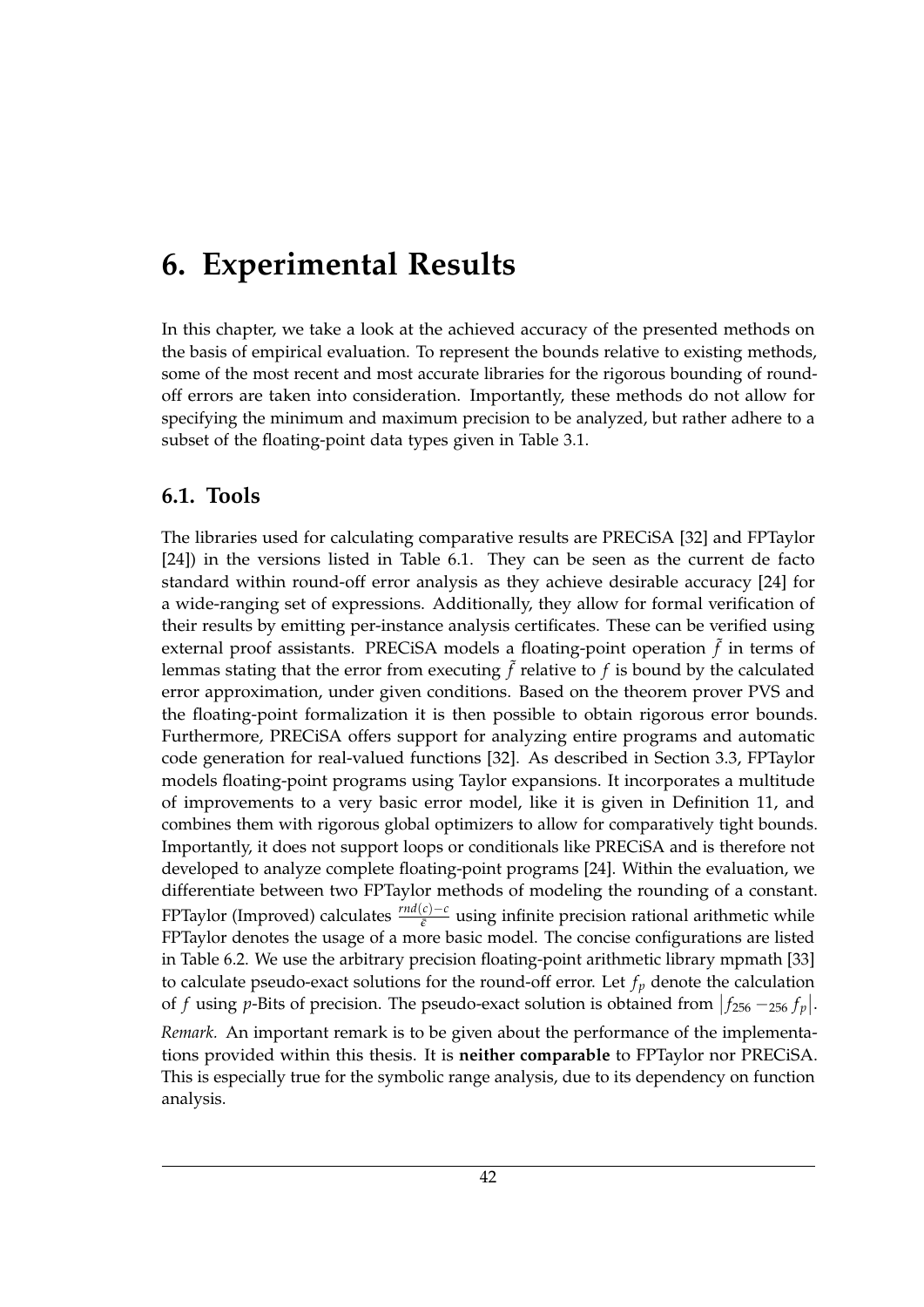The bad performance for the Taylor analysis is a result of the inefficient bounding of the remainders and the complete absence of expression compaction or sharing of noise variables.

<span id="page-48-0"></span>

| Tool              | <b>Version</b>                                           |
|-------------------|----------------------------------------------------------|
| PRECiSA           | master (commit 91e1e7543c5888ad5fb123d3462f71d085b99741) |
| <b>FPTaylorJS</b> | master (commit b0be0fa804a273177685113842b0356a8a345a1f) |

Table 6.1.: Tools used within the Experiments

<span id="page-48-1"></span>

| Configuration        | Value                                                                |  |
|----------------------|----------------------------------------------------------------------|--|
| Precision of Results | 20                                                                   |  |
| Optimization         | exact, 10000000, 0.01, 0.01, 0, 0.01, 0.0001                         |  |
| Advanced             | optimized models                                                     |  |
|                      | Improved Rounding Model True : FPTaylor (Improved), False : FPTaylor |  |

Table 6.2.: Configuration of FPTaylorJS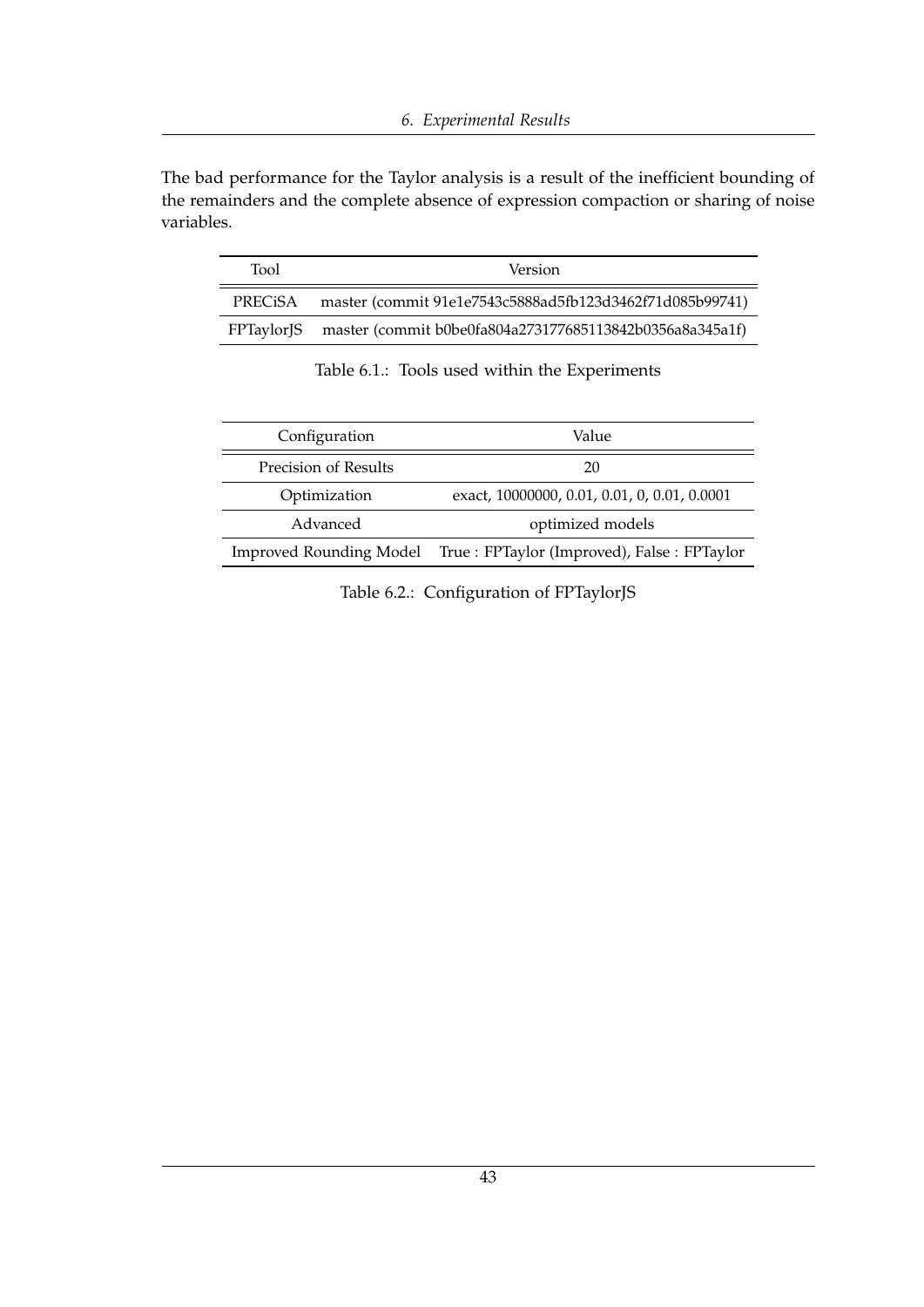<span id="page-49-1"></span>

| Name   | Expression                                                                                        | Values                               |  |
|--------|---------------------------------------------------------------------------------------------------|--------------------------------------|--|
| Point  | $a := x_1 \cdot x_1 + x_2 - 11$<br>$b := x_1 + x_2 \cdot x_2 - 7$<br>$p := a \cdot a + b \cdot b$ | $x_1 = 0.1$<br>$x_2 = 0.3$           |  |
| Ranged |                                                                                                   | $x_1 \in [1, 5]$<br>$x_2 \in [1, 5]$ |  |

*6. Experimental Results*

Table 6.3.: The two definitions of values for the himmilbeau [\[34\]](#page-61-11) benchmark.

#### <span id="page-49-0"></span>**6.2. Benchmarks**

Using the tools and techniques presented within Section [6.1,](#page-47-1) this section defines different kinds of benchmarks for evaluation and visualization.

#### **Himmilbeau**

We define the benchmark *himmilbeau* in Table [6.3](#page-49-1) and use it as an indicator for the accuracy of bounding the round-off error for basic expressions. Importantly, we differentiate between a pointed and ranged variant. In the first case, the variables are limited to a single number, while the ranged variant constraints the real-variables within a domain. This is because the current implementation of the symbolic range analysis in vodes does not allow for the computation of the ranged variant. From the Figure [6.2](#page-50-0) and Figure [6.3](#page-51-0) we are able to deduce that the analysis methods within vodes are staying within close proximity of the error bounds calculated from FPTaylor and PRECiSA. However, while all tools obtain relatively accurate bounds, they are still noticeably pessimistic. It is to be noted, that the implementation of the method presented in Section [4.2](#page-29-0) is able to obtain similar bounds to FPTaylor, as it can be seen in Figure [6.1,](#page-50-1) without using rigorous global optimizers and while relying on a very basic error model. This is an indication that an extension and refinement of the error model would result in superior accuracy.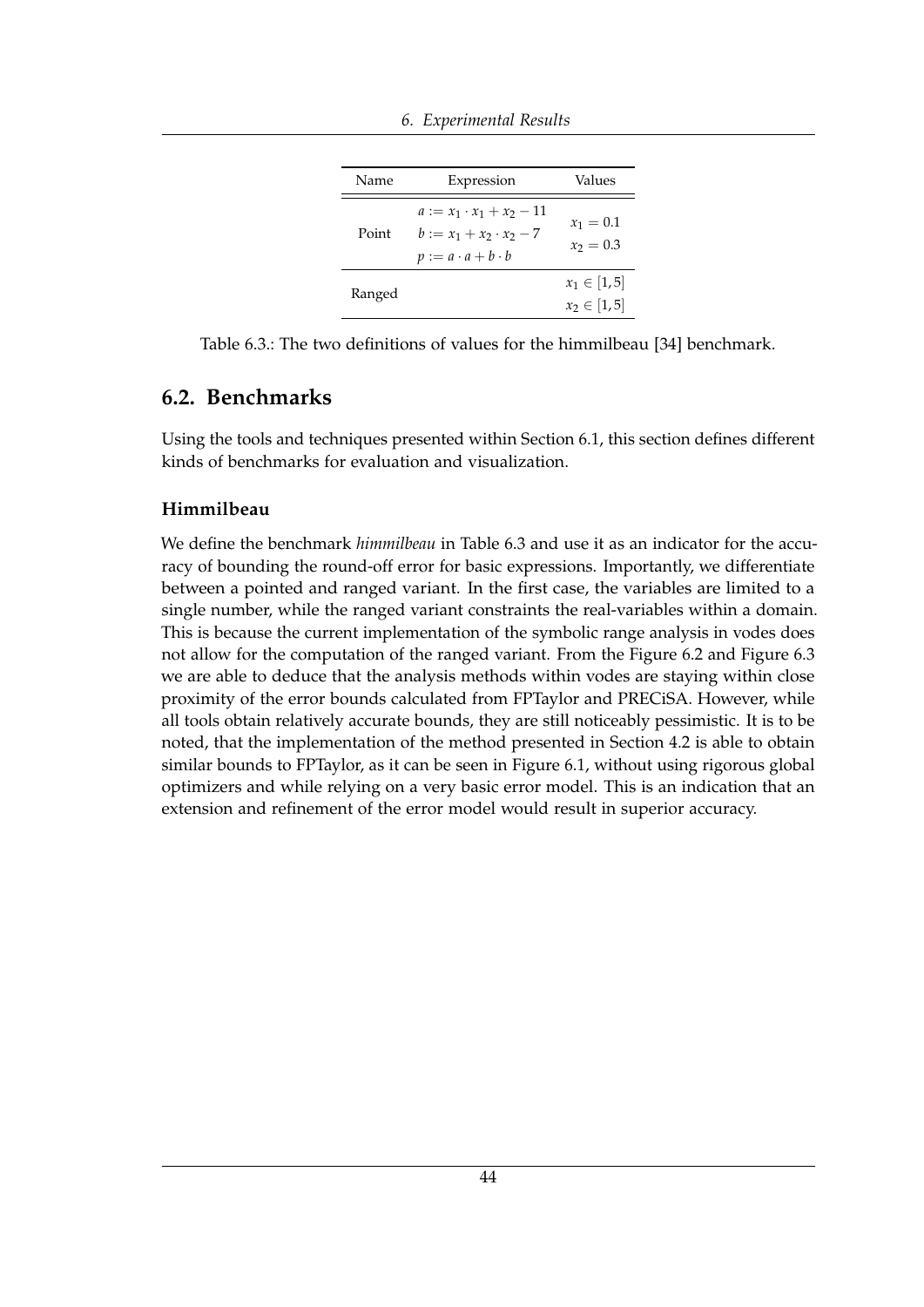

<span id="page-50-1"></span>

Figure 6.1.: Results of the comparative evaluation of the *himmilbeau* benchmark with the input variables being constrained to a domain. The symbolic range analysis is not contained, as it does not support constrained input variables.

<span id="page-50-0"></span>

Figure 6.2.: Absolute error bounds for the *himmilbeau* benchmark. The analysis is performed for a floating-point precision between 11 and 53 and the result represented using a logarithmic scale.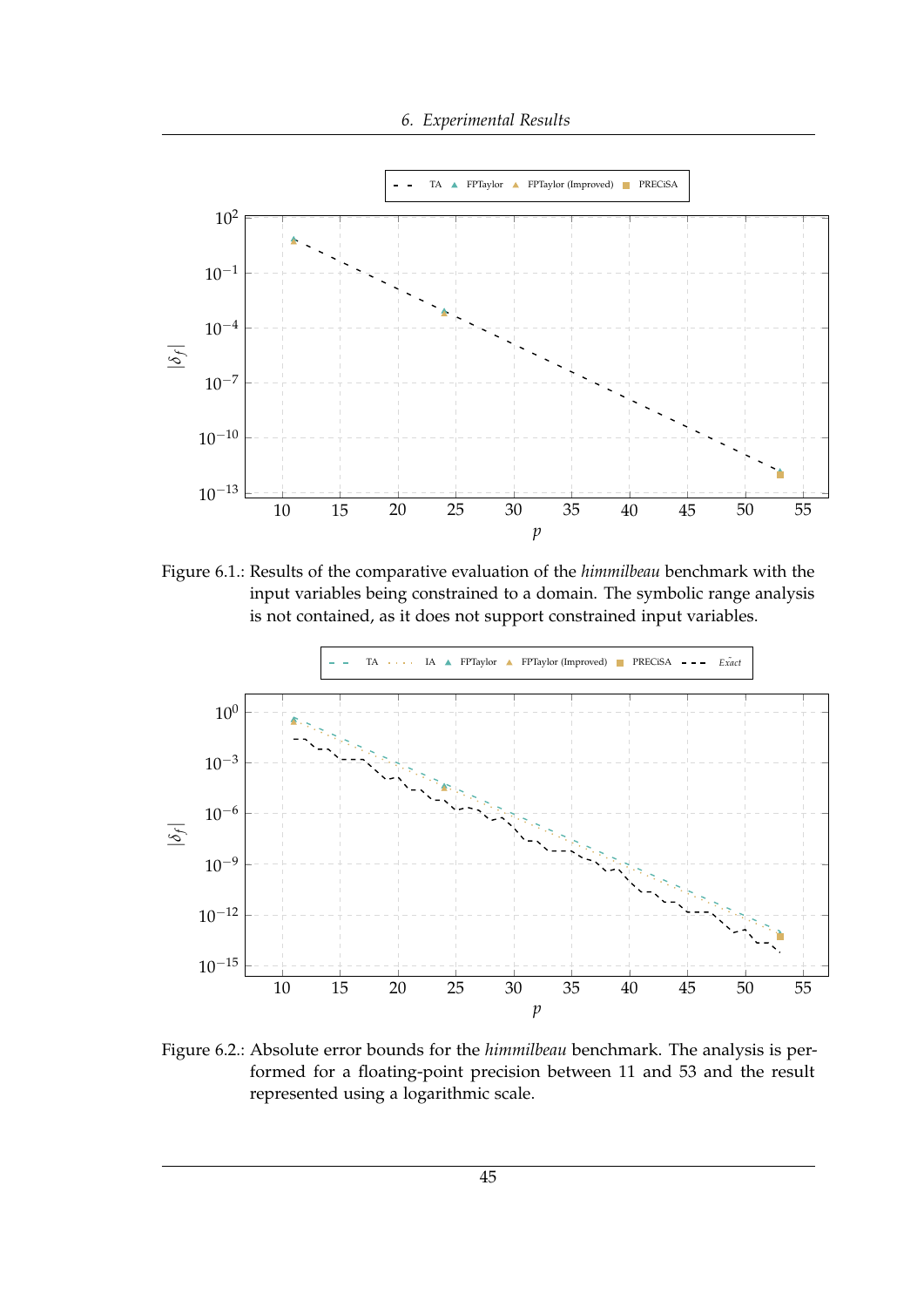*6. Experimental Results*

<span id="page-51-0"></span>

Figure 6.3.: The results visualized in Figure [6.2](#page-50-0) are limited to floating-point precisions between 11 and 20 to allow for a linear scale.

#### **Stabilizing Expressions**

With the benchmarks listed in Table [6.4](#page-51-1) we want to achieve two goals. First, we want to verify the calculated boundaries for the round-off error when comparing an unstable to a stable algorithm. We expect the tools to provide noticeably smaller bounds for the stable algorithms. The examples chosen are taken from [\[18\]](#page-60-8) and can be summarized in replacing the subtraction to improve stability. Secondly, we want to give an exemplary indication for the impact of implementing unstable algorithms. Both Figure [6.4](#page-52-0) and Figure [6.5](#page-53-0) fulfill the expectations for the evaluated tools.

<span id="page-51-1"></span>

| Name                         | Expression                                                                 | Values                    |
|------------------------------|----------------------------------------------------------------------------|---------------------------|
| Stabilizing sqrt-Subtraction | $p_1 := \sqrt{x+1} - \sqrt{x}$<br>$p_2 := \frac{1}{\sqrt{x+1} + \sqrt{x}}$ | $x = 127.7$               |
| Stabilizing root-Finding     | $p_1 := \sqrt{p^2 + q + p}$<br>$\sqrt{n^2+q}+p$                            | $p = 121.3$<br>$q = 0.99$ |

Table 6.4.: Benchmarks for verifying the tools within the process of expression stabilization.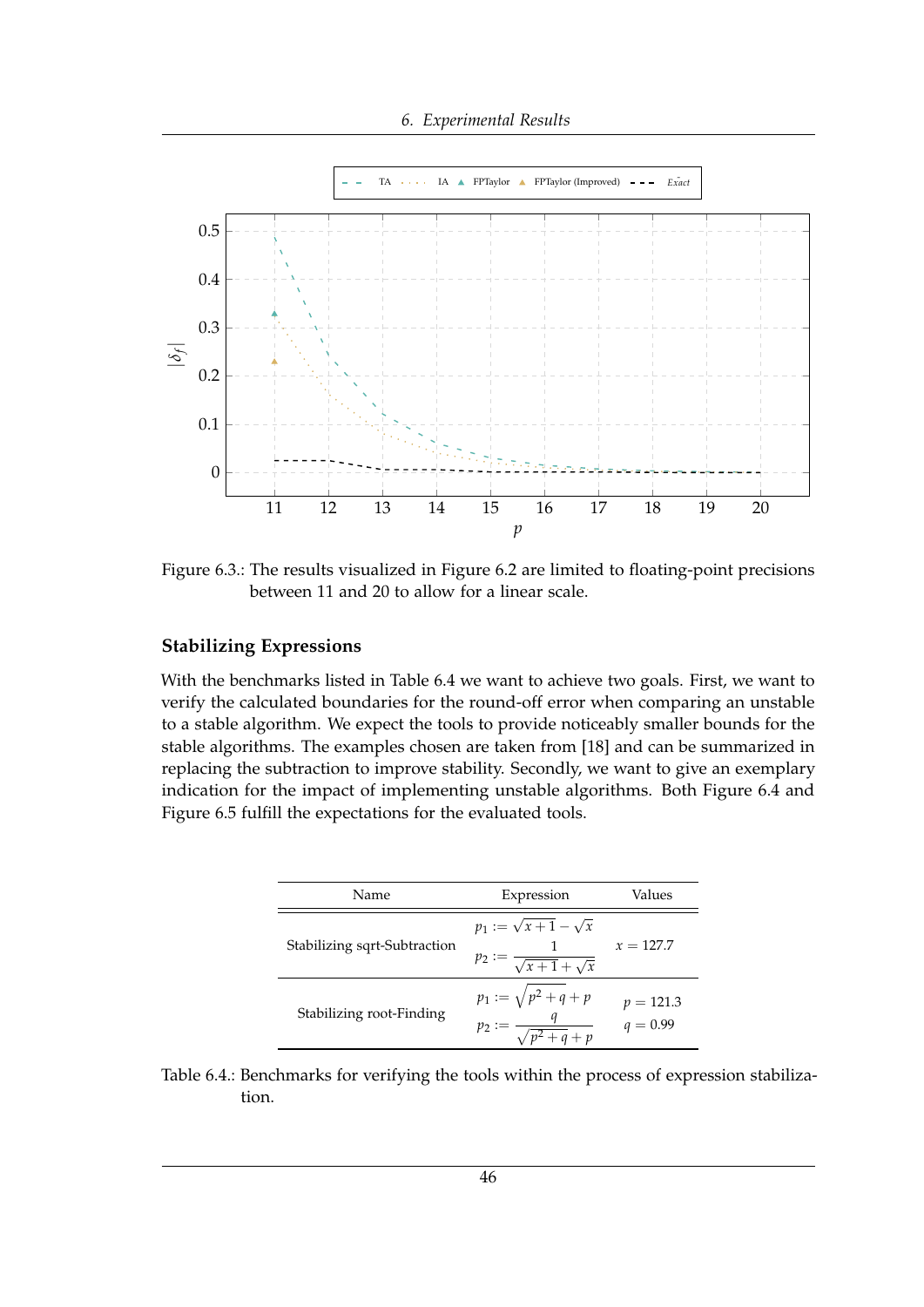#### *6. Experimental Results*

<span id="page-52-0"></span>

Figure 6.4.: Visualization of the error bounds for the *Stabilizing sqrt-Subtraction* benchmark from Table [6.4.](#page-51-1) The upper lines correspond to the unstable expression, noticeably distanced to its stable variant.

The bounds obtained by all the tools, but especially the improved FPTaylor version, approximate the exact error closely for most of the possible precision bits. Interestingly, the accuracy obtained for the lower precision bits is worse for FPTaylor when analyzing the stabilized algorithms.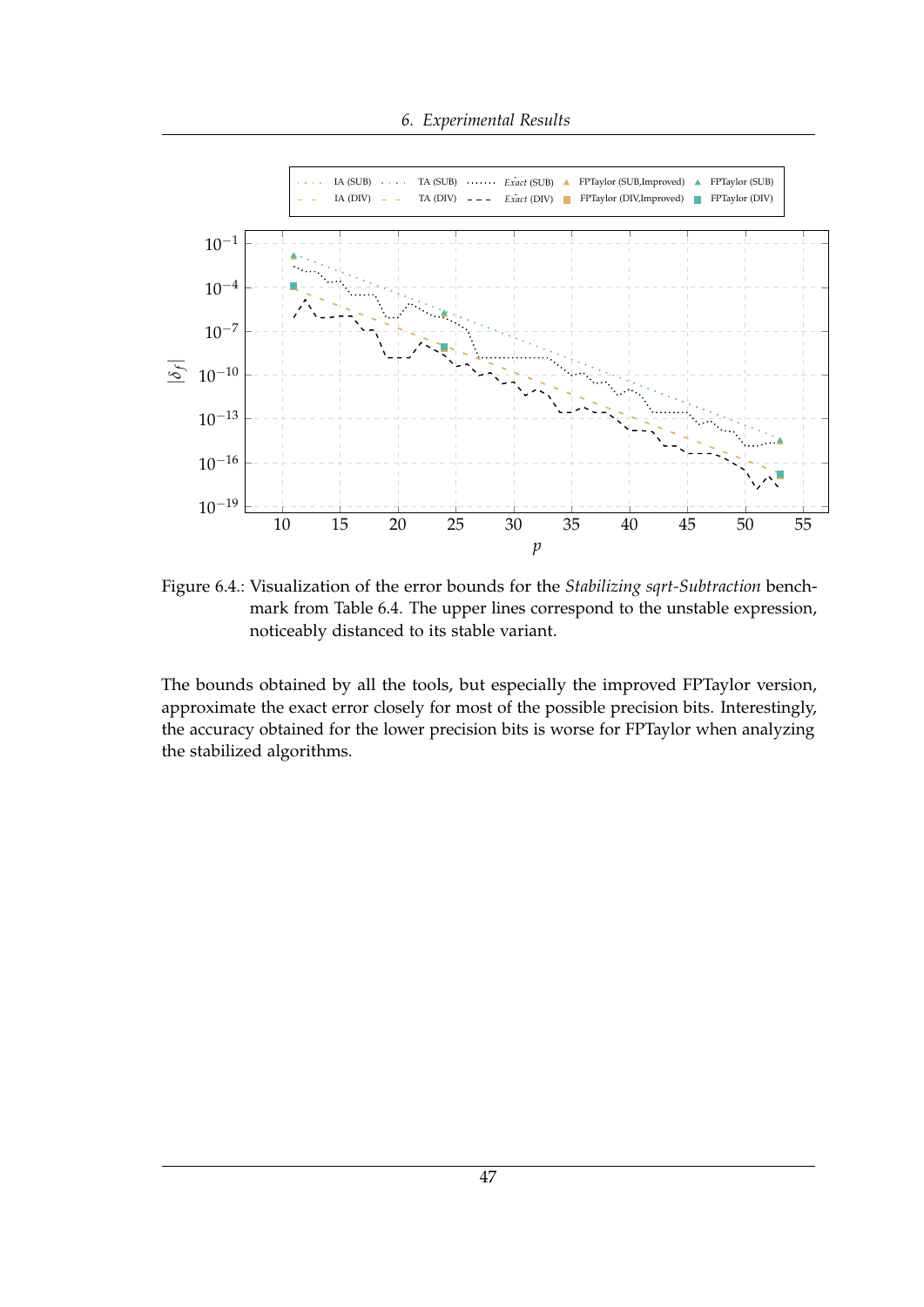*6. Experimental Results*

<span id="page-53-0"></span>

Figure 6.5.: The second stabilization benchmark from Table [6.4,](#page-51-1) *Stabilizing root-Finding*, also visualizes the accuracy gained from replacing the subtraction operation.

#### **Solving ODEs**

Finally, we want to compute bounds for the absolute roundoff-error of some very basic ODEs. The bounds are obtained for the final  $y_n$  at the end of the integration range. For the linear case, relatively close approximations of the round-off error are obtained, as can be seen in Figure [6.6.](#page-54-0) However, the non-linear case has prominent breakouts. This can be seen in Figure [6.7](#page-54-1) at the precisions 18 and 23.

| Name            | Expression                                                       | Values                     |
|-----------------|------------------------------------------------------------------|----------------------------|
| Linear RK-1     | $f(y,t) := \frac{1}{3} \cdot y \cdot t$<br>$y_0 := \frac{1}{10}$ | $h = \frac{1}{2}$<br>$n=2$ |
| Non-Linear RK-1 | $f(y,t) := y^2 - t$                                              | $n=2$                      |

Table 6.5.: Basic examples for the numerical solving of an ODE using Runge-Kutta methods.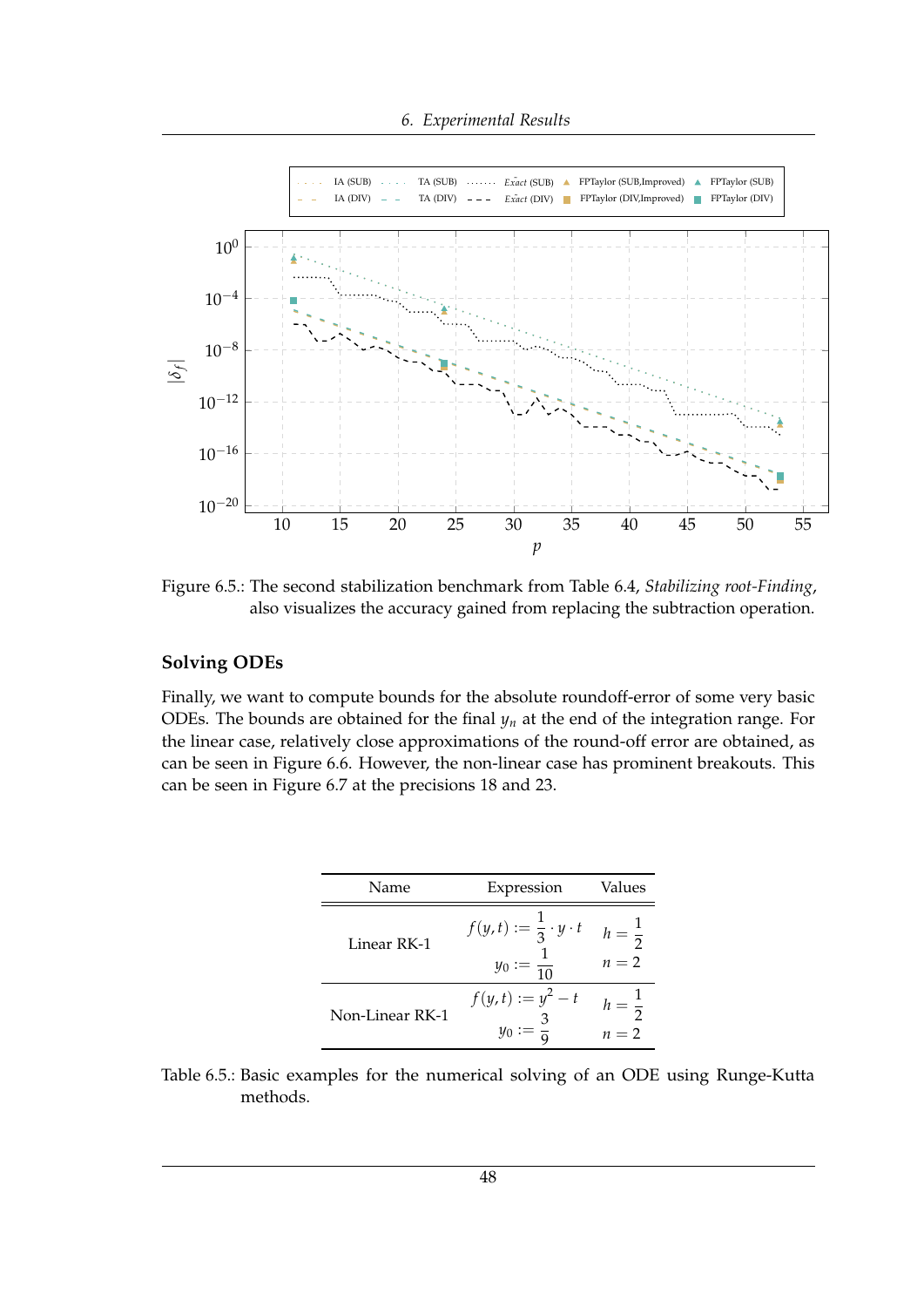*6. Experimental Results*

<span id="page-54-0"></span>

Figure 6.6.: Comparison between pseudo-exact and analyzed round-off error for a linear first order ODE being solved using the RK-1 method.

<span id="page-54-1"></span>

Figure 6.7.: Comparison between pseudo-exact and analyzed round-off error for a non-linear first order ODE being solved using the RK-1 method.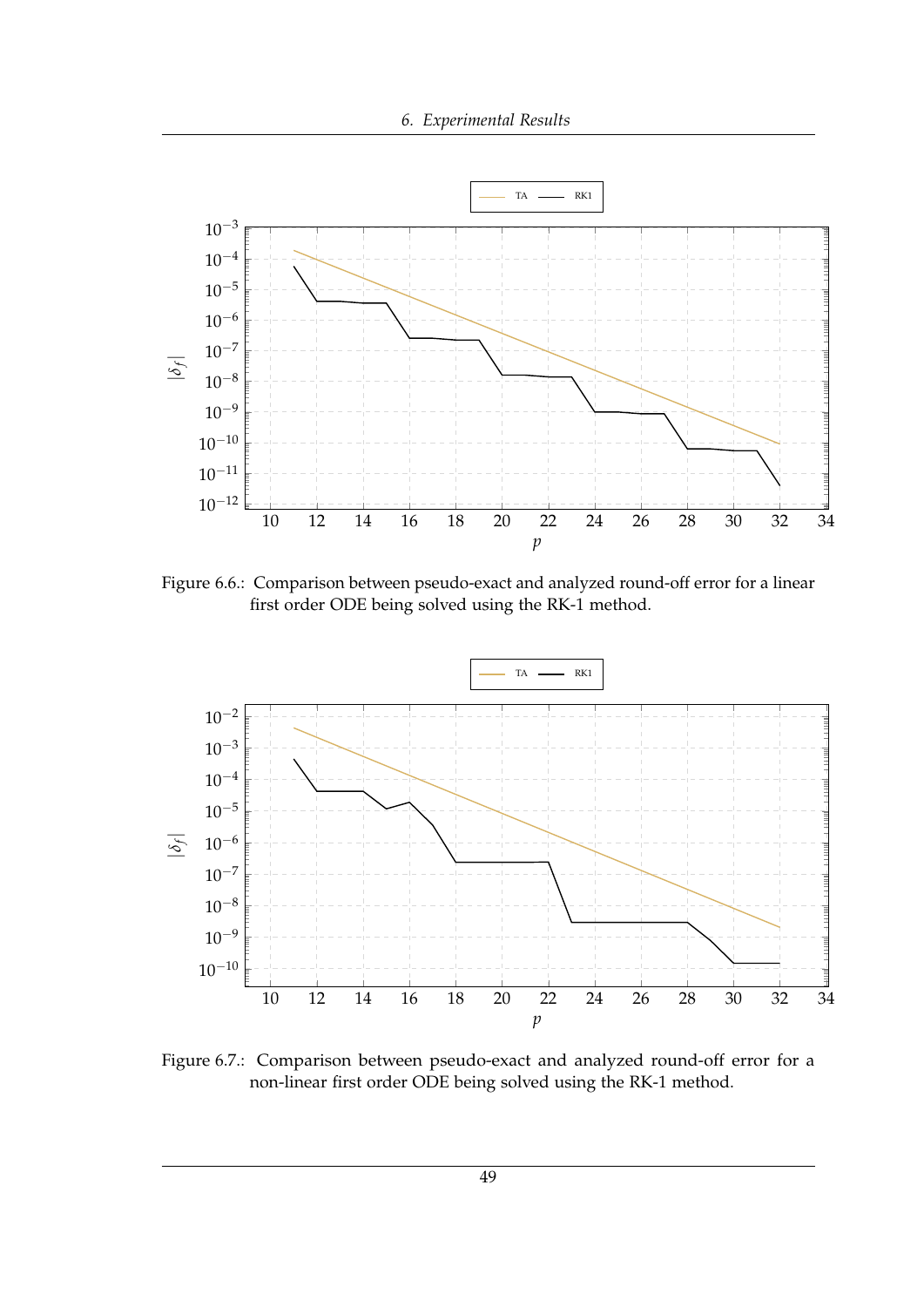# <span id="page-55-0"></span>**7. Conclusion**

Within this thesis, we have provided the essential definitions for floating-point numbers and the errors introduced with their usage. We have proved the bounds for the relative rounding error, formalized it as  $\bar{\epsilon}$  and used it as an essential concept within a very basic error model. Based on this model, we constructed two methods allowing us to obtain rigorous symbolic boundaries for the absolute error of calculating expressions using floating-point arithmetic. This focus contrasts currently available tools, as they limit themselves to obtaining constant bounds for a given precision. The first conceptualized method was the symbolic range analysis. It guarantees the inclusion of the exact absolute error by using the techniques of interval analysis [\[17\]](#page-60-7) and extending them to support symbolic expressions. Importantly, rigorous approximations of the symbolic interval boundaries are required, as decidability could otherwise not be guaranteed when calculating the minimum and maximum. We then proceeded with extending the Taylor analysis, initially presented in [\[24\]](#page-61-1), to support 2nd-order Taylor forms. A Taylor form is a rigorous approximation of a function using independent noise variables and is based on Taylor expansions with bound remainders. All the presented methods were then implemented using python in the project vodes allowing for an easy extensibility. From the empirical evaluations, we were able to deduce the relative tightness of the obtained bounds, ranging over a domain of possible precision, when compared with the currently most prominent and accurate analysis tools. While it was seldom possible to obtain better bounds in comparison, a major factor for this lies within the naive implementation and the basic error model. The remainders are bound overly pessimistic using interval analysis and the error model introduces unnecessary over-approximations. Furthermore, because we analyze a range of possible precisions the substitution of the noise variables with their possible value domain leads to further over-approximation. In regard to these limitations, the obtained results were very promising.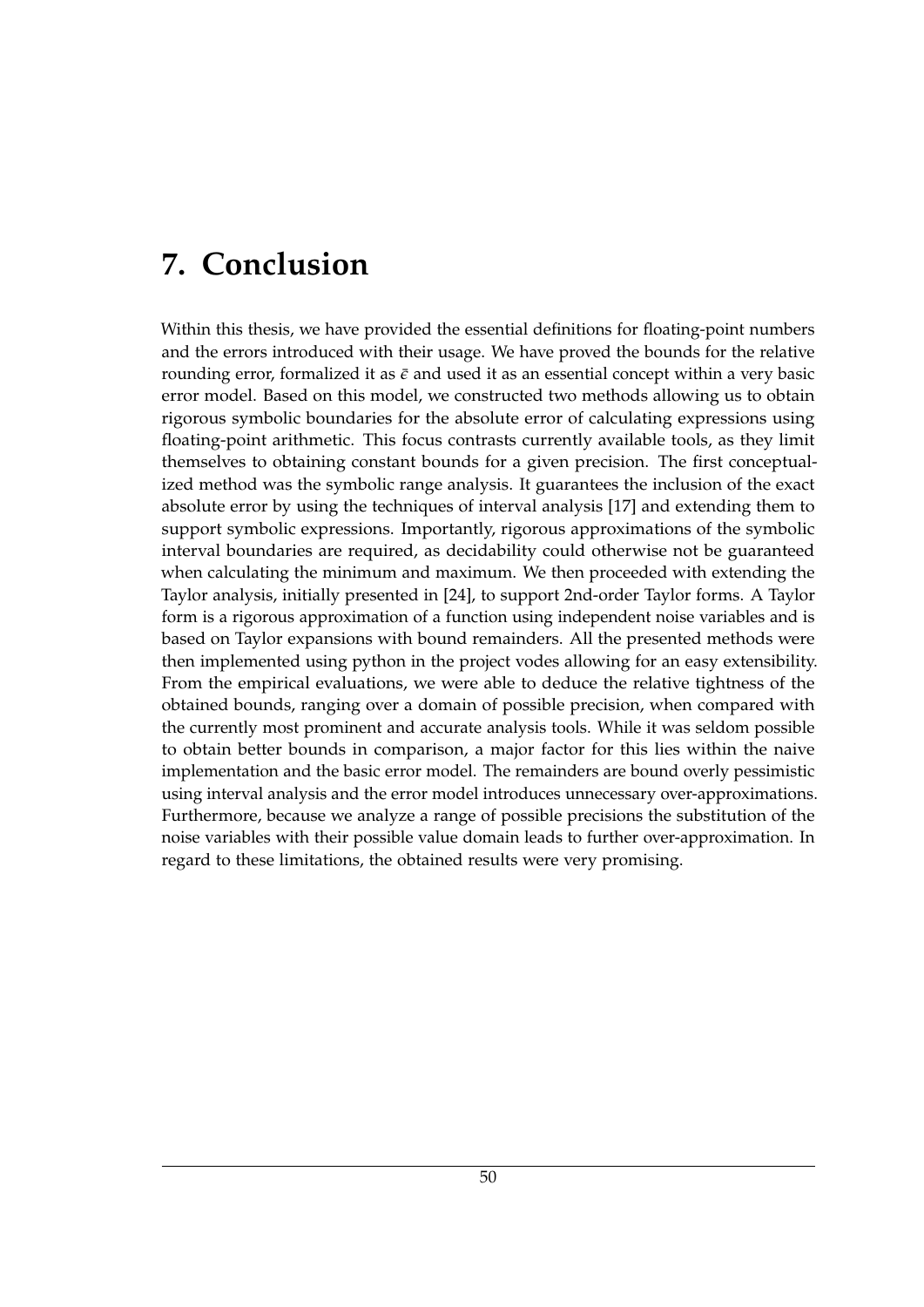Future work should firstly focus on compiling all present error models within current literature ([\[24,](#page-61-1) [32\]](#page-61-9),...) to one highly efficient and accurate model and extend it, if possible. All different analysis methods conceptualized and to be conceptualized can and should then be evaluated for their accuracy with this shared error model. One interesting, and seemingly the most promising, path to take for future analysis methods is the inclusion of further methods from approximation theory. Especially, as it provides the possibility of reformulating the definition of the absolute error [\[24\]](#page-61-1) to reduce the computational complexity and increase accuracy. The implementation given within this thesis would greatly benefit in its accuracy from an advanced error model, improved methods of bounding the remainders, compaction of expression trees and sharing of noise variables for equivalent expressions and should in future provide proof certificates [\[24,](#page-61-1) [32\]](#page-61-9). It is then very likely, that its accuracy is going to surpass comparable analysis tools.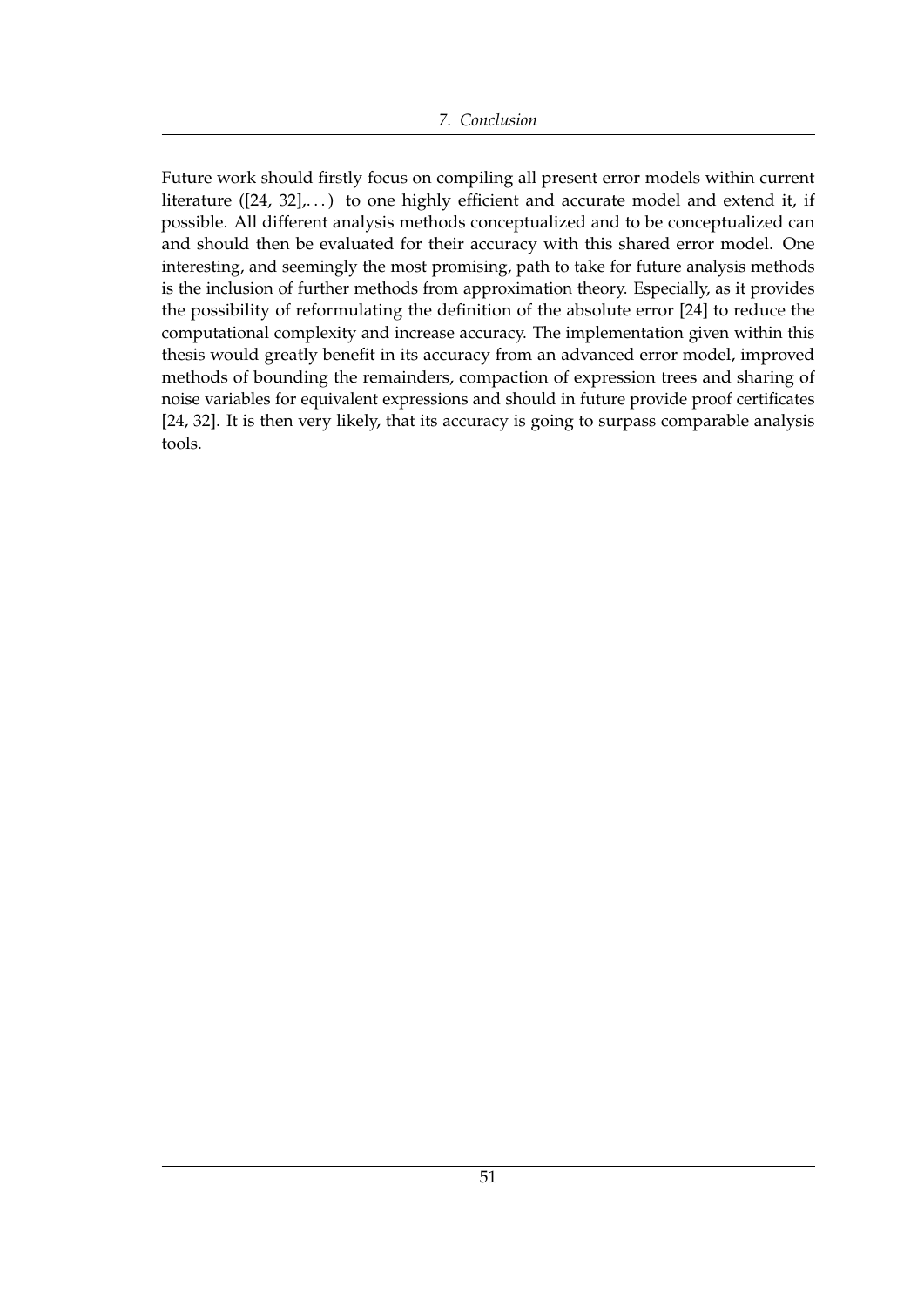# <span id="page-57-0"></span>**A. Additional Experimental Results**

Table [A.1](#page-58-0) presents a detailed summary of the conducted comparative experiments.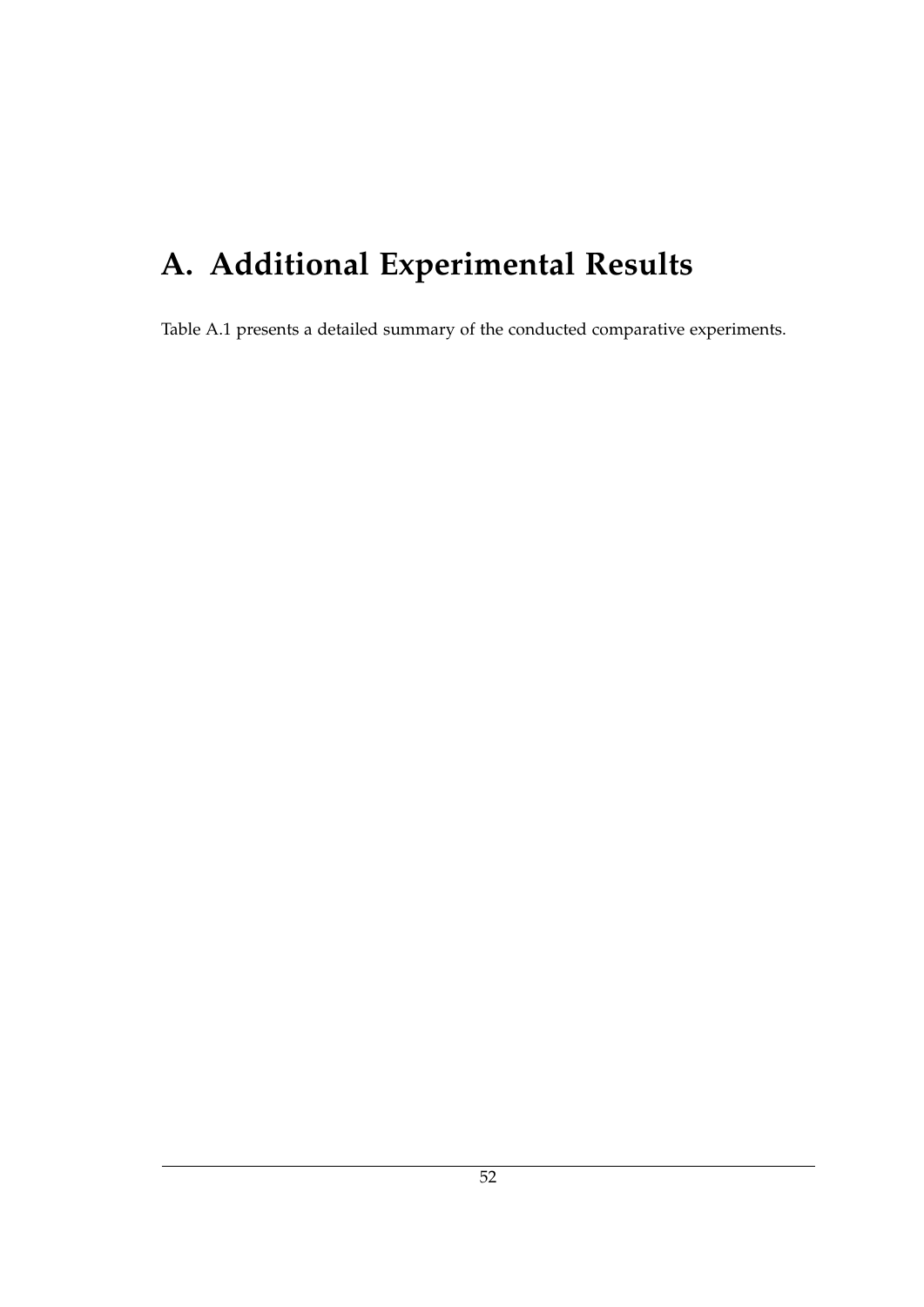<span id="page-58-0"></span>

| Problem:        | Point     | Domain         | Point          | Domain                                 | Point          | Domain         |  |
|-----------------|-----------|----------------|----------------|----------------------------------------|----------------|----------------|--|
| Precision:      | 11        |                | 24             |                                        | 53             |                |  |
| IA              | 0.32427   |                | $3.9573e - 5$  |                                        | $7.371e - 14$  |                |  |
| TA              | 0.4868    | 6.6527         | $5.9273e - 5$  | 0.00080706                             | $1.1041e - 13$ | $1.5033e - 12$ |  |
| FPTaylor        | 0.32778   | 6.2794         | $3.9445e - 5$  | 0.00076294                             | $7.3471e - 14$ | $1.4211e - 12$ |  |
| FPTaylor (Imp.) | 0.22885   | 4.4132         | $2.7653e - 5$  | 0.00053692                             | $5.1031e - 14$ | $1.0001e - 12$ |  |
| <b>PRECISA</b>  |           |                |                |                                        | $5.1747e - 14$ |                |  |
| Exact           | 0.025     |                | $6.1035e - 6$  |                                        | $5.9245e - 15$ | $1.0001e - 12$ |  |
|                 |           |                | (a) Himmilbeau |                                        |                |                |  |
| Problem:        | $p_1$     | p <sub>2</sub> | $p_1$          | $p_2$                                  | $p_1$          | $p_2$          |  |
| Precision:      | 11        |                | 24             |                                        | 53             |                |  |
| IA              | 0.019361  | $8.089e - 5$   | $2.3627e - 6$  | $9.8666e - 9$                          | $4.4009e - 15$ | $1.8378e - 17$ |  |
| TA              | 0.019387  | $8.0975e - 5$  | $2.3627e - 6$  | $9.8667e - 9$                          | $4.4009e - 15$ | $1.8378e - 17$ |  |
| FPTaylor        | 0.013867  | 0.00013663     | $1.6911e - 6$  | $9.2127e - 9$                          | $3.15e - 15$   | $1.716e - 17$  |  |
| FPTaylor (Imp.) | 0.010588  | 0.00011433     | $1.2923e - 6$  | $6.7635e - 9$                          | $2.4066e - 15$ | $1.2108e - 17$ |  |
| PRECiSA         |           |                |                |                                        |                |                |  |
| Exact           | 0.0027152 | $8.3595e - 7$  | $8.3595e - 7$  | $2.2371e - 9$                          | $2.1942e - 15$ | $1.472e - 18$  |  |
|                 |           |                |                | (b) Stabilizing sqrt-Subtraction $p_1$ |                |                |  |
| Problem:        | $p_1$     | $p_2$          | $p_1$          | $p_2$                                  | $p_1$          | $p_2$          |  |
| Precision:      | 11        |                | 24             |                                        | 53             |                |  |
| IA              | 0.23735   | $9.9771e - 6$  | $2.8956e - 5$  | $1.2167e - 9$                          | $5.3936e - 14$ | $2.2664e - 18$ |  |
| TA              | 0.26593   | $1.2713e - 5$  | $2.8926e - 5$  | $1.4596e - 9$                          | $5.3878e - 14$ | $2.7187e - 18$ |  |
| FPTaylor        | 0.11865   | $6.9084e - 5$  | $1.4461e - 5$  | $9.8086e - 10$                         | $2.6935e - 14$ | $1.827e - 18$  |  |
| FPTaylor (Imp.) | 0.064265  | $6.5622e - 5$  | $7.8403e - 6$  | $5.5639e - 10$                         | $1.4604e - 14$ | $9.7735e - 19$ |  |
| PRECISA         |           |                |                |                                        |                |                |  |
| Exact           | 0.0040807 | $1.0033e - 6$  | $1.0033e - 6$  | $2.111e - 10$                          | $2.739e - 15$  | $1.7308e - 19$ |  |
|                 |           |                |                |                                        |                |                |  |

### (c) Stabilizing root-Finding *p*<sup>1</sup>

Table A.1.: Round-off errors rounded to 5 significant digits for the different tools at shared evaluation points.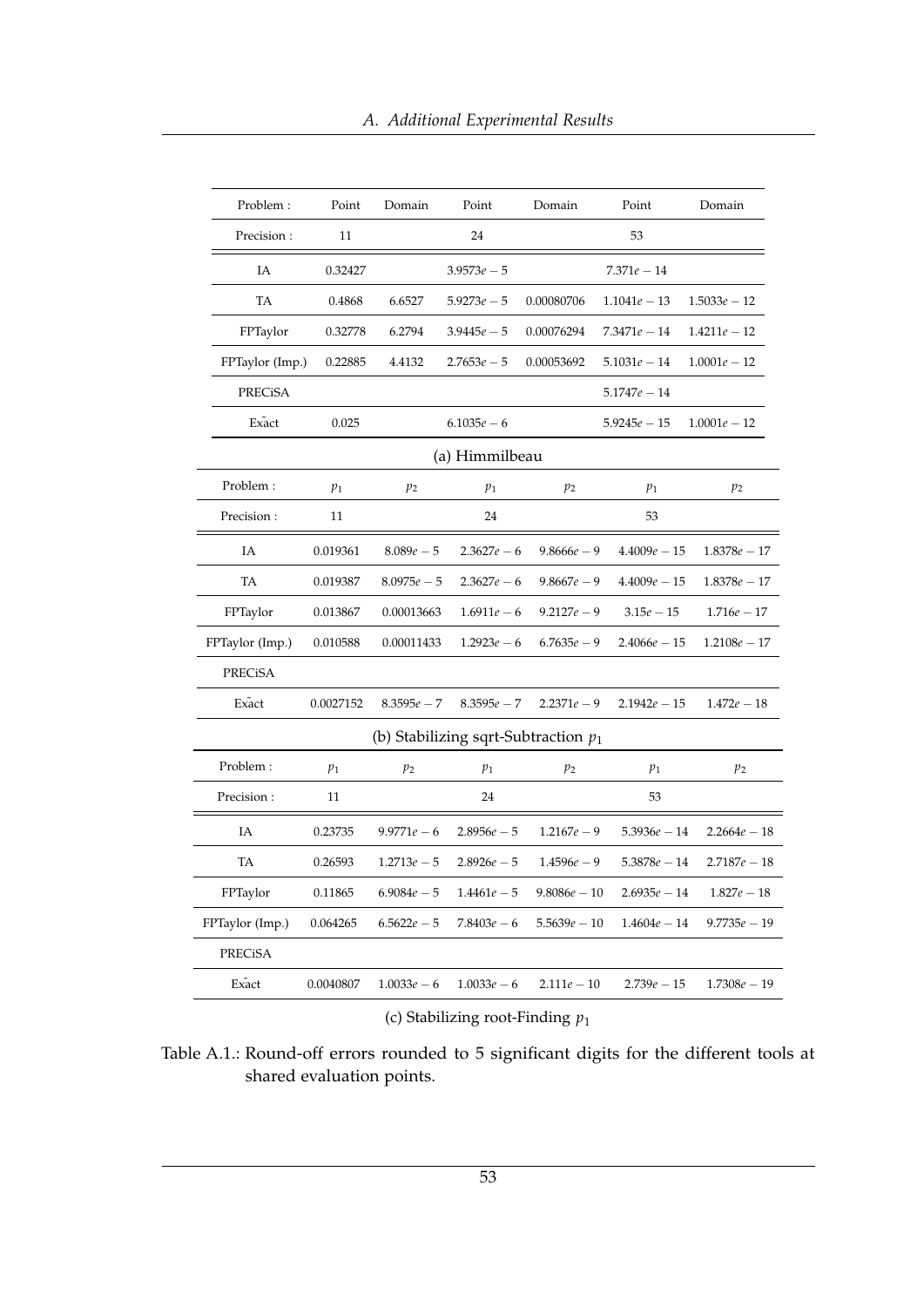# <span id="page-59-0"></span>**Bibliography**

- <span id="page-59-1"></span>[1] M. Baboulin, A. Buttari, J. Dongarra, J. Kurzak, J. Langou, J. Langou, P. Luszczek, and S. Tomov, "Accelerating scientific computations with mixed precision algorithms," *Computer Physics Communications*, vol. 180, no. 12, pp. 2526–2533, Dec. 2009. doi: [10.1016/j.cpc.2008.11.005](https://doi.org/10.1016/j.cpc.2008.11.005).
- <span id="page-59-2"></span>[2] J. Sun, G. Peterson, and O. Storaasli, "High-performance mixed-precision linear solver for FPGAs," *IEEE Transactions on Computers*, vol. 57, no. 12, pp. 1614–1623, Dec. 2008. doi: [10.1109/tc.2008.89](https://doi.org/10.1109/tc.2008.89).
- <span id="page-59-3"></span>[3] M. L. Gallo, A. Sebastian, R. Mathis, M. Manica, H. Giefers, T. Tuma, C. Bekas, A. Curioni, and E. Eleftheriou, "Mixed-precision in-memory computing," *Nature Electronics*, vol. 1, no. 4, pp. 246–253, Apr. 2018. poi: [10.1038/s41928-018-0054-8](https://doi.org/10.1038/s41928-018-0054-8).
- <span id="page-59-4"></span>[4] T. Carlyle, *On heroes, hero-worship, and the heroic in history*. Place of publication not identified: CreateSpace Independent Publishing Platform, 2011, isbn: 9781461064619.
- <span id="page-59-5"></span>[5] Z. Fu, Z. Bai, and Z. Su, "Automated backward error analysis for numerical code," in *Proceedings of the 2015 ACM SIGPLAN International Conference on Object-Oriented Programming, Systems, Languages, and Applications*, ACM, Oct. 2015. doi: [10.1145/2814270.2814317](https://doi.org/10.1145/2814270.2814317).
- <span id="page-59-6"></span>[6] W.-F. Chiang, M. Baranowski, I. Briggs, A. Solovyev, G. Gopalakrishnan, and Z. Rakamari´c, "Rigorous floating-point mixed-precision tuning," *ACM SIGPLAN Notices, vol. 52, no. 1, pp. 300-315, May 2017. poi: [10.1145/3093333.3009846](https://doi.org/10.1145/3093333.3009846).*
- <span id="page-59-7"></span>[7] M. O. Lam, J. K. Hollingsworth, B. R. de Supinski, and M. P. Legendre, "Automatically adapting programs for mixed-precision floating-point computation," in *Proceedings of the 27th international ACM conference on International conference on* supercomputing - ICS '13, ACM Press, 2013. DOI: [10.1145/2464996.2465018](https://doi.org/10.1145/2464996.2465018).
- <span id="page-59-8"></span>[8] X. S. Li, J. W. Demmel, D. H. Bailey, G. Henry, Y. Hida, J. Iskandar, W. Kahan, S. Y. Kang, A. Kapur, M. C. Martin, B. J. Thompson, T. Tung, and D. J. Yoo, "Design, implementation and testing of extended and mixed precision BLAS," *ACM Transactions on Mathematical Software*, vol. 28, no. 2, pp. 152–205, Jun. 2002. doi: [10.1145/567806.567808](https://doi.org/10.1145/567806.567808).
- <span id="page-59-9"></span>[9] M. D. Linderman, M. Ho, D. L. Dill, T. H. Meng, and G. P. Nolan, "Towards program optimization through automated analysis of numerical precision," in *Proceedings of the 8th annual IEEE/ ACM international symposium on Code generation* and optimization - CGO '10, ACM Press, 2010. DOI: [10.1145/1772954.1772987](https://doi.org/10.1145/1772954.1772987).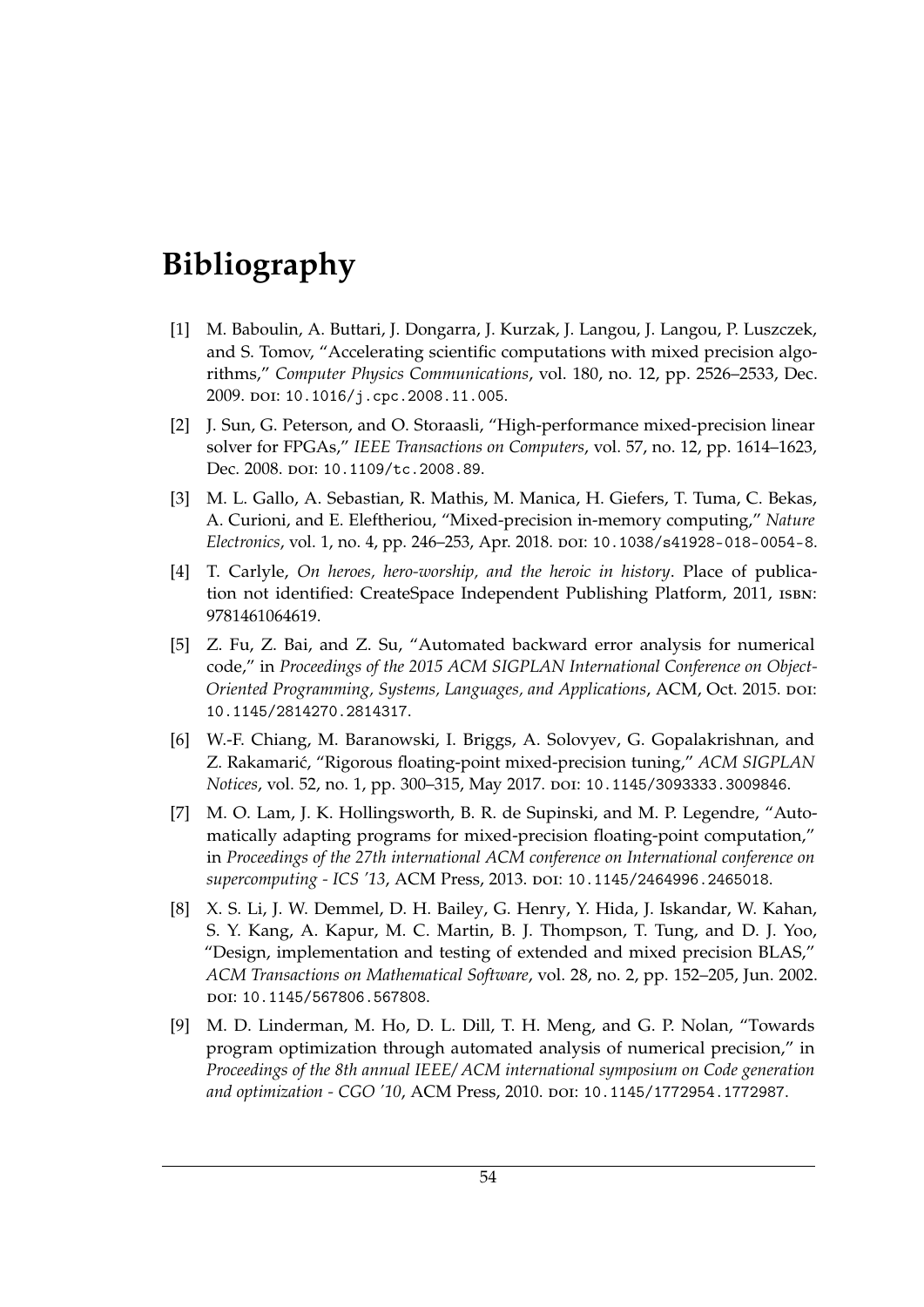- <span id="page-60-0"></span>[10] C. Rubio-González, C. Nguyen, H. D. Nguyen, J. Demmel, W. Kahan, K. Sen, D. H. Bailey, C. Iancu, and D. Hough, "Precimonious," in *Proceedings of the International Conference on High Performance Computing, Networking, Storage and Analysis*, ACM, Nov. 2013. doi: [10.1145/2503210.2503296](https://doi.org/10.1145/2503210.2503296).
- <span id="page-60-1"></span>[11] *Solving Ordinary Differential Equations I*. Springer Berlin Heidelberg, 1993. DOI: [10.1007/978-3-540-78862-1](https://doi.org/10.1007/978-3-540-78862-1).
- <span id="page-60-2"></span>[12] K. Gustafsson, "Control of error and convergence in ode solvers," PhD thesis, Department of Automatic Control, 1992.
- <span id="page-60-3"></span>[13] T. Huckle and S. Schneider, *Numerik für Informatiker*. Springer Berlin Heidelberg, 2002. doi: [10.1007/978-3-662-09019-0](https://doi.org/10.1007/978-3-662-09019-0).
- <span id="page-60-4"></span>[14] "Ieee standard for floating-point arithmetic," *IEEE Std 754-2019 (Revision of IEEE 754-2008)*, pp. 1–84, 2019. doi: [10.1109/IEEESTD.2019.8766229](https://doi.org/10.1109/IEEESTD.2019.8766229).
- <span id="page-60-5"></span>[15] D. Goldberg, "What every computer scientist should know about floating-point arithmetic," ACM Computing Surveys, vol. 23, no. 1, pp. 5–48, Mar. 1991. poi: [10.1145/103162.103163](https://doi.org/10.1145/103162.103163).
- <span id="page-60-6"></span>[16] D. Monniaux, "The pitfalls of verifying floating-point computations," *ACM Transactions on Programming Languages and Systems*, vol. 30, no. 3, pp. 1–41, May 2008. doi: [10.1145/1353445.1353446](https://doi.org/10.1145/1353445.1353446).
- <span id="page-60-7"></span>[17] R. E. Moore, R. B. Kearfott, and M. J. Cloud, *Introduction to Interval Analysis*. Society for Industrial and Applied Mathematics, Jan. 2009. poi: 10.1137/1. [9780898717716](https://doi.org/10.1137/1.9780898717716).
- <span id="page-60-8"></span>[18] A. Neumaier, *Introduction to Numerical Analysis*. Cambridge University Press, Sep. 2001. doi: [10.1017/cbo9780511612916](https://doi.org/10.1017/cbo9780511612916).
- <span id="page-60-9"></span>[19] L. H. de Figueiredo and J. Stolfi, "Affine arithmetic: Concepts and applications," *Numerical Algorithms, vol. 37, no. 1-4, pp. 147-158, Dec. 2004. poi: [10.1023/b:](https://doi.org/10.1023/b:numa.0000049462.70970.b6)* [numa.0000049462.70970.b6](https://doi.org/10.1023/b:numa.0000049462.70970.b6).
- <span id="page-60-10"></span>[20] C. F. Fang, R. A. Rutenbar, M. Püschel, and T. Chen, "Toward efficient static analysis of finite-precision effects in DSP applications via affine arithmetic modeling," in *Proceedings of the 40th conference on Design automation - DAC '03*, ACM Press, 2003. doi: [10.1145/775832.775960](https://doi.org/10.1145/775832.775960).
- <span id="page-60-11"></span>[21] F. Messine, "Extensions of affine arithmetic: Application to unconstrained global optimization," *J. UCS*, vol. 8, pp. 992–1015, Jan. 2002.
- <span id="page-60-12"></span>[22] C. Fang, T. Chen, and R. Rutenbar, "Floating-point error analysis based on affine arithmetic," in *2003 IEEE International Conference on Acoustics, Speech, and Signal Processing, 2003. Proceedings. (ICASSP '03).*, IEEE. doi: [10 . 1109 / icassp . 2003 .](https://doi.org/10.1109/icassp.2003.1202428) [1202428](https://doi.org/10.1109/icassp.2003.1202428).